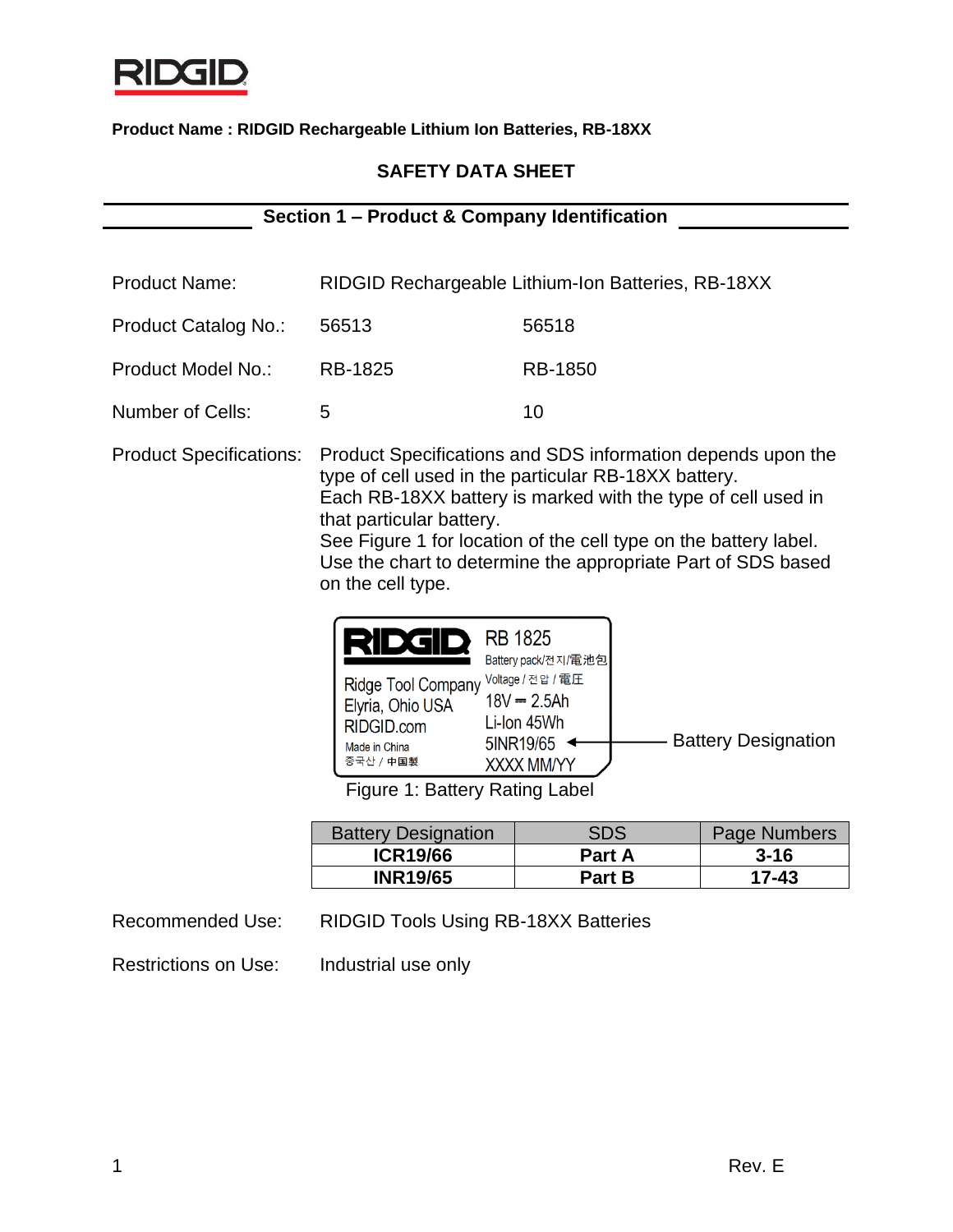

Company Information:

| <b>North America</b>                                  | Australia                                                       |
|-------------------------------------------------------|-----------------------------------------------------------------|
| <b>Ridge Tool Company</b>                             | Ridge Tool Australia                                            |
| 400 Clark Street                                      | <b>127 Metrolink Circuit</b>                                    |
| Elyria, Ohio 44035-6001                               | Campbellfield, VIC 3061                                         |
| 1-800-519-3456                                        | 1-800-743-443                                                   |
| $(8:00 \text{ am} - 5:00 \text{ pm EST}, \text{M-F})$ | $(8:30 \text{ am} - 5:00 \text{ pm} \text{ AEST}, \text{ M-F})$ |
| <b>Emergency Telephone</b>                            | <b>Emergency Telephone</b>                                      |
| call 9-1-1 or local emergency number                  | call 000 or local emergency number                              |
| www.RIDGID.com                                        | www.RIDGID.com.au                                               |
|                                                       |                                                                 |
|                                                       |                                                                 |
|                                                       |                                                                 |
| <b>Europe</b>                                         |                                                                 |
| Ridge Tool NV                                         |                                                                 |
| Schurhovenveld 4820                                   |                                                                 |
| 3800 Sint-Truiden, Belgium                            |                                                                 |
| +32 (0) 11 598 600                                    |                                                                 |
| $(8:00 \text{ am} - 5:00 \text{ pm}, \text{M-F})$     |                                                                 |
| <b>Emergency Telephone</b>                            |                                                                 |
| call +32 (0) 11 598 600 or local emergency            |                                                                 |
| number                                                |                                                                 |
| www.RIDGID.eu                                         |                                                                 |

Issue Date: October 13, 2021

Revision: E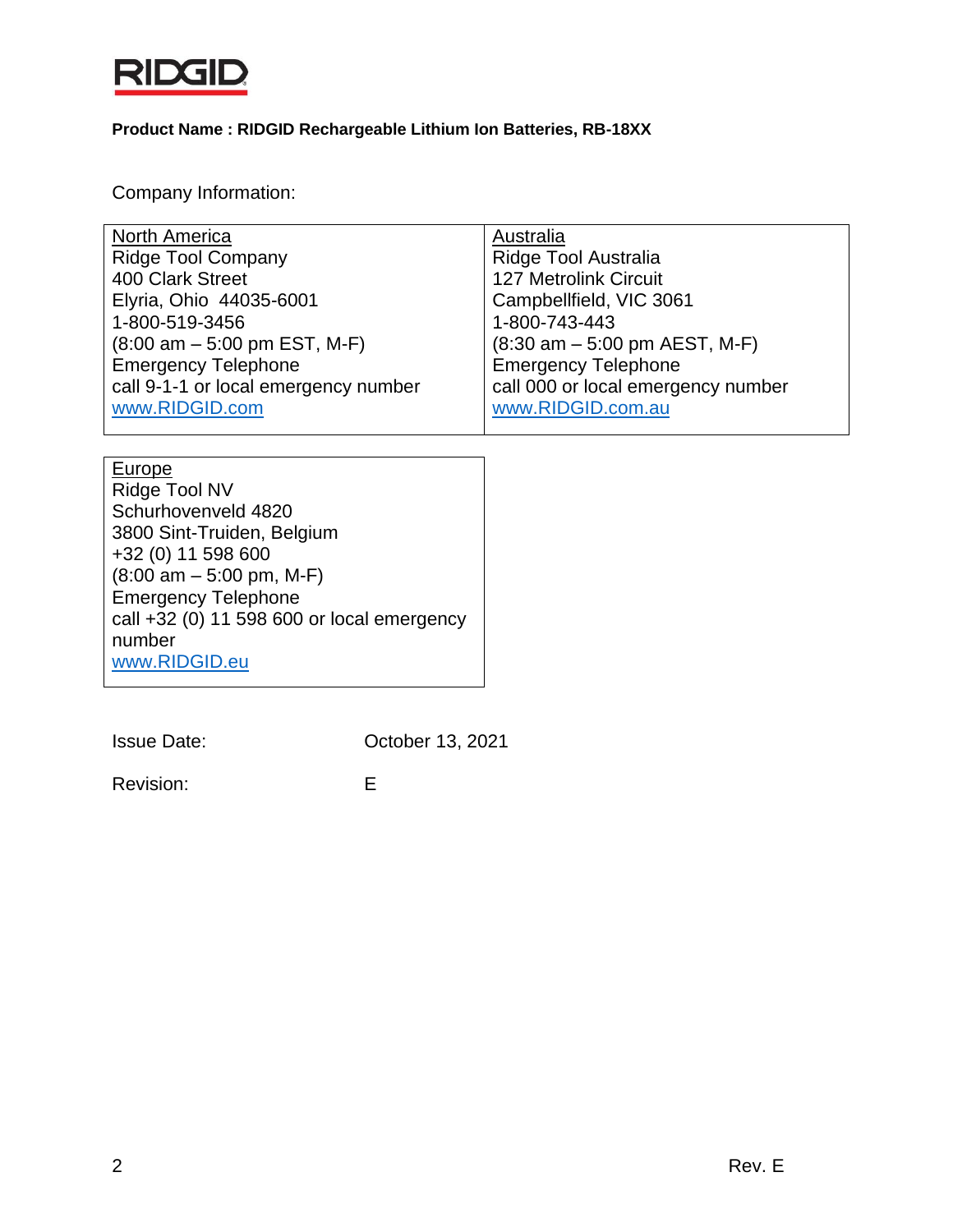

# **Part A : SDS for batteries with Battery Designation : ICR19/66**

# **Section 1A – Product Identification**

Product Name: RIDGID Rechargeable Lithium Ion Batteries, RB-18XX

Specifications:

| <b>Catalog Number</b>      | 56513              | 56518               |
|----------------------------|--------------------|---------------------|
| <b>Model Number</b>        | <b>RB-1825</b>     | <b>RB-1850</b>      |
| <b>Battery Designation</b> | 5 ICR19/66         | <b>10 ICR19/66</b>  |
| <b>Cell Model</b>          | 5 / LG ICR18650HE4 | 10 / LG ICR18650HE4 |
| <b>Rated Voltage</b>       | 18 V d.c.          | 18 V d.c.           |
| Nominal Voltage            | 18 V d.c.          | 18 V d.c.           |
| <b>Rated Capacity</b>      | 2500 mAh           | 5000 mAh            |
| <b>Rated Energy</b>        | 45 Wh              | 90 Wh               |

# **Section 2A – Hazards Identification**

| <b>Emergency Overview</b> | May explode in a fire, which could release<br>hydrogen fluoride gas. |
|---------------------------|----------------------------------------------------------------------|
|                           | Use extinguishing media suitable for materials<br>burning in fire.   |
| Primary routes of entry   | Skin contact: NO                                                     |
|                           | Skin absorption: NO                                                  |
|                           | Eye contact: NO                                                      |
|                           | Inhalation: NO                                                       |
|                           | Ingestion: NO                                                        |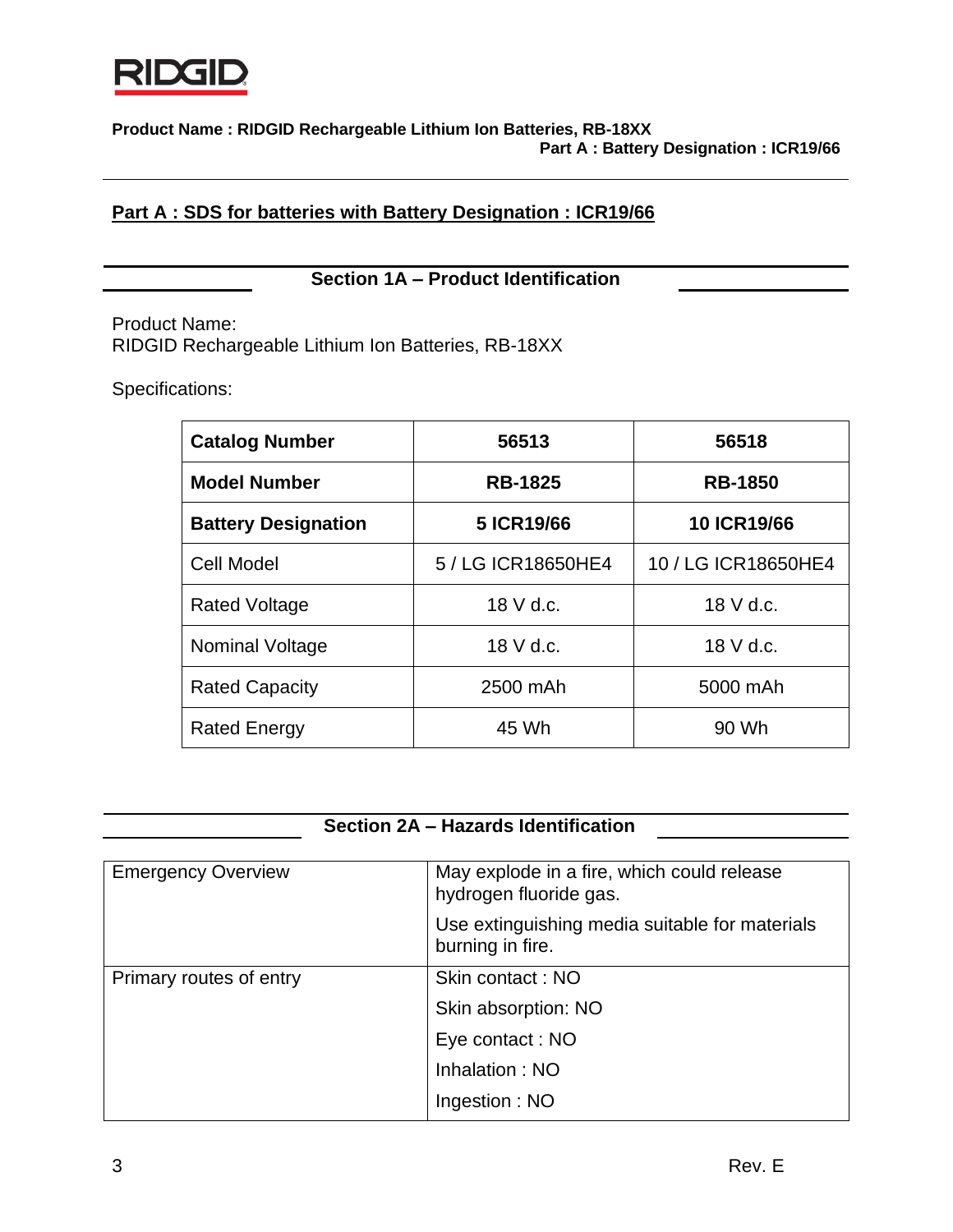

| Symptoms of exposure | Skin contact                              |
|----------------------|-------------------------------------------|
|                      | No effect under routine handling and use. |
|                      | Skin absorption                           |
|                      | No effect under routine handling and use. |
|                      | Eye contact                               |
|                      | No effect under routine handling and use. |
|                      | Inhalation                                |
|                      | No effect under routine handling and use. |
|                      | Reported as carcinogen.                   |
|                      | Not applicable                            |

# **Section 3A – Composition / Information On Ingredients**

| <b>Mixture</b>                              |               |                   |  |
|---------------------------------------------|---------------|-------------------|--|
| <b>Hazardous Ingredients</b>                | $\frac{0}{0}$ | <b>CAS Number</b> |  |
| Aluminum Foil                               | $2 - 10$      | 7429-90-5         |  |
| Metal Oxide (proprietary)                   | $20 - 50$     |                   |  |
| Polyvinylidene Fluoride (PVDF)              | $<$ 5         | 24937-79-9        |  |
| Copper Foil                                 | $2 - 10$      | 7440-50-8         |  |
| Carbon (proprietary)                        | $10 - 30$     | 7440-44-0         |  |
| Electrolyte (proprietary)                   | $10 - 20$     | -                 |  |
| Stainless steel, Nickel and inert materials | Remainder     | N/A               |  |

 $*$  For Catalog# 56513 -

Equivalent Lithium content: 1.95g, Electric Power Capacity: 45 Wh.

 $*$  For Catalog# 56518 -

Equivalent Lithium content: 3.9g, Electric Power Capacity: 90 Wh.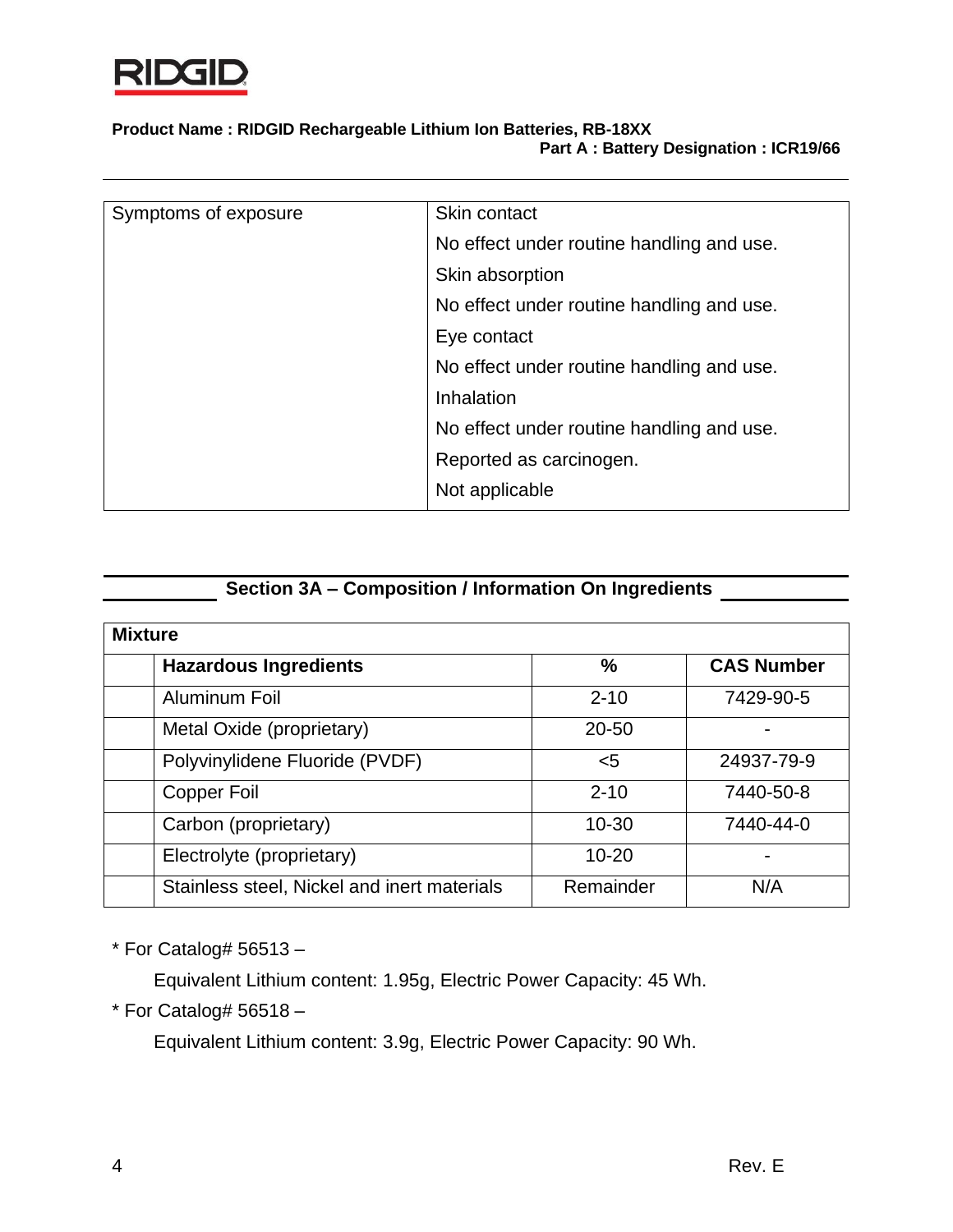

| <b>Section 4A - First Aid Measures</b>                                                     |                                                                                                                                          |  |
|--------------------------------------------------------------------------------------------|------------------------------------------------------------------------------------------------------------------------------------------|--|
|                                                                                            |                                                                                                                                          |  |
| General information                                                                        |                                                                                                                                          |  |
| The following first aid measures are required only in case of exposure to interior battery |                                                                                                                                          |  |
| components after damage of the external battery casing.                                    |                                                                                                                                          |  |
| Undamaged, closed cells do not represent a danger to the health.                           |                                                                                                                                          |  |
| After inhalation                                                                           | Ensure of fresh air. Consult a physician.                                                                                                |  |
| After contact with skin                                                                    | In case of contact with skin wash off immediately with<br>plenty of water. Consult a physician.                                          |  |
| After contact with eyes                                                                    | Rinse immediately with plenty of water, also under the<br>eyelids, for at least 15 minutes. Seek medical treatment<br>by eye specialist. |  |
| After ingestion                                                                            | Drink plenty of water. Call a physician immediately.                                                                                     |  |

| <b>Section 5A - Fire Fighting Measures</b>                              |                                                                                                                                                                                                                                                       |  |
|-------------------------------------------------------------------------|-------------------------------------------------------------------------------------------------------------------------------------------------------------------------------------------------------------------------------------------------------|--|
|                                                                         |                                                                                                                                                                                                                                                       |  |
| 5A.1 Extinguishing media                                                | When the scale of the fire is small, use a HFC<br>(hydrofluorocarbon) clean-agent fire extinguisher or<br>alcohol resistant foam fire extinguishers. (In case of<br>battery overheating, wear protective gear and<br>immerse heated battery in water) |  |
|                                                                         | In case of large fire, use large amount of water to<br>extinguish.                                                                                                                                                                                    |  |
| <b>5A.2 Special hazards</b><br>arising from the substance<br>or mixture | Flammable gas leaks before ignition and then the<br>product ignites.                                                                                                                                                                                  |  |
| 5A.3 Advice for firefighters                                            | The ignited battery has a high temperature, so there<br>is a risk of additional ignition even if the fire is<br>extinguished at early stage. Sprinkle a large amount<br>of water until the battery temperature drops to<br>normal temperature.        |  |
|                                                                         | If the battery is ignited in multi-stacked condition,<br>multi-stack should be disassembled and then<br>extinguished so that heat is not transferred between                                                                                          |  |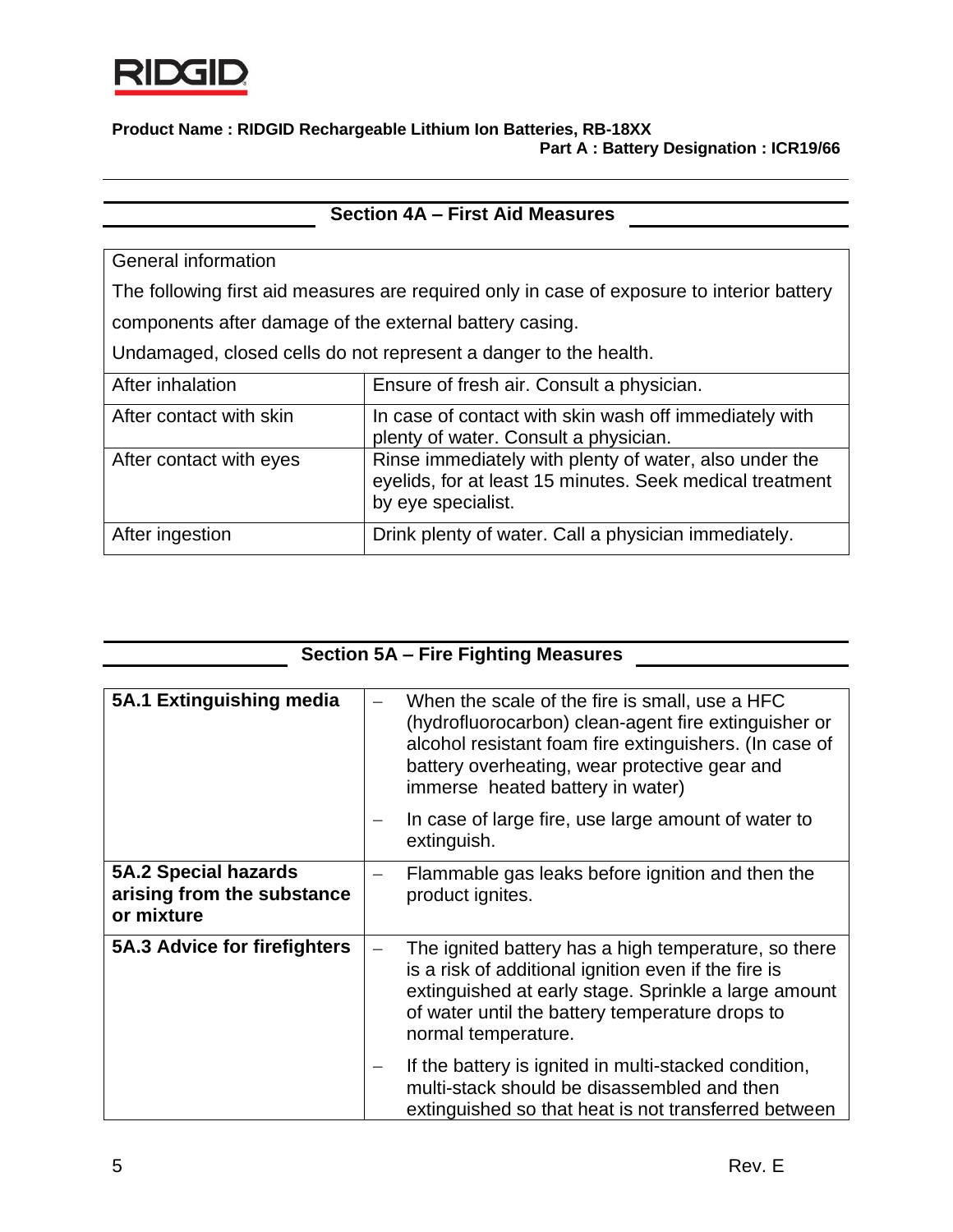

| <b>batteries</b>                                                                      |
|---------------------------------------------------------------------------------------|
| In the event of a battery fire, cool it by spraying<br>water directly on the battery. |
| When handling an overheated battery, wear heat-<br>resistant protective equipment.    |

| Section 6A - Accidental Release Measures |  |
|------------------------------------------|--|
|                                          |  |
|                                          |  |

| 6A.1 Personal precautions,<br>protective equipment and<br>emergency procedures | For non-emergency personnel                                                                                                             |  |  |  |
|--------------------------------------------------------------------------------|-----------------------------------------------------------------------------------------------------------------------------------------|--|--|--|
|                                                                                | <b>Protective equipment : Use personal protective</b><br>equipment, see Section 8                                                       |  |  |  |
|                                                                                | <b>Emergency procedures:</b>                                                                                                            |  |  |  |
|                                                                                | In case of cell damage, possible release of<br>—<br>dangerous substances and a flammable gas<br>mixture.                                |  |  |  |
|                                                                                | Eliminate all ignition sources.<br>—                                                                                                    |  |  |  |
|                                                                                | Please note that materials and conditions to avoid.                                                                                     |  |  |  |
|                                                                                | Battery may emit electrolyte if charging or<br>discharging rates exceed manufacturer's<br>recommendations or if pack has been breached. |  |  |  |
|                                                                                | Move battery to well ventilated area to prevent gas<br>accumulation.                                                                    |  |  |  |
|                                                                                | For emergency responders                                                                                                                |  |  |  |
|                                                                                | Eliminate all ignition sources.                                                                                                         |  |  |  |
|                                                                                | Please note that materials and conditions to avoid.<br>$\overline{\phantom{0}}$                                                         |  |  |  |
|                                                                                | Move battery to well ventilated area to prevent gas<br>$\qquad \qquad -$<br>accumulation.                                               |  |  |  |
| <b>6A.2 Environmental</b>                                                      | Avoid release to the environment.                                                                                                       |  |  |  |
| precautions                                                                    | Prevent entry into waterways, sewers, basements or<br>confined areas.                                                                   |  |  |  |
| 6A.3 Methods and material                                                      | For containment : Not available                                                                                                         |  |  |  |
| for containment and                                                            | For cleaning up :                                                                                                                       |  |  |  |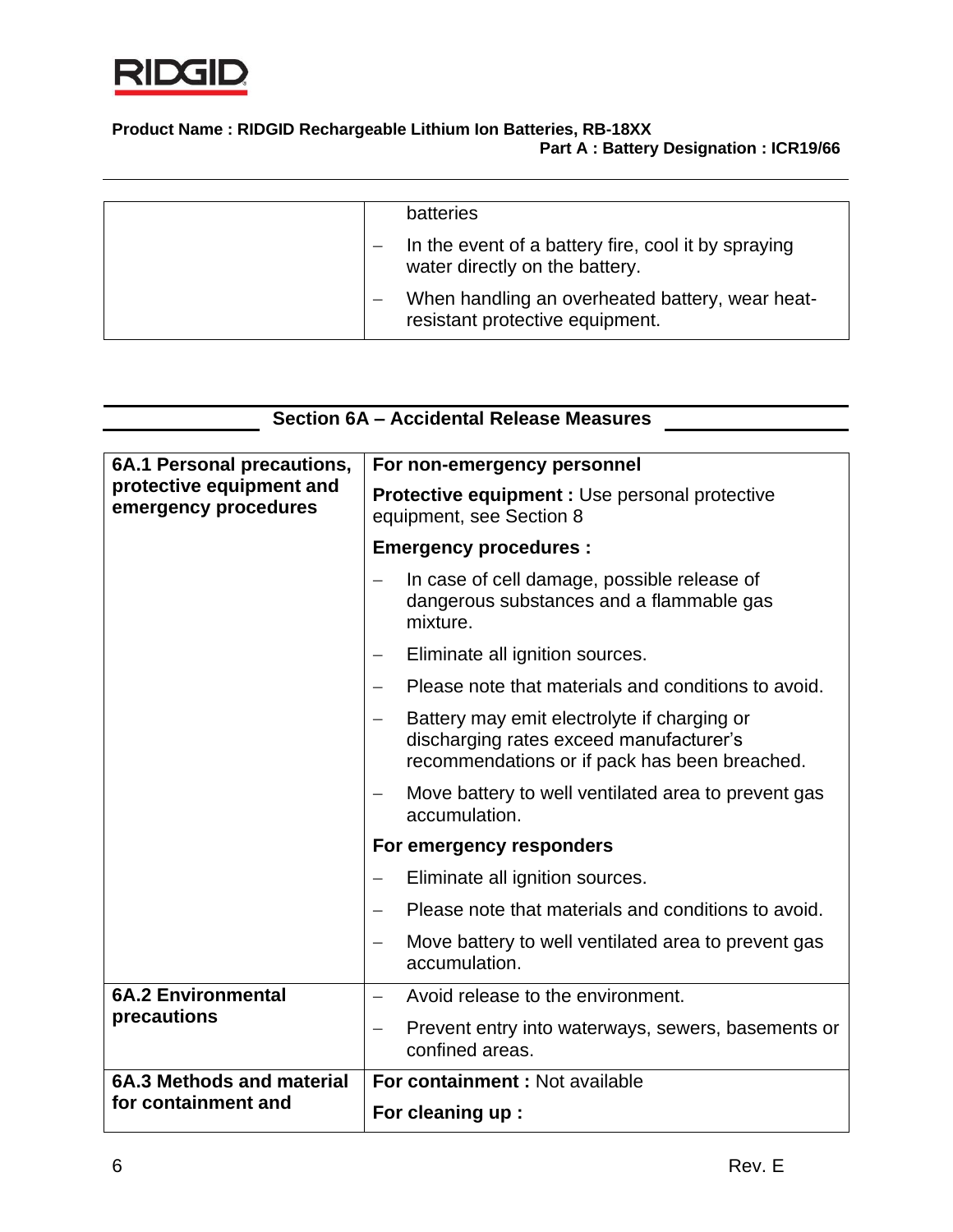

| cleaning up                         | Cover with Dry earth, DRY sand or other non-<br>combustible material and put on the plastic sheet to<br>minimize spreading or contact with rain. |
|-------------------------------------|--------------------------------------------------------------------------------------------------------------------------------------------------|
|                                     | Move battery to well ventilated area to prevent gas<br>accumulation.                                                                             |
|                                     | Dispose in accordance with applicable local, state<br>and federal regulations.                                                                   |
|                                     | <b>Other information: Not available</b>                                                                                                          |
| 6A.4 Reference to other<br>sections | See also sections 8 and 13 of the Safety Data<br>Sheet.                                                                                          |

| Section 7A - Handling And Storage                                              |                                                                                                     |
|--------------------------------------------------------------------------------|-----------------------------------------------------------------------------------------------------|
|                                                                                |                                                                                                     |
| <b>7A.1 Precautions for safe</b><br>handling                                   | In case of cell damage, possible release of<br>dangerous substances and a flammable gas<br>mixture. |
|                                                                                | The battery stores electrical energy and is capable<br>of rapid energy discharge.                   |
|                                                                                | Battery cell contents are under pressure.                                                           |
|                                                                                | Handle battery carefully to avoid puncturing case or<br>electrically shorting terminals.            |
| <b>7A.2 Conditions for safe</b><br>storage, including any<br>incompatibilities | <b>Technical measures and storage conditions: Not</b><br>available                                  |
|                                                                                | Packaging materials : Not available                                                                 |
|                                                                                | Requirements for storage rooms and vessels :                                                        |
|                                                                                | Storage at room temperature (approx. 20°C) at<br>approx. 40% of the nominal capacity                |
|                                                                                | Keep in closed original container.                                                                  |
| 7A.3 Specific end use(s)                                                       | <b>Recommendations: Not available</b>                                                               |
|                                                                                | <b>Industrial sector specific solutions:</b> Not available                                          |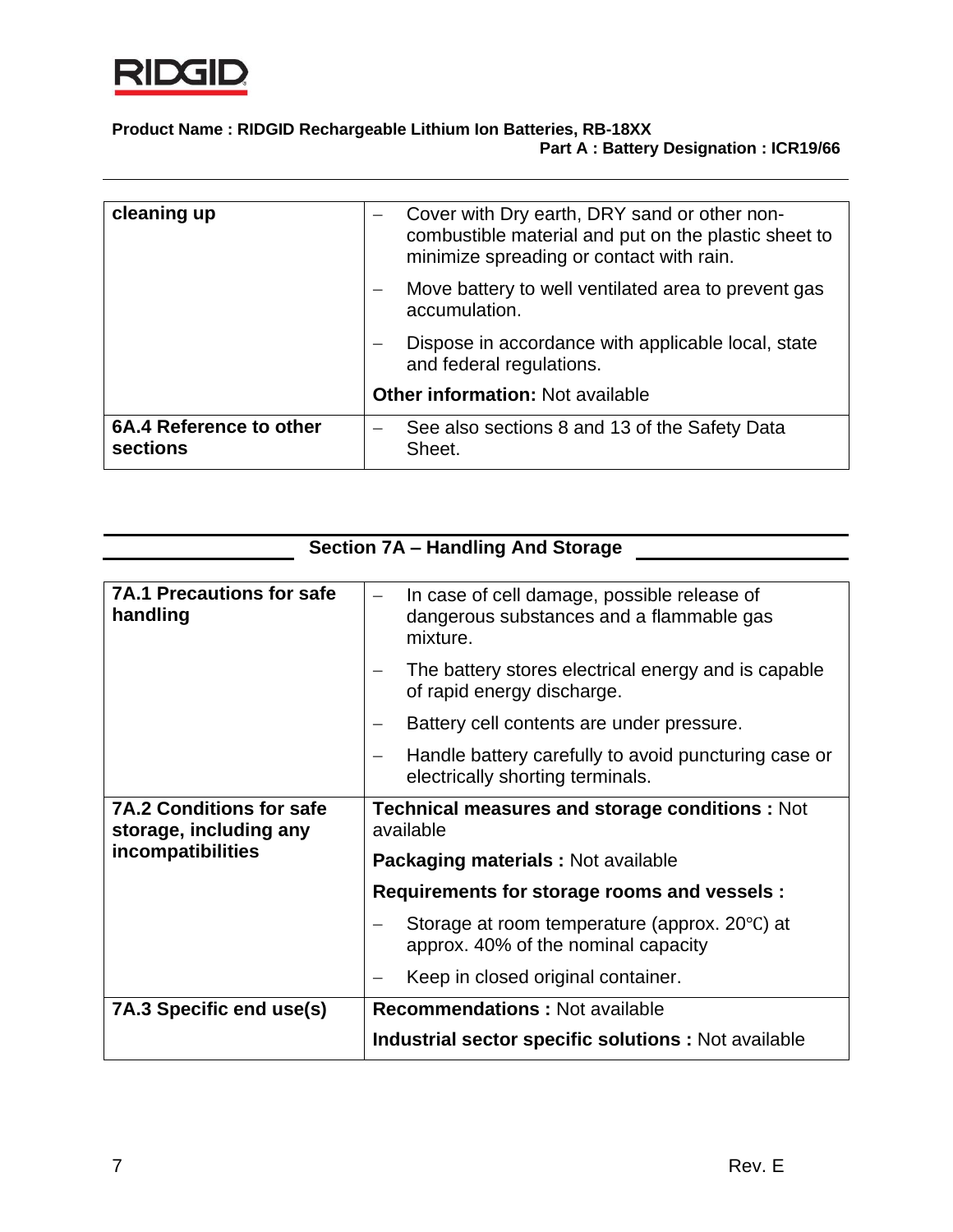

|                                     | Section 8A - Exposure Controls / Personal Protection                                                                                                                  |
|-------------------------------------|-----------------------------------------------------------------------------------------------------------------------------------------------------------------------|
| <b>8A.1 Control parameters</b>      |                                                                                                                                                                       |
| <b>Occupational Exposure limits</b> |                                                                                                                                                                       |
| <b>8A.2 Exposure controls</b>       | 8A.2.1 Appropriate engineering controls :                                                                                                                             |
|                                     |                                                                                                                                                                       |
|                                     | Substance/mixture related measures to prevent<br>exposure during identified uses:                                                                                     |
|                                     | Avoid charging batteries in areas where hydrogen<br>gas accumulate.                                                                                                   |
|                                     | Use local exhaust ventilation to maintain<br>concentrations of hydrogen below the Lower<br>Explosive collect and transport flammable gases in<br>ventilation systems. |
|                                     | Insure proper ventilation is present and electrolyte<br>mist and vapours.                                                                                             |
|                                     | Structural measures to prevent exposure:                                                                                                                              |
|                                     | Avoid charging batteries in areas where hydrogen<br>gas accumulate.                                                                                                   |
|                                     | Use local exhaust ventilation to maintain<br>concentrations of hydrogen below the Lower<br>Explosive collect and transport flammable gases in<br>ventilation systems. |
|                                     | Insure proper ventilation is present and electrolyte<br>$\overline{\phantom{m}}$<br>mist and vapours.                                                                 |
|                                     | <b>Organisational measures to prevent exposure: Not</b><br>available                                                                                                  |
|                                     | <b>Technical measures to prevent exposure:</b>                                                                                                                        |
|                                     | Insure proper ventilation is present and electrolyte<br>mist and vapours.                                                                                             |
|                                     | 8A.2.2 Individual protection measures, such as<br>personal protective equipment :                                                                                     |
|                                     | Eye and face protection                                                                                                                                               |
|                                     | Wear ANSI approved safety glasses with side shield<br>during normal use.                                                                                              |
|                                     | Wear NIOSH approved face shield with safety                                                                                                                           |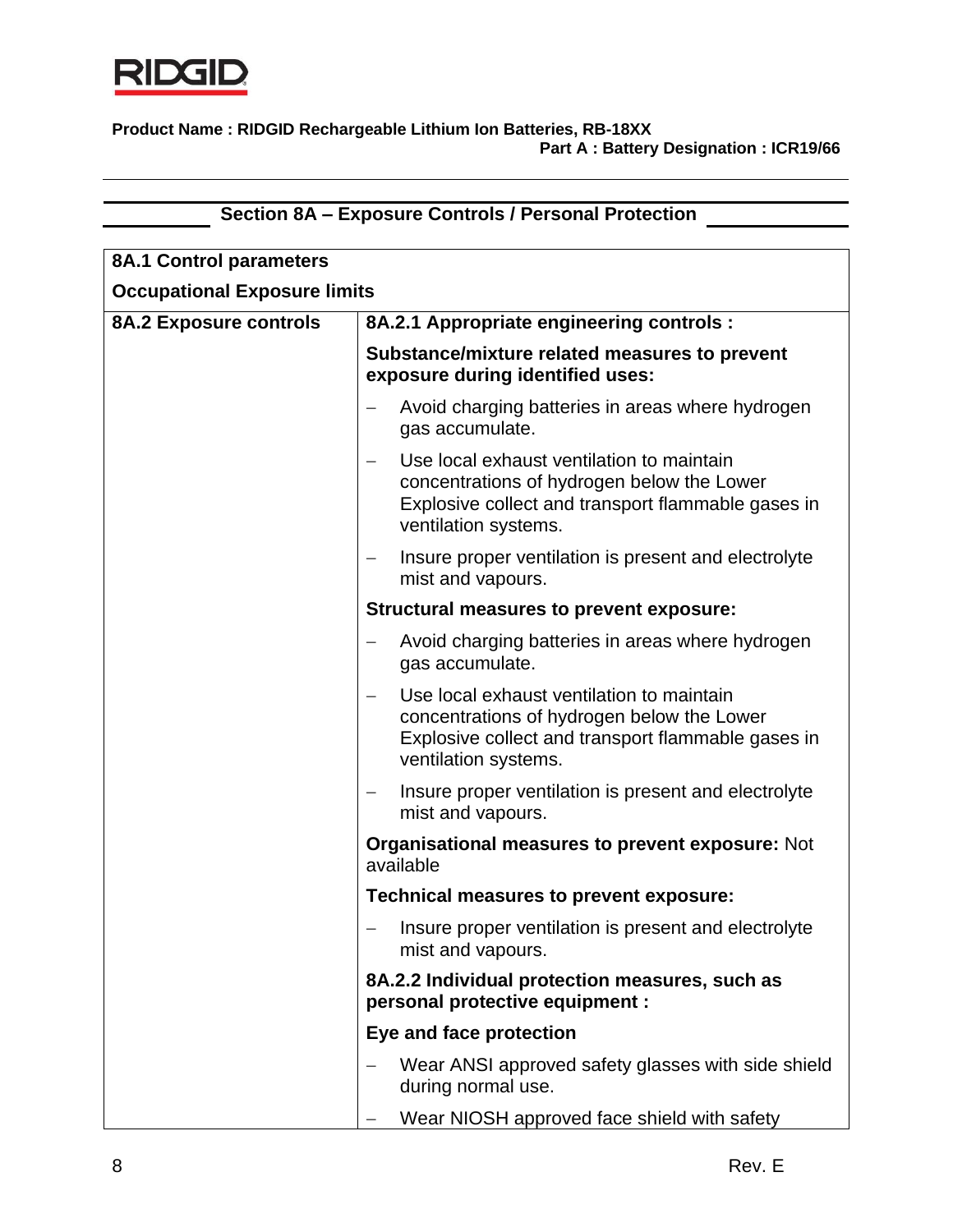

|                                                | glasses and H.V protection during intentional<br>disassembly.                                                                                                                                                                                                                                                            |
|------------------------------------------------|--------------------------------------------------------------------------------------------------------------------------------------------------------------------------------------------------------------------------------------------------------------------------------------------------------------------------|
|                                                | <b>Skin protection</b>                                                                                                                                                                                                                                                                                                   |
|                                                | Hand protection                                                                                                                                                                                                                                                                                                          |
|                                                | Wear nitrile butyl rubber, neoprene, or PVC glove<br>during battery component disassembly.                                                                                                                                                                                                                               |
|                                                | Discard contaminated work clothing after one work<br>day.                                                                                                                                                                                                                                                                |
|                                                | <b>Other skin protection</b>                                                                                                                                                                                                                                                                                             |
|                                                | Wear protective clothing during battery component<br>disassembly.                                                                                                                                                                                                                                                        |
|                                                | Discard contaminated work clothing after one work<br>day.                                                                                                                                                                                                                                                                |
|                                                | <b>Respiratory protection:</b>                                                                                                                                                                                                                                                                                           |
|                                                | None required during normal use.                                                                                                                                                                                                                                                                                         |
|                                                | Wear NIOSH or European Standard EN 149<br>approved full or half face piece (with goggles)<br>respiratory protective equipment when necessary.                                                                                                                                                                            |
|                                                | In lack of oxygen( $<$ 19.5%), wear the supplied-air<br>$\qquad \qquad -$<br>respirator or self contained oxygen breathing<br>apparatus.                                                                                                                                                                                 |
|                                                | In case exposed to particulate material, the<br>respiratory protective equipments as follow are<br>recommended; facepiece filtering respirator or air-<br>purifying respirator, high-efficiency particulate<br>air(HEPA) filter media or respirator equipped with<br>powered fan, filter media of use (dust, mist, fume) |
| <b>8A.3 Environmental</b><br>exposure controls | Substance/mixture related measures to prevent<br>exposure: Not available                                                                                                                                                                                                                                                 |
|                                                | Instruction measures to prevent exposure: Not<br>available                                                                                                                                                                                                                                                               |
|                                                | <b>Organisational measures to prevent exposure: Not</b><br>available                                                                                                                                                                                                                                                     |
|                                                | <b>Technical measures to prevent exposure: Not</b><br>available                                                                                                                                                                                                                                                          |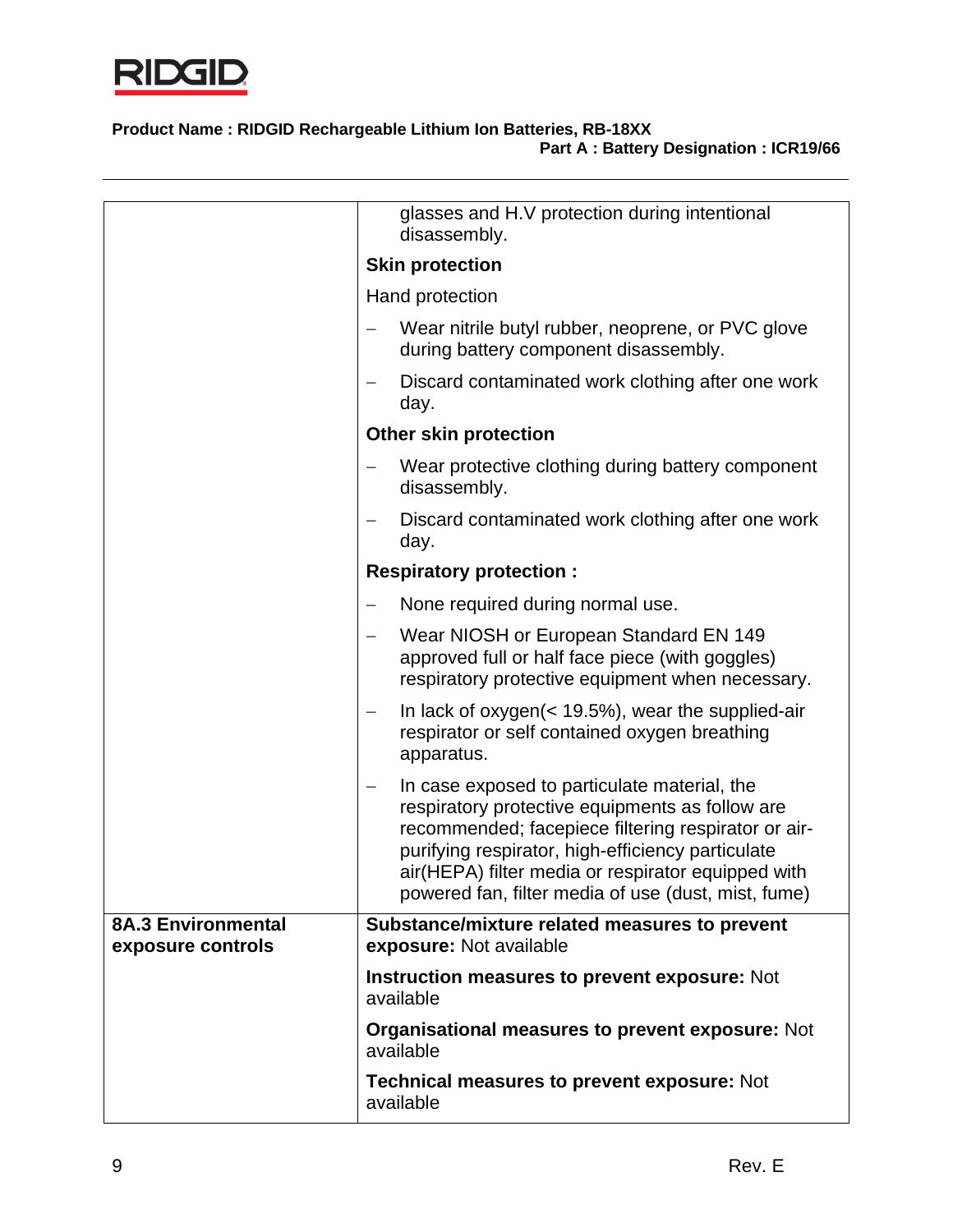

| <b>Section 9A - Physical And Chemical Properties</b>  |                                                                       |
|-------------------------------------------------------|-----------------------------------------------------------------------|
|                                                       |                                                                       |
| Information on basic physical and chemical properties |                                                                       |
| Appearance                                            | <b>Description: Solid</b>                                             |
|                                                       | <b>Color: Not available</b>                                           |
|                                                       | <b>Odor: Odorless</b>                                                 |
|                                                       | <b>Odor threshold: Not available</b>                                  |
|                                                       | <b>pH</b> : Not available                                             |
|                                                       | <b>Melting point/freezing point: Not available</b>                    |
|                                                       | Initial boiling point and boiling range: Not available                |
|                                                       | Flash point : Not available                                           |
|                                                       | Evaporation rate: Not available                                       |
|                                                       | Flammability (solid, gas) : Not available                             |
|                                                       | <b>Upper/lower flammability or explosive limits: Not</b><br>available |
|                                                       | Vapor pressure : Not available                                        |
|                                                       | <b>Solubility (ies): insoluble.</b>                                   |
|                                                       | Vapor density : Not available                                         |
|                                                       | <b>Relative density: Not available</b>                                |
|                                                       | <b>Partition coefficient: n-octanol/water: Not available</b>          |
|                                                       | Auto ignition temperature : Not available                             |
|                                                       | <b>Decomposition temperature: Not available</b>                       |
|                                                       | <b>Viscosity: Not available</b>                                       |
|                                                       | <b>Explosive properties : Not available</b>                           |
|                                                       | <b>Oxidizing properties : Not available</b>                           |
|                                                       | Molecular weight : Not available                                      |
|                                                       |                                                                       |
| 9A.2 Other information                                | Not available                                                         |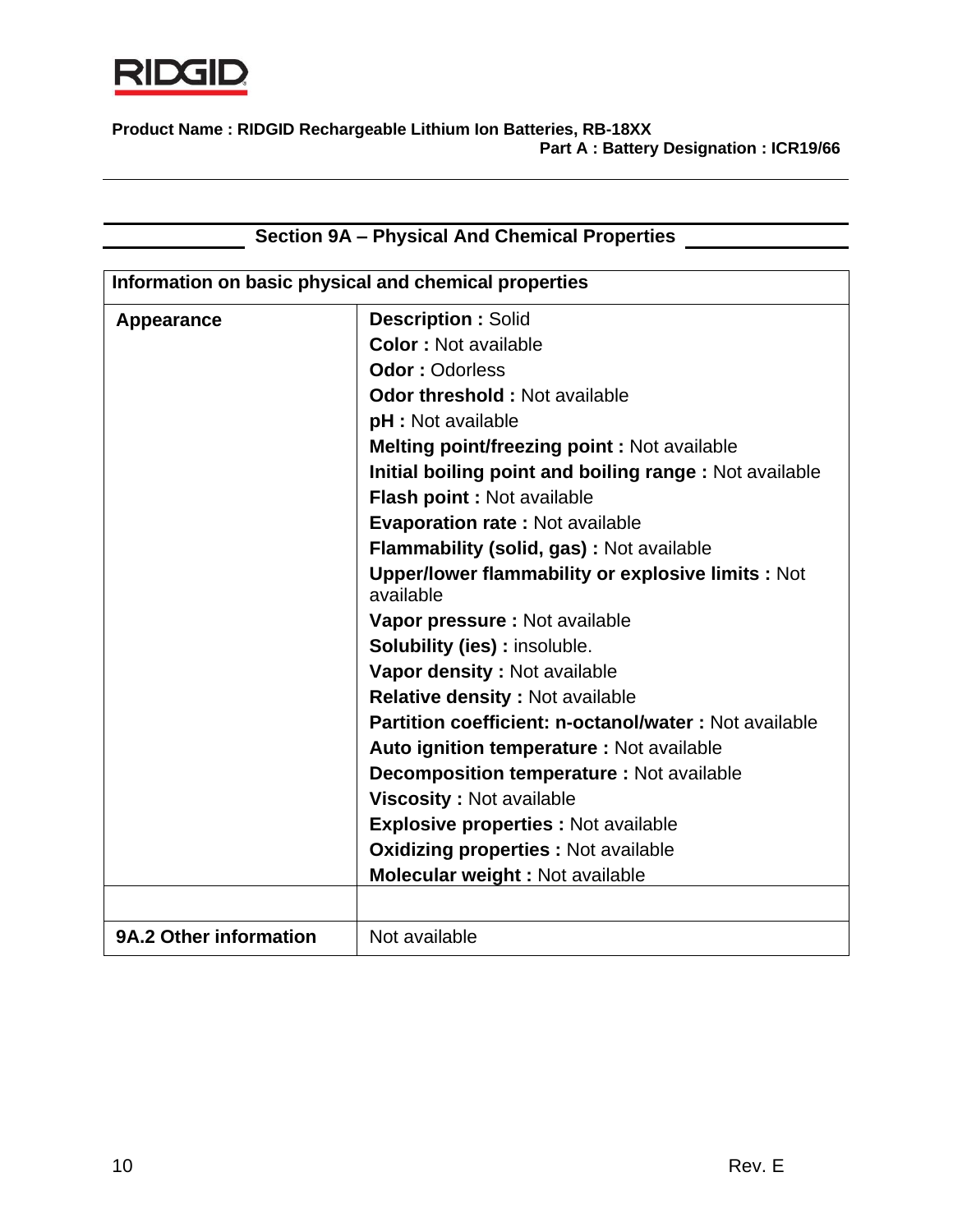

| <b>Section 10A - Stability And Reactivity</b> |                          |                                                                                                                                                                                                                |
|-----------------------------------------------|--------------------------|----------------------------------------------------------------------------------------------------------------------------------------------------------------------------------------------------------------|
| <b>10A.1 Reactivity</b>                       | —                        | Stable at ambient temperature.                                                                                                                                                                                 |
| <b>10A.2 Chemical stability</b>               | $\overline{\phantom{0}}$ | There is no hazard when the measures for handling<br>and storage are followed.                                                                                                                                 |
|                                               | —                        | Stable under normal temperatures and pressures.                                                                                                                                                                |
| 10A.3 Possibility of                          |                          | Will not occur under normal conditions.                                                                                                                                                                        |
| hazardous reactions                           | —                        | In case of cell damage, possible release of<br>dangerous substances and a flammable gas mixture.                                                                                                               |
|                                               |                          | Containers may explode when heated. - Fire may<br>produce irritating and/or toxic gases. - Some liquids<br>produce vapors that may cause dizziness or<br>suffocation. - Inhalation of material may be harmful. |
| <b>10A.4 Conditions to avoid</b>              | $\overline{\phantom{0}}$ | Keep away from heat/sparks/open flames/hot<br>surfaces. No smoking.                                                                                                                                            |
|                                               |                          | Friction, heat, sparks or flames                                                                                                                                                                               |
|                                               |                          | Dusts or shavings from borings, turnings, cuttings,<br>etc.                                                                                                                                                    |
|                                               |                          | Do not exceed manufacturer's recommendation for<br>charging or use battery for an application for which it<br>was not specifically designed.                                                                   |
|                                               |                          | Do not electrically short.                                                                                                                                                                                     |
| 10A.5 Incompatible                            |                          | Avoid contact with acids and oxidizers.                                                                                                                                                                        |
| materials                                     | $\overline{\phantom{0}}$ | Keep away from any possible contact with water,<br>because of violent reaction and possible flash fire.                                                                                                        |
|                                               |                          | Handle under inert gas. Protect from moisture.                                                                                                                                                                 |
|                                               |                          | Combustibles, reducing agents                                                                                                                                                                                  |
| <b>10A.6 Hazardous</b>                        | $\qquad \qquad -$        | None under normal conditions.                                                                                                                                                                                  |
| decomposition products                        |                          | Corrosive and/or toxic fume                                                                                                                                                                                    |
|                                               |                          | Material may produce irritating and highly toxic gases<br>from decomposition by heat and combustion during<br>burning.                                                                                         |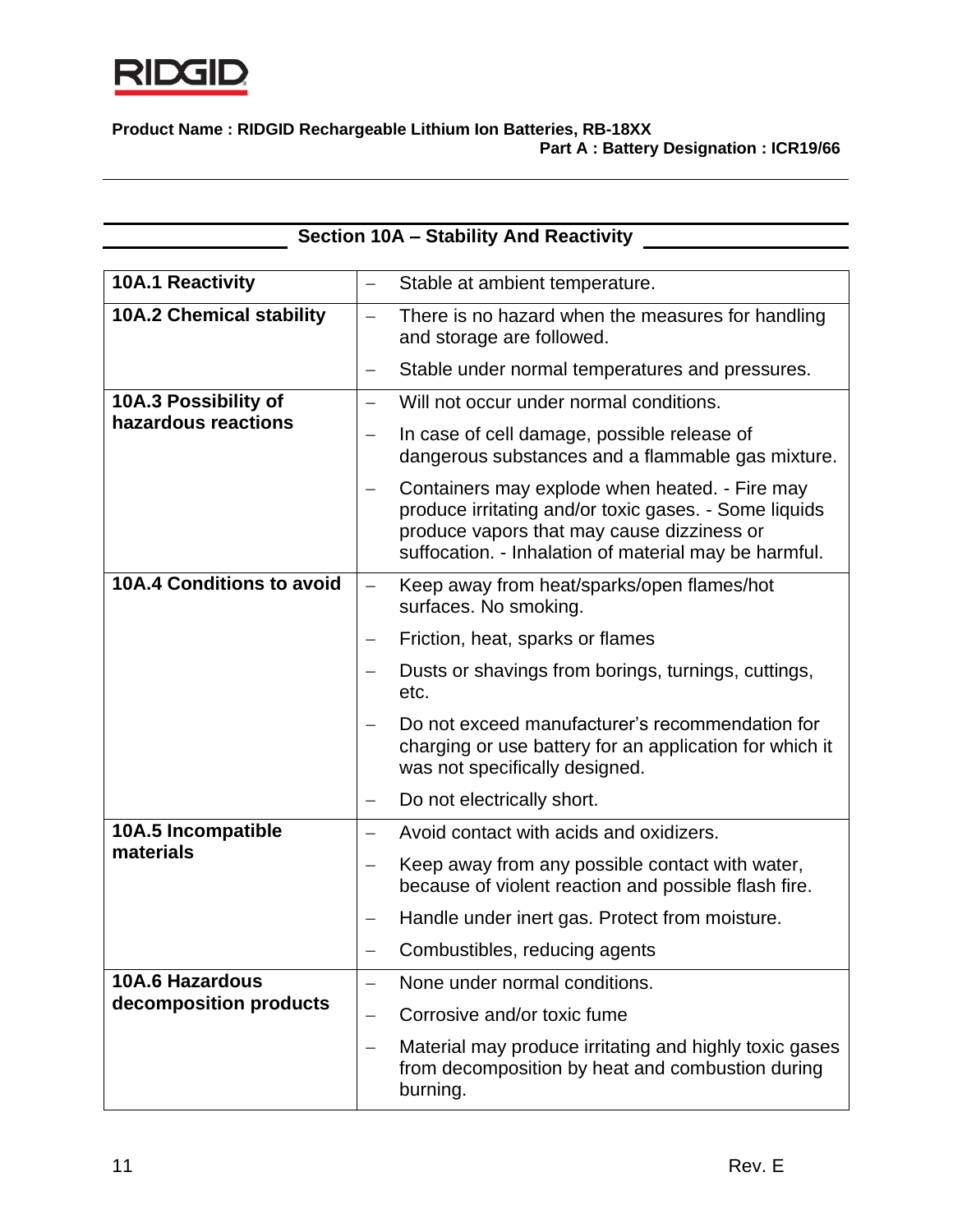

− Irritating and/or toxic gases

## **Section 11A – Toxicological Information**

This is a product that fulfills a certain function in solid state with specific shape without discharging any chemical substance in its use and has no obligation to write (M)SDS. Since this document contains the precautions for safe handling related to its materials or chemical substances consisting of this product, please note that these overall information is irrelevant to this product.

| <b>11A.1 Sensitization</b>                                                                                                           | No        |
|--------------------------------------------------------------------------------------------------------------------------------------|-----------|
| <b>11A.2 Teratogenicity</b>                                                                                                          | <b>No</b> |
| <b>11A.3 Reproductive</b>                                                                                                            | <b>No</b> |
| toxicity                                                                                                                             |           |
| <b>11A.4 Acute toxicity</b>                                                                                                          | <b>No</b> |
| If the cells are opened through misuse or damage, discard immediately. Internal<br>components of cell are irritants and sensitizers. |           |

### **Section 12A – Ecological Information**

This is a product that fulfills a certain function in solid state with specific shape without discharging any chemical substance in its use and has no obligation to write (M)SDS. Since this document contains the precautions for safe handling related to its materials or chemical substances consisting of this product, please note that these overall information is irrelevant to this product.

| 12A.1 Results of PBT  | Not available |
|-----------------------|---------------|
| and vPvB assessment : |               |
| 12A.2 Other adverse   | Not available |
| effects:              |               |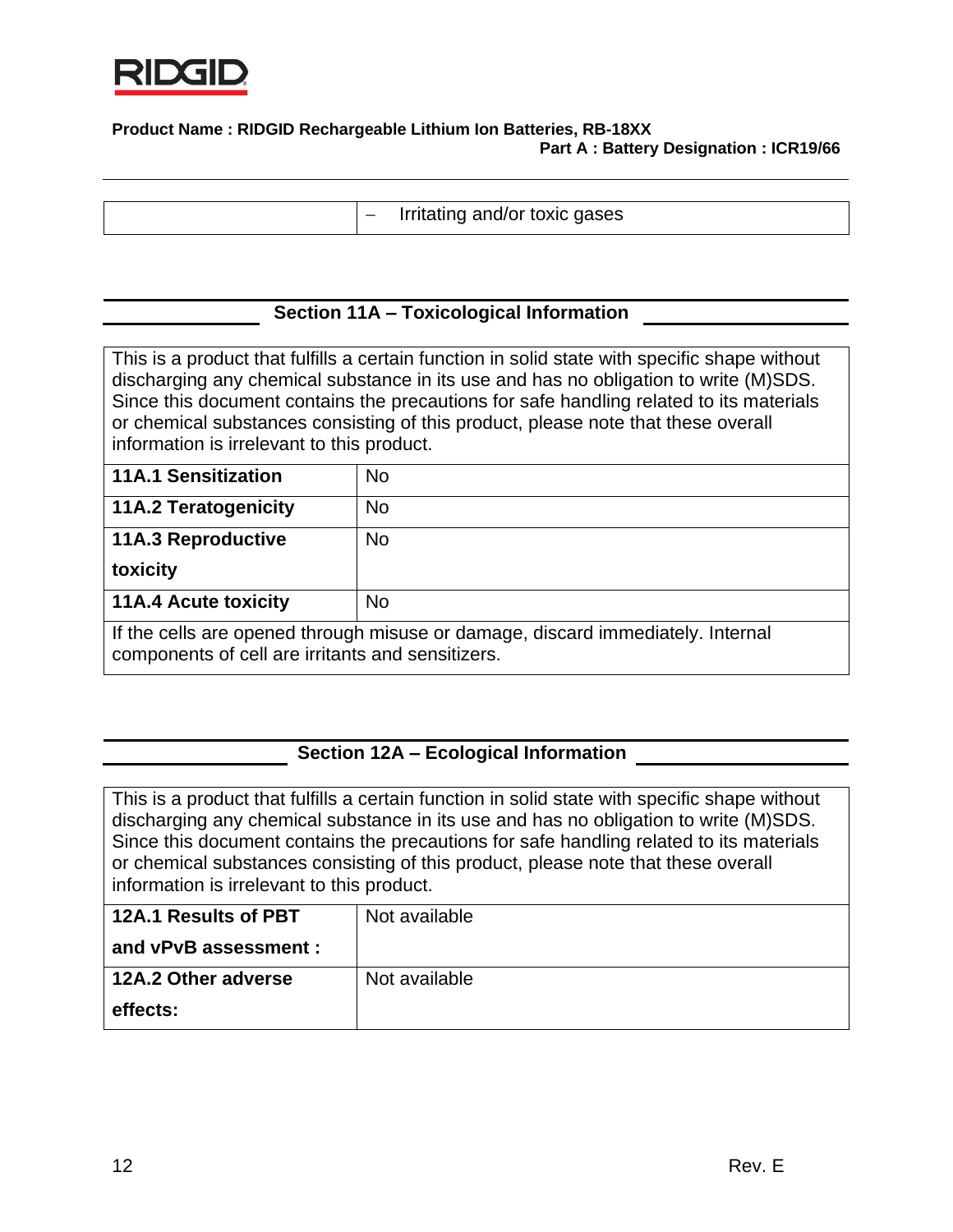

## **Section 13A – Disposal Consideration**

| <b>Waste treatment methods</b>                                       |                                                                                                             |
|----------------------------------------------------------------------|-------------------------------------------------------------------------------------------------------------|
| <b>Product/Packaging</b><br>disposal                                 | Consider the required attentions in accordance with<br>waste treatment management regulation.               |
| <b>Waste codes / Waste</b><br>designation according to<br>LoW (2015) | 16-06-05                                                                                                    |
| Waste treatment relevant<br>information                              | Waste must be disposed of in accordance with federal,<br>state and local environmental control regulations. |
| Sewage disposal relevant<br>information                              | Not available                                                                                               |
| <b>Other disposal</b><br>recommendations                             | Not available                                                                                               |

# **Section 14A – Transportation Information**

Only Lithium battery during transport:

The product has passed the test items of UN Model Regulations, Manual of test and Criteria Section 38.3 and UN Model Regulations, SP188,1.2m drop test. The total net weight of the Lithium batteries is less than 10 kg.

| IATA DGR (62 <sup>nd</sup> Edition): | Proper Shipping Name: Lithium Ion batteries                                                                                                                                                                                                                                                              |
|--------------------------------------|----------------------------------------------------------------------------------------------------------------------------------------------------------------------------------------------------------------------------------------------------------------------------------------------------------|
|                                      | <b>UN Number: UN3480</b>                                                                                                                                                                                                                                                                                 |
|                                      | <b>Hazard Class:9</b>                                                                                                                                                                                                                                                                                    |
|                                      | The product shall meet the General Requirements and<br>Section IB of Packaging Instruction 965.                                                                                                                                                                                                          |
|                                      | According to 3.9.2.6.1(g) of IATA DGR(61thEdition),<br>manufacturers and subsequent distributors of cells or<br>batteries manufactured after 30 June 2003 shall make<br>available the test summary as specified in the Manual of<br>Tests and Criteria, Part III, sub-section 38.3, paragraph<br>38.3.5. |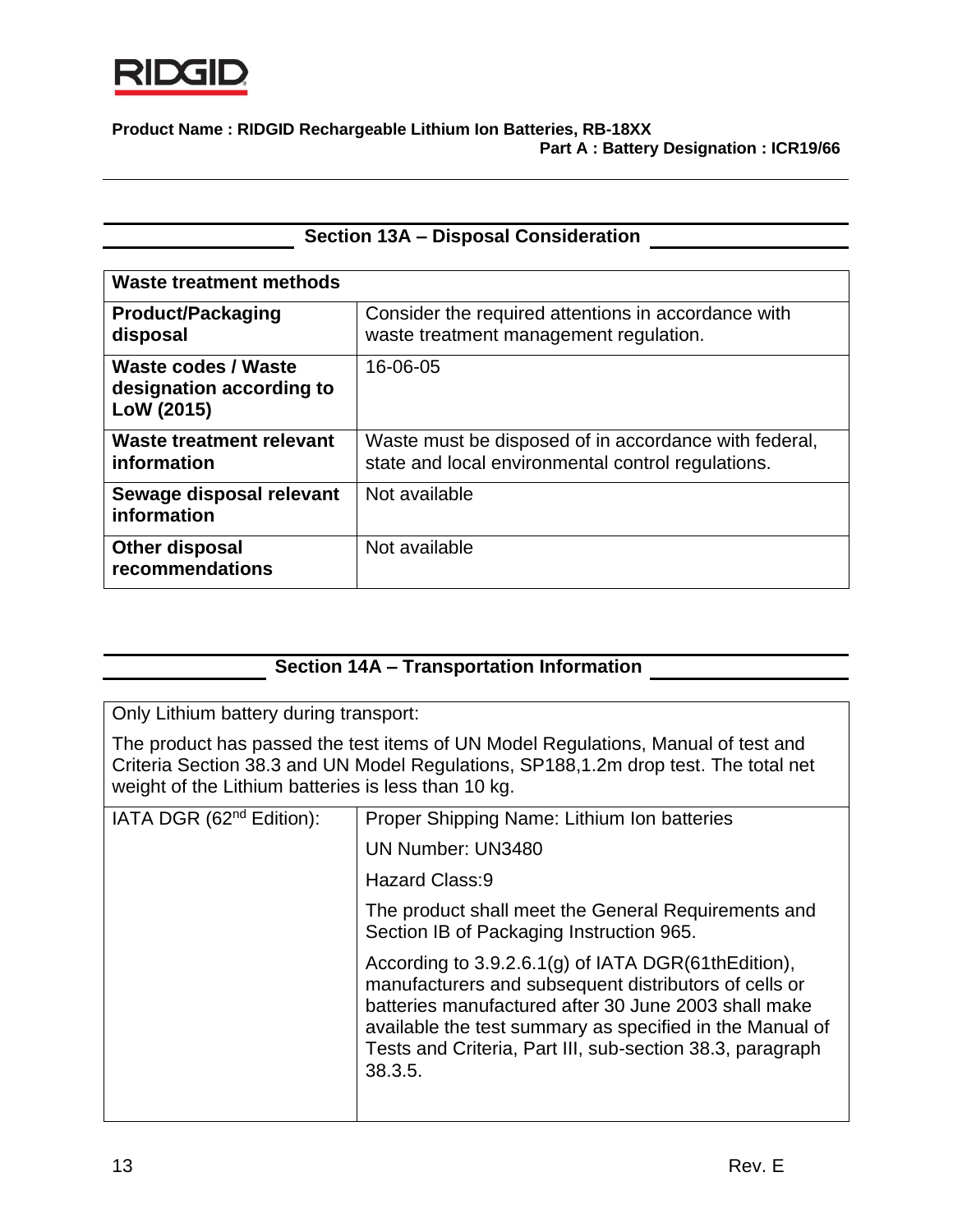

| IMO IMDG Code: (2018)<br>Edition)                                                                                                                                           | The product is not restricted to the other provisions of<br>IMO IMDG Code according to special provision 188.                                                                                                                                                                                                         |  |
|-----------------------------------------------------------------------------------------------------------------------------------------------------------------------------|-----------------------------------------------------------------------------------------------------------------------------------------------------------------------------------------------------------------------------------------------------------------------------------------------------------------------|--|
|                                                                                                                                                                             | According to 2.9.4.7 of IMDG Code(2018 Edition),<br>manufacturers and subsequent distributors of cells or<br>batteries manufactured after 30 June 2003 shall make<br>available the test summary as specified in the Manual of<br>Tests and Criteria, Part III, sub-section 38.3, paragraph<br>38.3.5.                 |  |
|                                                                                                                                                                             | Lithium battery contained in the equipment during transport:                                                                                                                                                                                                                                                          |  |
| The product has passed the test items of UN Model Regulations, Manual of test and<br>Criteria Section 38.3. The total net weight of the lithium batteries is less than 5kg. |                                                                                                                                                                                                                                                                                                                       |  |
| IATA DGR (62 <sup>nd</sup> Edition):                                                                                                                                        | The product shall meet the General Requirements and<br>Section II of Packaging Instruction 967.                                                                                                                                                                                                                       |  |
|                                                                                                                                                                             | According to 3.9.2.6.1(g) of IATA DGR(62 <sup>nd</sup> Edition),<br>manufacturers and subsequent distributors of cells or<br>batteries manufactured after 30 June 2003 shall make<br>available the test summary as specified in the Manual of<br>Tests and Criteria, Part III, sub-section 38.3, paragraph<br>38.3.5. |  |
| IMO IMDG Code: (2018)<br>Edition)                                                                                                                                           | The product is not restricted to the other provisions of<br>IMO IMDG Code according to special provision 188.                                                                                                                                                                                                         |  |
|                                                                                                                                                                             | According to 2.9.4.7 of IMDG Code(2018 Edition),<br>manufacturers and subsequent distributors of cells or<br>batteries manufactured after 30 June 2003 shall make<br>available the test summary as specified in the Manual of<br>Tests and Criteria, Part III, sub-section 38.3, paragraph<br>38.3.5.                 |  |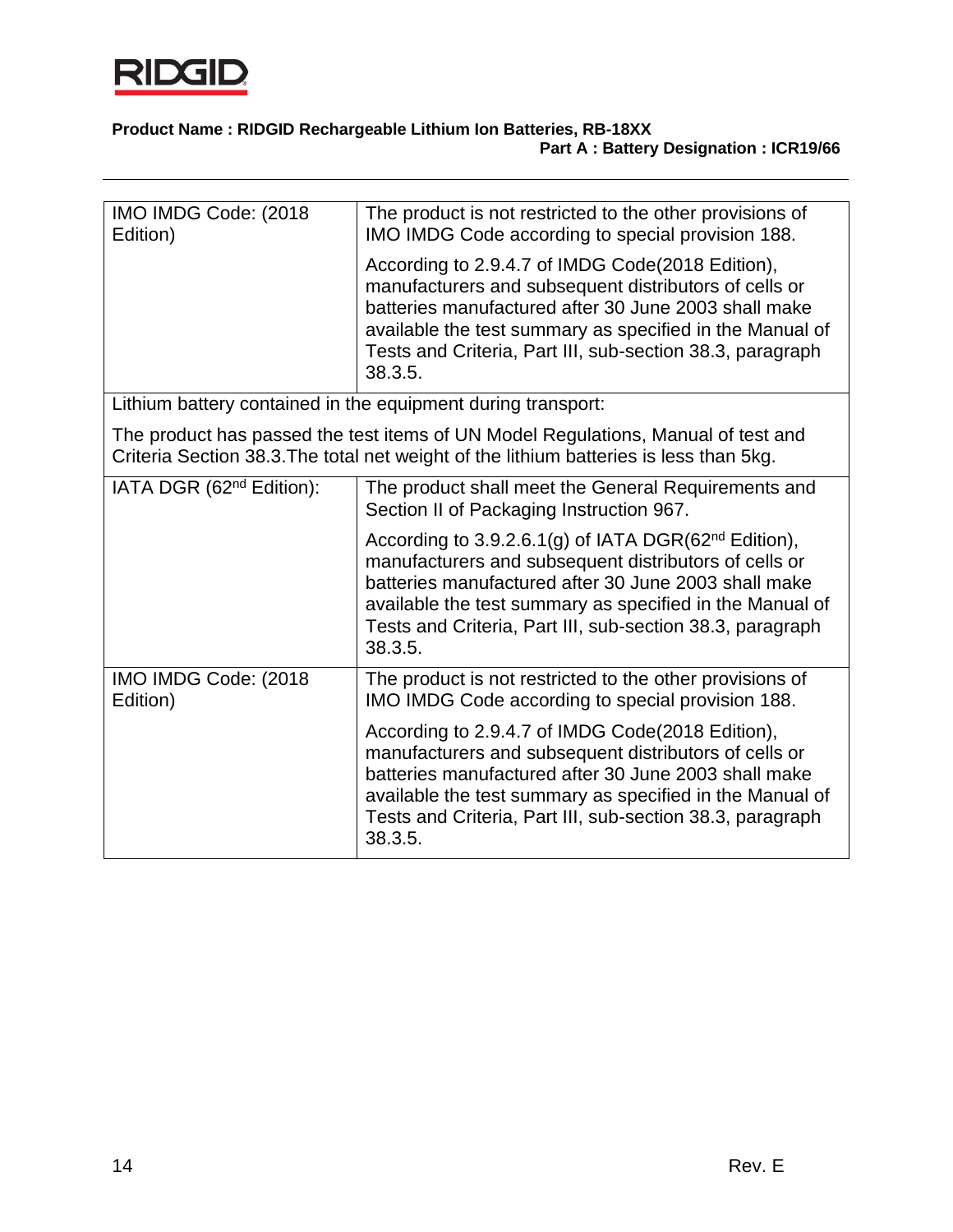

|                                  | Section 15A - Regulatory Information                                                                                       |
|----------------------------------|----------------------------------------------------------------------------------------------------------------------------|
| mixture                          | Safety, health and environmental regulation/legislation specific for the substance or                                      |
| <b>EU</b> regulations            | Authorisations and/or restrictions on use:                                                                                 |
|                                  | <b>Authorisations: Not regulated</b>                                                                                       |
|                                  | <b>Restrictions on use:</b>                                                                                                |
|                                  | Nickel: Regulated                                                                                                          |
|                                  | <b>Other EU regulations:</b>                                                                                               |
|                                  | <b>EU SVHC list</b>                                                                                                        |
| <b>Regulatory information EU</b> | Labelling                                                                                                                  |
|                                  | Hazardous components which must be listed on the<br>label                                                                  |
|                                  | As an article the product does not need to be labelled in<br>accordance with EC directives or respective national<br>laws. |
|                                  | <b>EU</b> regulatory information                                                                                           |
|                                  | 1999/13/EC (VOC): 0%                                                                                                       |
| <b>Foreign Regulatory</b>        | <b>External information:</b>                                                                                               |
| <b>Information</b>               | U.S.A management information (OSHA Regulation) :<br>Not regulated                                                          |
|                                  | <b>U.S.A management information (CERCLA</b><br><b>Regulation):</b>                                                         |
|                                  | Copper: 5,000 lb                                                                                                           |
|                                  | ethyl acetate: 5,000 lb                                                                                                    |
|                                  | Nickel: 100 lb                                                                                                             |
|                                  | U.S.A management information (EPCRA 302<br><b>Regulation): Not regulated</b>                                               |
|                                  | <b>U.S.A management information (EPCRA 304</b><br><b>Regulation): Not regulated</b>                                        |
|                                  | <b>U.S.A management information (EPCRA 313</b>                                                                             |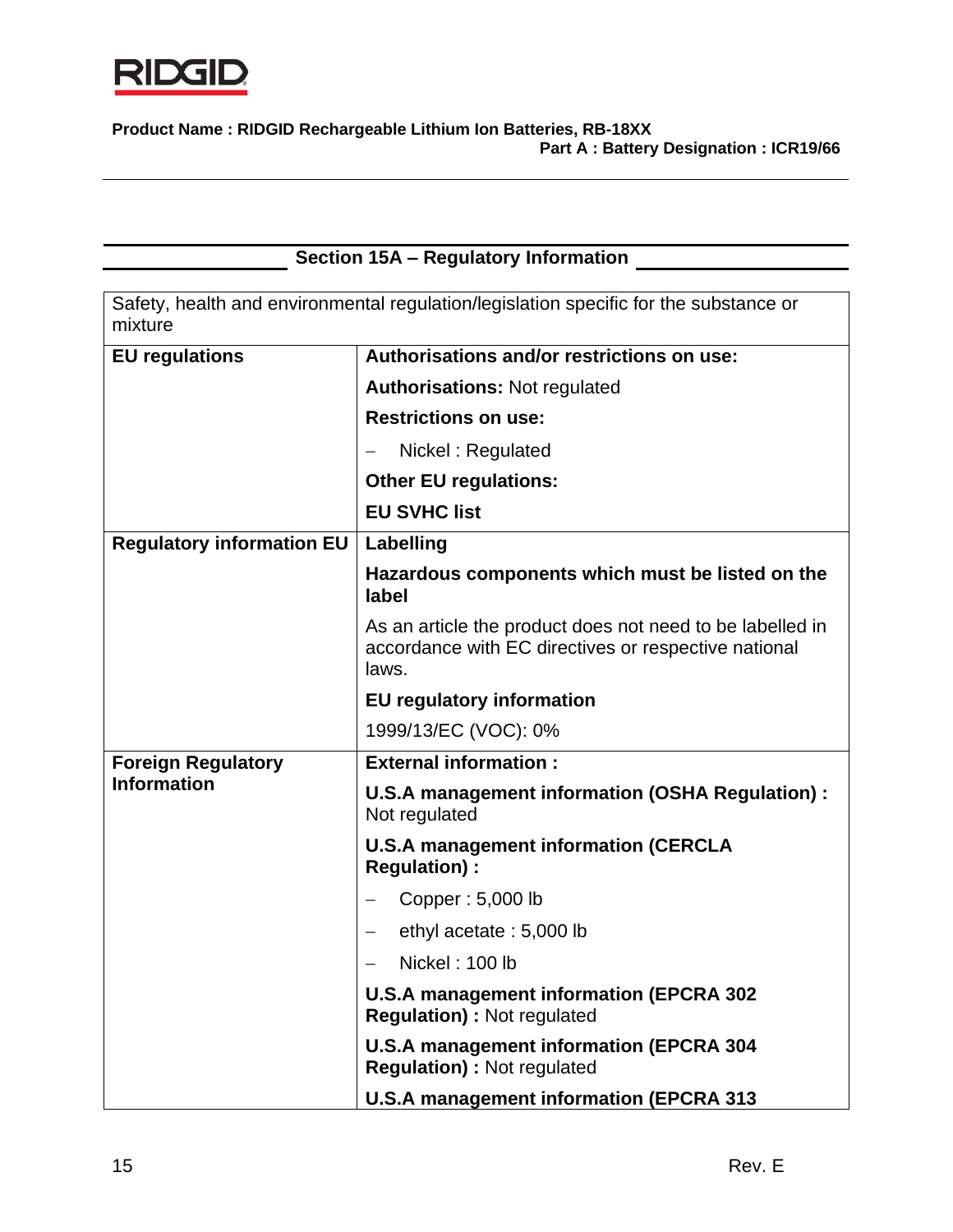

|                                              | <b>Regulation):</b>                                                    |  |  |
|----------------------------------------------|------------------------------------------------------------------------|--|--|
|                                              |                                                                        |  |  |
|                                              | Copper: Regulated                                                      |  |  |
|                                              | Aluminium: Regulated                                                   |  |  |
|                                              | Nickel: Regulated                                                      |  |  |
|                                              | lithium carbonate: Regulated                                           |  |  |
|                                              | Cobalt, Co: Regulated                                                  |  |  |
|                                              | <b>Substance of Roterdame Protocol: Not regulated</b>                  |  |  |
|                                              | <b>Substance of Stockholme Protocol:</b>                               |  |  |
|                                              | lithium hexafluorophosphate(1-): Regulated                             |  |  |
|                                              | <b>Substance of Montreal Protocol: Not regulated</b>                   |  |  |
| <b>15A.2 Chemical safety</b><br>assessment : | No chemical safety assessment has been carried out<br>for this product |  |  |
|                                              | by the supplier.                                                       |  |  |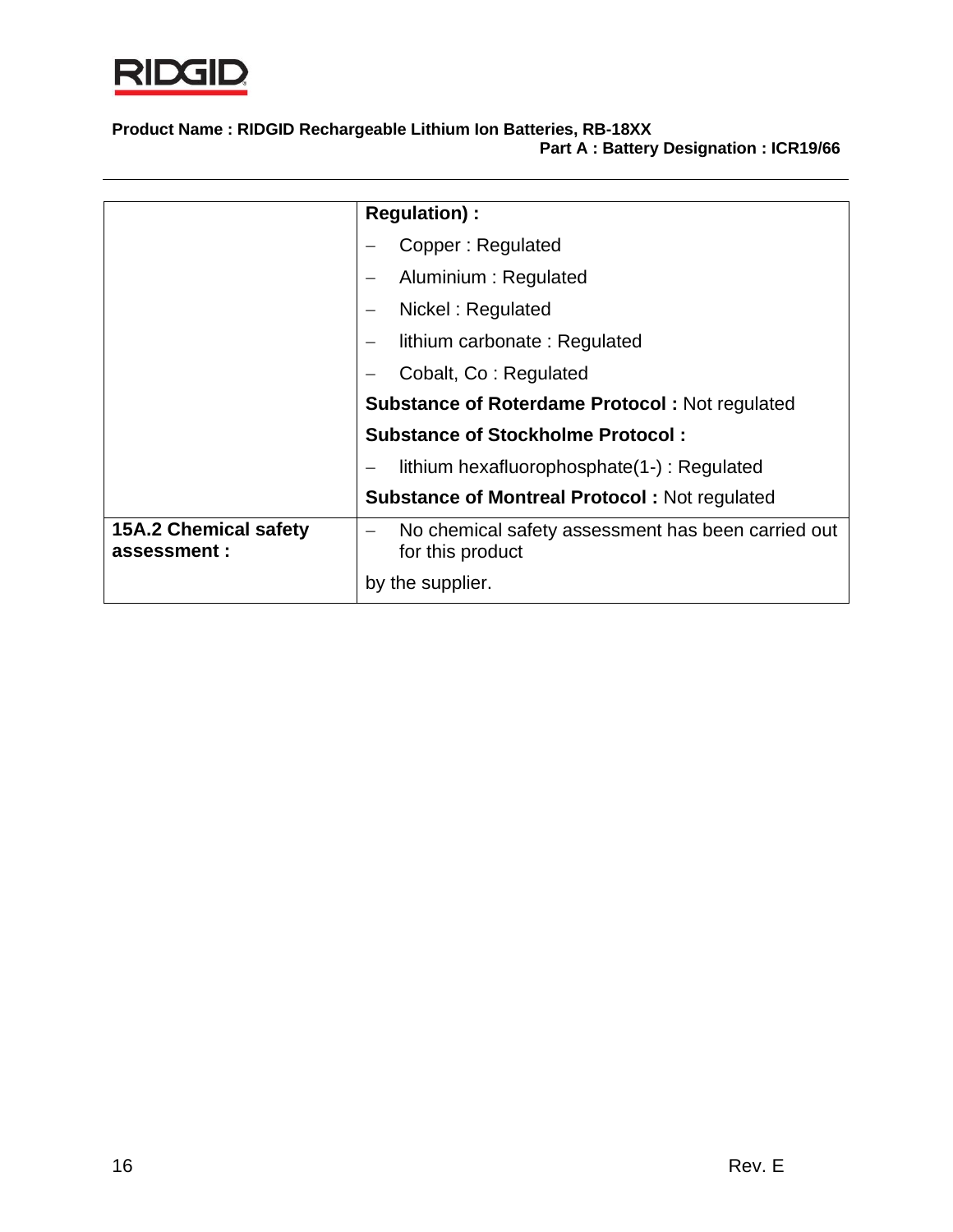

# **Part B : SDS for batteries with Battery Designation : INR19/65**

**Section 1B – Product Identification**

Product Name: RIDGID Rechargeable Lithium Ion Batteries, RB-18XX

Specifications:

| <b>Catalog Number</b>      | 56513              | 56518               |  |
|----------------------------|--------------------|---------------------|--|
| <b>Model Number</b>        | <b>RB-1825</b>     | <b>RB-1850</b>      |  |
| <b>Battery Designation</b> | 5 INR19/65         | <b>10 INR19/65</b>  |  |
| <b>Cell Model</b>          | 5 / INR18650-25R++ | 10 / INR18650-25R++ |  |
| <b>Rated Voltage</b>       | 18 V d.c.          | $18$ V d.c.         |  |
| Nominal Voltage            | 18 V d.c.          | 18 V d.c.           |  |
| <b>Rated Capacity</b>      | 2500 mAh           | 5000 mAh            |  |
| <b>Rated Energy</b>        | 45 Wh              | 90 Wh               |  |

|  |  | Section 2B – Hazards Identification |
|--|--|-------------------------------------|
|--|--|-------------------------------------|

| Route(s) of Entry              | There is no hazard when the measures for<br>handling and storage are followed.                                                                                             |
|--------------------------------|----------------------------------------------------------------------------------------------------------------------------------------------------------------------------|
| Signs and Symptoms of Exposure | In case of cell damage, possible release of<br>dangerous substances and a flammable gas<br>mixture.                                                                        |
|                                | OSHA Hazard Communication: This material is<br>not considered hazardous by the OSHA Hazard<br>Communication Standard 29CFR 1910.1200.<br>Carcinogenicity (NTP): Not listed |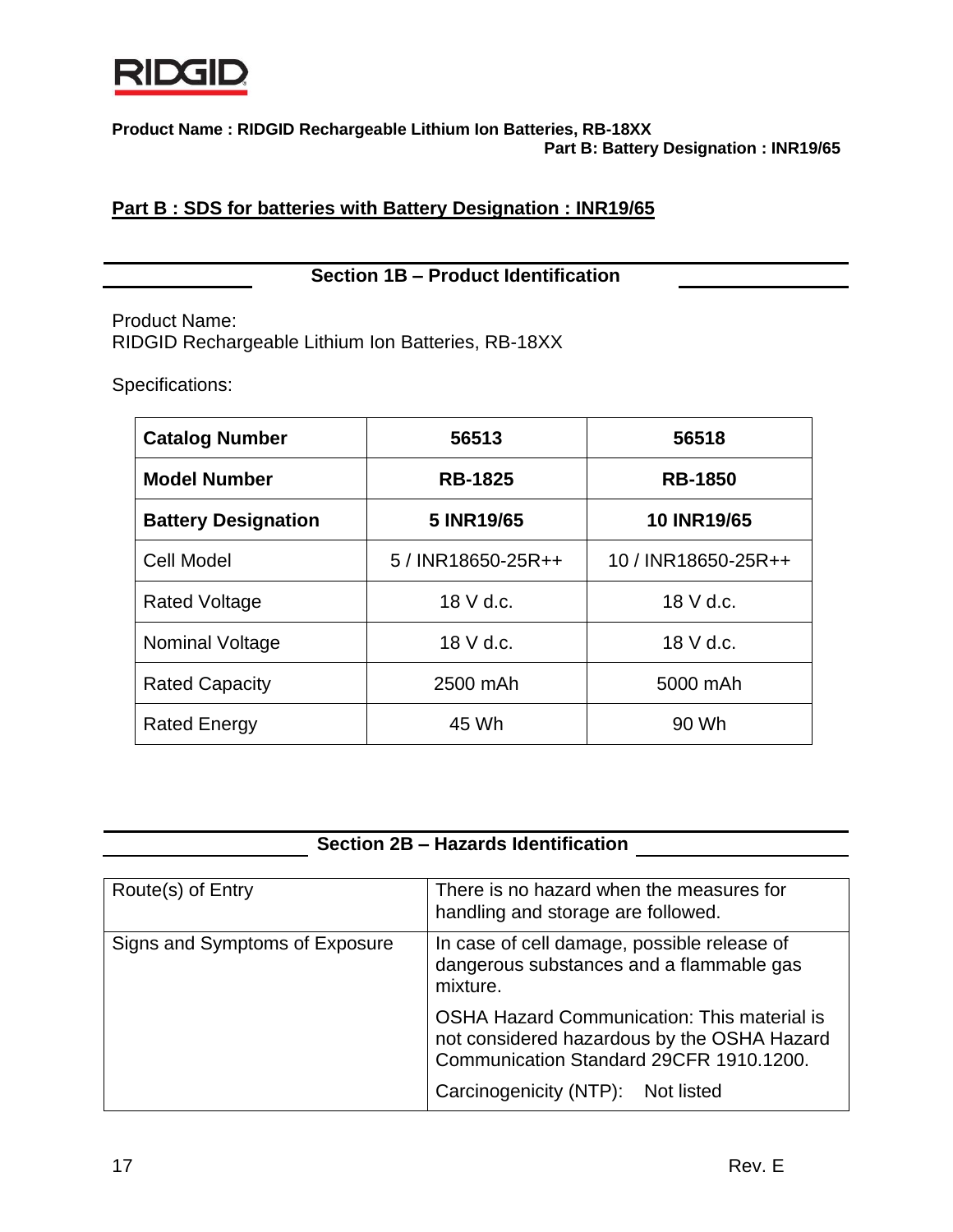

|                                                     | Carcinogenicity (IARC): Not listed                                                                                                                                                 |
|-----------------------------------------------------|------------------------------------------------------------------------------------------------------------------------------------------------------------------------------------|
|                                                     | Carcinogenicity (OSHA): Not listed                                                                                                                                                 |
| Special hazards for human health<br>and environment | There is no hazard when the measures for<br>handling and storage are followed. In case of<br>cell damage, possible release of dangerous<br>substances and a flammable gas mixture. |

# **Section 3B – Composition / Information On Ingredients**

| <b>Mixture</b>    |                         |                                            |                  |                            |                                            |                                                                                                |
|-------------------|-------------------------|--------------------------------------------|------------------|----------------------------|--------------------------------------------|------------------------------------------------------------------------------------------------|
| <b>CAS</b><br>No. | EC No.                  | <b>REACH</b><br><b>Registration</b><br>No. | $\%$<br>[weight] | <b>Name</b>                | <b>Common</b><br><b>Name</b><br>(Synonyms) | <b>Classification</b><br>according to<br><b>Regulation (EC)</b><br><b>No</b><br>1278/2008(CLP) |
| 7782-<br>$42 - 5$ | $231 -$<br>955-3        |                                            | $15 - 25$        | Graphite                   | <b>Not</b><br>available                    | Not classified                                                                                 |
| 12031-<br>$65-1$  | <b>Not</b><br>available |                                            | $15 - 25$        | Lithium nickelate          | <b>Not</b><br>available                    | Skin Sens. 1,<br>H317<br>STOT RE 1,<br>H372<br>Carc. 1A, H350i                                 |
| 7439-<br>89-6     | $231 -$<br>096-4        |                                            | $10 - 20$        | Iron                       | <b>Not</b><br>available                    | Not classified                                                                                 |
| 12057-<br>$17-9$  | <b>Not</b><br>available |                                            | $5 - 15$         | Lithium manganese<br>oxide | <b>Not</b><br>available                    | Pyr. Sol. 1, H250<br>Water-react. 2,<br>H <sub>261</sub>                                       |
| 12190-<br>79-3    | $235 -$<br>362-0        |                                            | $1 - 10$         | cobalt lithium dioxide     | <b>Not</b><br>available                    | Flam. Liq. 3,<br>H226<br>Acute Tox. 4,<br>H332                                                 |
| 7440-<br>$50-8$   | $231 -$<br>159-6        |                                            | $1 - 10$         | Copper                     | <b>Not</b><br>available                    | Not classified                                                                                 |
| 616-38-<br>6      | $210 -$<br>478-4        |                                            | $1 - 10$         | dimethyl carbonate         | <b>Not</b><br>available                    | Flam. Liq. 2,<br>H225                                                                          |
| 7429-<br>$90 - 5$ | $231 -$<br>$072 - 3$    |                                            | $1 - 10$         | Aluminium                  | <b>Not</b><br>available                    | Pyr. Sol. 1, H250<br>Water-react. 2,                                                           |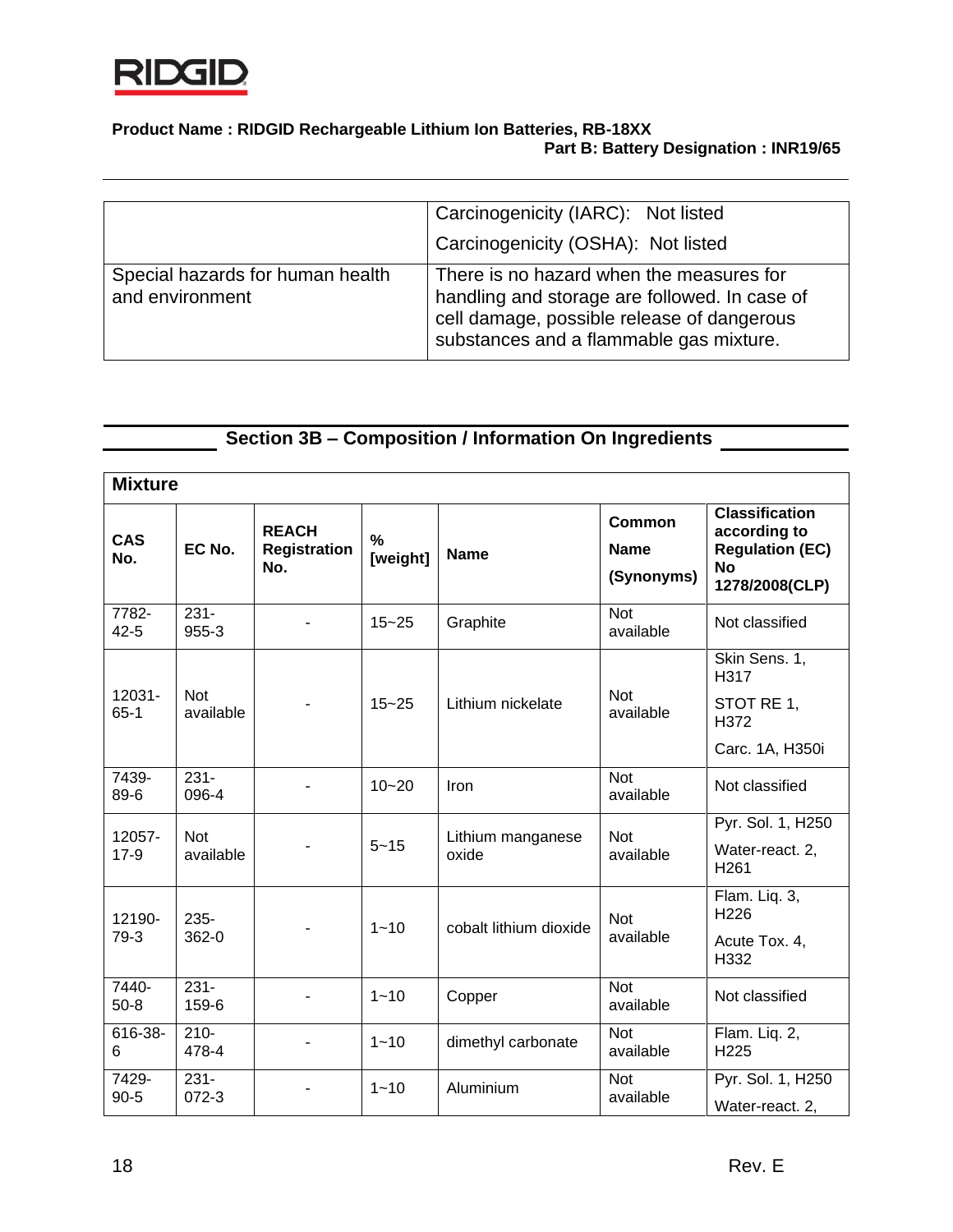

|                    |                            |                                                                                                    |                           |                                                                 |                         | H <sub>261</sub>                  |  |  |
|--------------------|----------------------------|----------------------------------------------------------------------------------------------------|---------------------------|-----------------------------------------------------------------|-------------------------|-----------------------------------|--|--|
| 9002-<br>88-4      | Not<br>available           |                                                                                                    | $1 - 10$                  | Polyethylene                                                    | <b>Not</b><br>available | Not classified                    |  |  |
| 96-49-1            | $202 -$<br>510-0           |                                                                                                    | $1 - 10$                  | 1,3-Dioxolan-2-one                                              | <b>Not</b><br>available | Not classified                    |  |  |
| 21324-<br>$40 - 3$ | $244 -$<br>334-7           |                                                                                                    | $1 - 10$                  | Lithium<br>hexafluorophosphate<br>$(1-)$                        | <b>Not</b><br>available | Not classified                    |  |  |
|                    |                            |                                                                                                    |                           |                                                                 |                         | Flam. Liq. 2,<br>H225             |  |  |
| 141-78-<br>6       | $205 -$<br>500-4           |                                                                                                    | $0.1 - 1$                 | ethyl acetate                                                   | <b>Not</b><br>available | Eye Irrit. 2, H319                |  |  |
|                    |                            |                                                                                                    |                           |                                                                 |                         | STOT SE 3, H336                   |  |  |
| 1333-<br>86-4      | $215 -$<br>609-9           |                                                                                                    | $0.1 - 1$                 | Carbon black                                                    | <b>Not</b><br>available | Not classified                    |  |  |
|                    |                            |                                                                                                    |                           |                                                                 |                         | Skin Sens. 1,<br>H317             |  |  |
|                    |                            |                                                                                                    |                           |                                                                 |                         | Carc. 2, H351                     |  |  |
| 7440-<br>$02 - 0$  | $231 -$<br>$111 - 4$       |                                                                                                    | $0.1 - 1$                 | <b>Nickel</b>                                                   | <b>Not</b><br>available | STOT RE 1,<br>H372                |  |  |
|                    |                            |                                                                                                    |                           |                                                                 |                         | <b>Aquatic Chronic</b><br>3, H412 |  |  |
| $554 - 13 -$<br>2  | $209 -$<br>062-5           |                                                                                                    | $0.1 - 1$                 | lithium carbonate                                               | <b>Not</b><br>available | Not classified                    |  |  |
|                    |                            |                                                                                                    |                           |                                                                 |                         | Skin Irrit. 2, H315               |  |  |
| 872-50-            | $212 -$                    |                                                                                                    | $0.1 - 1$                 | 1-Methyl-2-                                                     | <b>Not</b>              | Eye Irrit. 2, H319                |  |  |
| 4                  | 828-1                      |                                                                                                    |                           | pyrrolidinone                                                   | available               | <b>STOT SE 3, H335</b>            |  |  |
|                    |                            |                                                                                                    |                           |                                                                 |                         | Repr. 1B, H360D                   |  |  |
|                    |                            |                                                                                                    |                           | Full text of each relevant R phrase can be found in heading 16. |                         |                                   |  |  |
|                    | <b>Further Information</b> |                                                                                                    | For information purposes: |                                                                 |                         |                                   |  |  |
|                    |                            | (*) Main ingredients: Lithium hexafluorophosphate,<br>organic arbonates                            |                           |                                                                 |                         |                                   |  |  |
|                    |                            | Because of the cell structure the dangerous ingredients<br>will not be available if used properly. |                           |                                                                 |                         |                                   |  |  |
|                    |                            | During charge process a lithium graphite intercalation<br>phase is formed.                         |                           |                                                                 |                         |                                   |  |  |
|                    |                            |                                                                                                    |                           | Mercury content:                                                | $Hg < 0.1$ mg/kg        |                                   |  |  |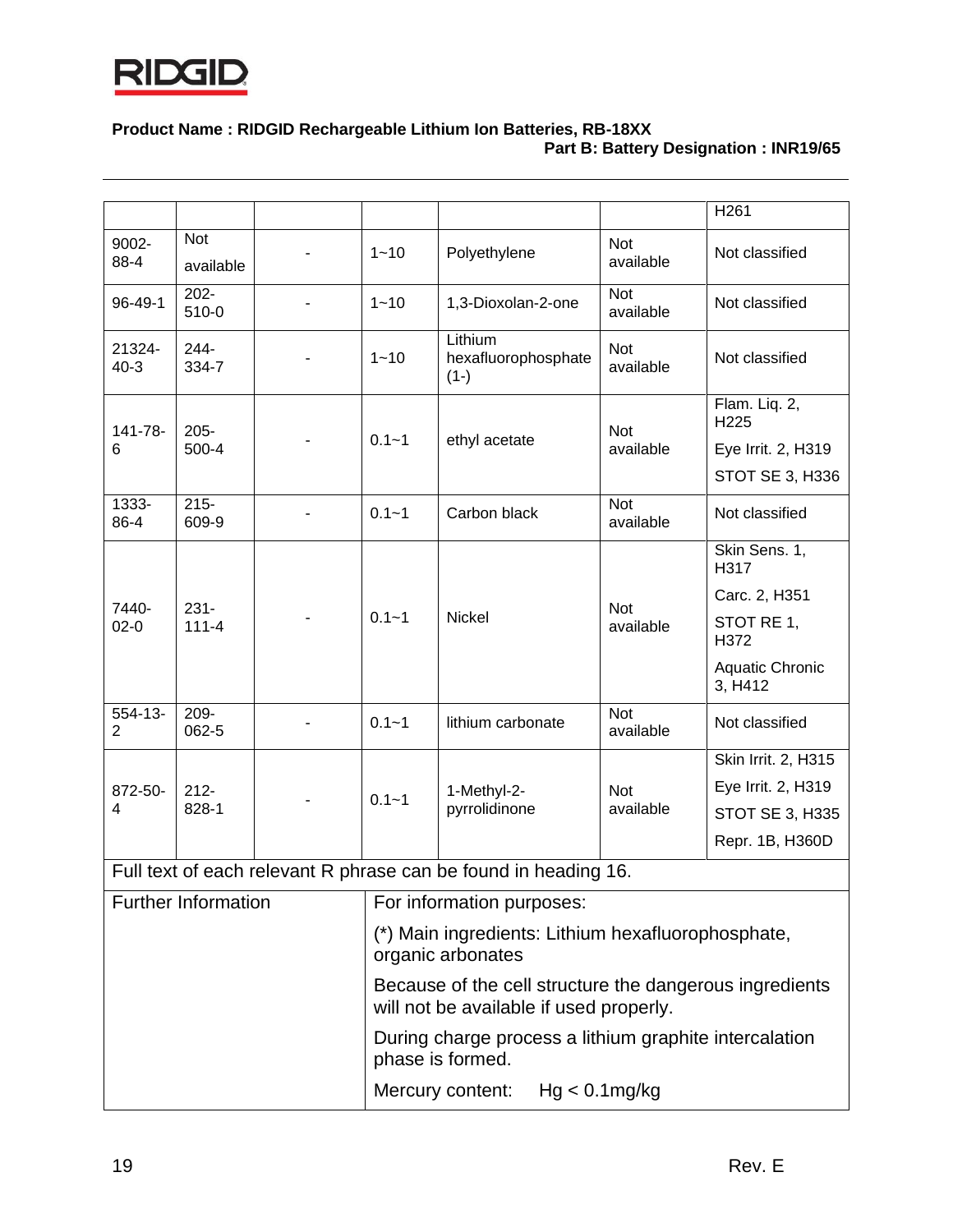

| Cadmium content: Cd < 1mg/kg |                       |
|------------------------------|-----------------------|
| Lead content:                | Pb <sub>10mg/kg</sub> |

# **Section 4B – First Aid Measures**

General information

The following first aid measures are required only in case of exposure to interior battery components after damage of the external battery casing.

Undamaged, closed cells do not represent a danger to health.

| 4B.1 Description of first aid | <b>Following eye contact:</b>                                                          |
|-------------------------------|----------------------------------------------------------------------------------------|
| measures                      | Rinse eyes with plenty of water for at least 15<br>minutes and seek medical attention. |
|                               | <b>Following skin contact:</b>                                                         |
|                               | Remove contaminated clothing and wash before<br>reuse.                                 |
|                               | Immediately rinse contact area with plenty of clean<br>water.                          |
|                               | Provide first aid to contacted area to prevent<br>infection.                           |
|                               | Get medical attention.                                                                 |
|                               | <b>Following inhalation:</b>                                                           |
|                               | In case of inhalation of organic electrolyte mist,<br>move from exposure to fresh air. |
|                               | If necessary give oxygen. Get medical attention.                                       |
|                               | <b>Following ingestion:</b>                                                            |
|                               | In case of ingestion of electrolyte don't induce<br>vomiting.                          |
|                               | If patient is conscious and alert give 2~4 cupfuls of<br>milk or water.                |
|                               | Never give anything by mouth to an unconscious<br>person.                              |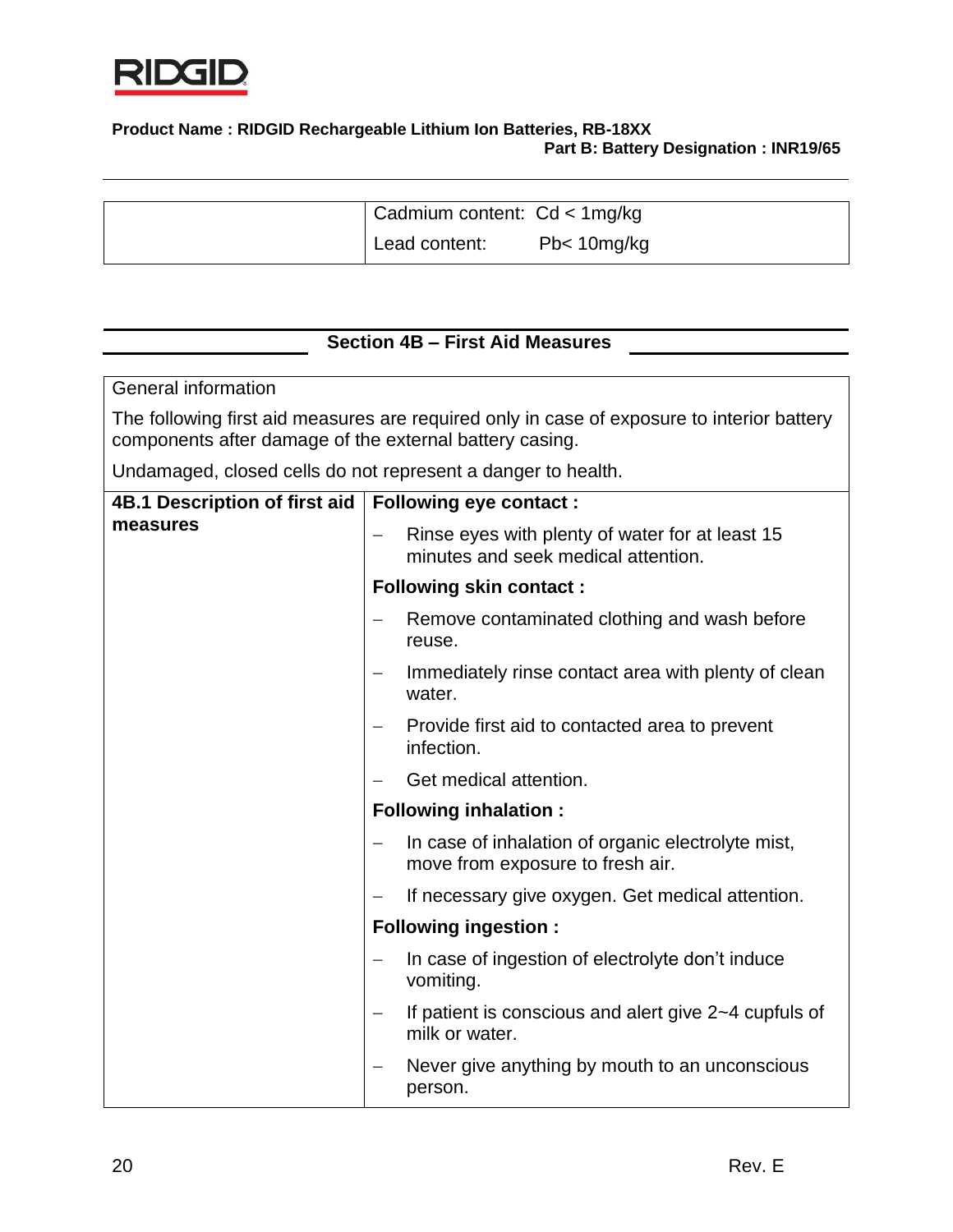

|                                                                                      | Get medical attention immediately.                                                                                                                       |
|--------------------------------------------------------------------------------------|----------------------------------------------------------------------------------------------------------------------------------------------------------|
|                                                                                      | <b>Further Information:</b>                                                                                                                              |
|                                                                                      | The following first aid measures are required only in<br>case of exposure to interior battery components<br>after damage of the external battery casing. |
|                                                                                      | Undamaged, closed cells do not represent a danger<br>to the health.                                                                                      |
| <b>4B.2 Most important</b>                                                           | <b>Acute effects: Not available</b>                                                                                                                      |
| symptoms and effects,<br>both acute and delayed                                      | <b>Delayed effects: Not available</b>                                                                                                                    |
| 4B.3 Indication of<br>immediate medical<br>attention and special<br>treatment needed | Ensure that medical personnel are aware of the<br>—<br>material(s) involved and take precautions to protect<br>themselves.                               |

| <b>Section 5B - Fire Fighting Measures</b> |
|--------------------------------------------|
|--------------------------------------------|

 $\overline{\phantom{a}}$ 

| 5B.1 Extinguishing media                                         | When the scale of the fire is small, use a HFC<br>(hydrofluorocarbon) clean-agent fire extinguisher or<br>alcohol resistant foam fire extinguishers. (In case of<br>battery overheating, wear protective gear and<br>immerse heated battery in water) |
|------------------------------------------------------------------|-------------------------------------------------------------------------------------------------------------------------------------------------------------------------------------------------------------------------------------------------------|
|                                                                  | In case of large fire, use large amount of water to<br>extinguish.                                                                                                                                                                                    |
| 5B.2 Special hazards<br>arising from the substance<br>or mixture | Flammable gas leaks before ignition and then the<br>product ignites.                                                                                                                                                                                  |
| 5B.3 Advice for firefighters                                     | The ignited battery has a high temperature, so there<br>is a risk of additional ignition even if the fire is<br>extinguished at early stage. Sprinkle a large amount<br>of water until the battery temperature drops to<br>normal temperature.        |
|                                                                  | If the battery is ignited in multi-stacked condition,<br>multi-stack should be disassembled and then<br>extinguished so that heat is not transferred between                                                                                          |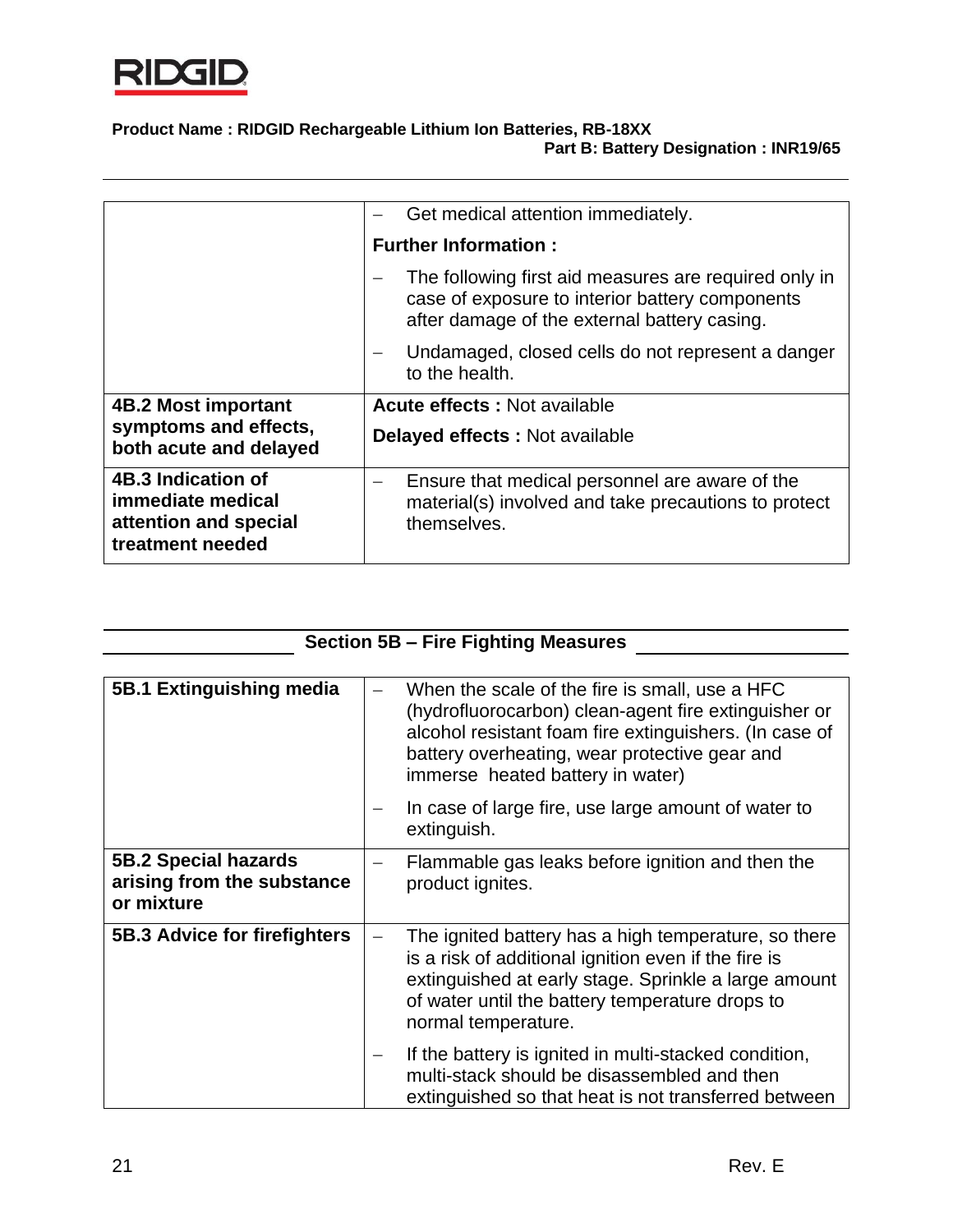

| batteries                                                                             |
|---------------------------------------------------------------------------------------|
| In the event of a battery fire, cool it by spraying<br>water directly on the battery. |
| When handling an overheated battery, wear heat-<br>resistant protective equipment.    |

| <b>Section 6B - Accidental Release Measures</b>  |                                                                                                                                         |  |  |  |
|--------------------------------------------------|-----------------------------------------------------------------------------------------------------------------------------------------|--|--|--|
| 6B.1 Personal precautions,                       | For non-emergency personnel                                                                                                             |  |  |  |
| protective equipment and<br>emergency procedures | <b>Protective equipment: Use personal protective</b><br>equipment, see Section 8                                                        |  |  |  |
|                                                  | <b>Emergency procedures:</b>                                                                                                            |  |  |  |
|                                                  | In case of cell damage, possible release of<br>dangerous substances and a flammable gas<br>mixture.                                     |  |  |  |
|                                                  | Eliminate all ignition sources.<br>—                                                                                                    |  |  |  |
|                                                  | Please note that materials and conditions to avoid.<br>$\overline{\phantom{0}}$                                                         |  |  |  |
|                                                  | Battery may emit electrolyte if charging or<br>discharging rates exceed manufacturer's<br>recommendations or if pack has been breached. |  |  |  |
|                                                  | Move battery to well ventilated area to prevent gas<br>accumulation.                                                                    |  |  |  |
|                                                  | For emergency responders                                                                                                                |  |  |  |
|                                                  | Eliminate all ignition sources.                                                                                                         |  |  |  |
|                                                  | Please note that materials and conditions to avoid.                                                                                     |  |  |  |
|                                                  | Move battery to well ventilated area to prevent gas<br>accumulation.                                                                    |  |  |  |
| <b>6B.2 Environmental</b>                        | Avoid release to the environment.<br>$\overline{\phantom{0}}$                                                                           |  |  |  |
| precautions                                      | Prevent entry into waterways, sewers, basements or<br>—<br>confined areas.                                                              |  |  |  |
| 6B.3 Methods and material                        | For containment: Not available                                                                                                          |  |  |  |
| for containment and                              | Fereise de la contrata de la contrata del contrata del contrata del contrata del contrata de la contrata del c                          |  |  |  |

**For cleaning up :**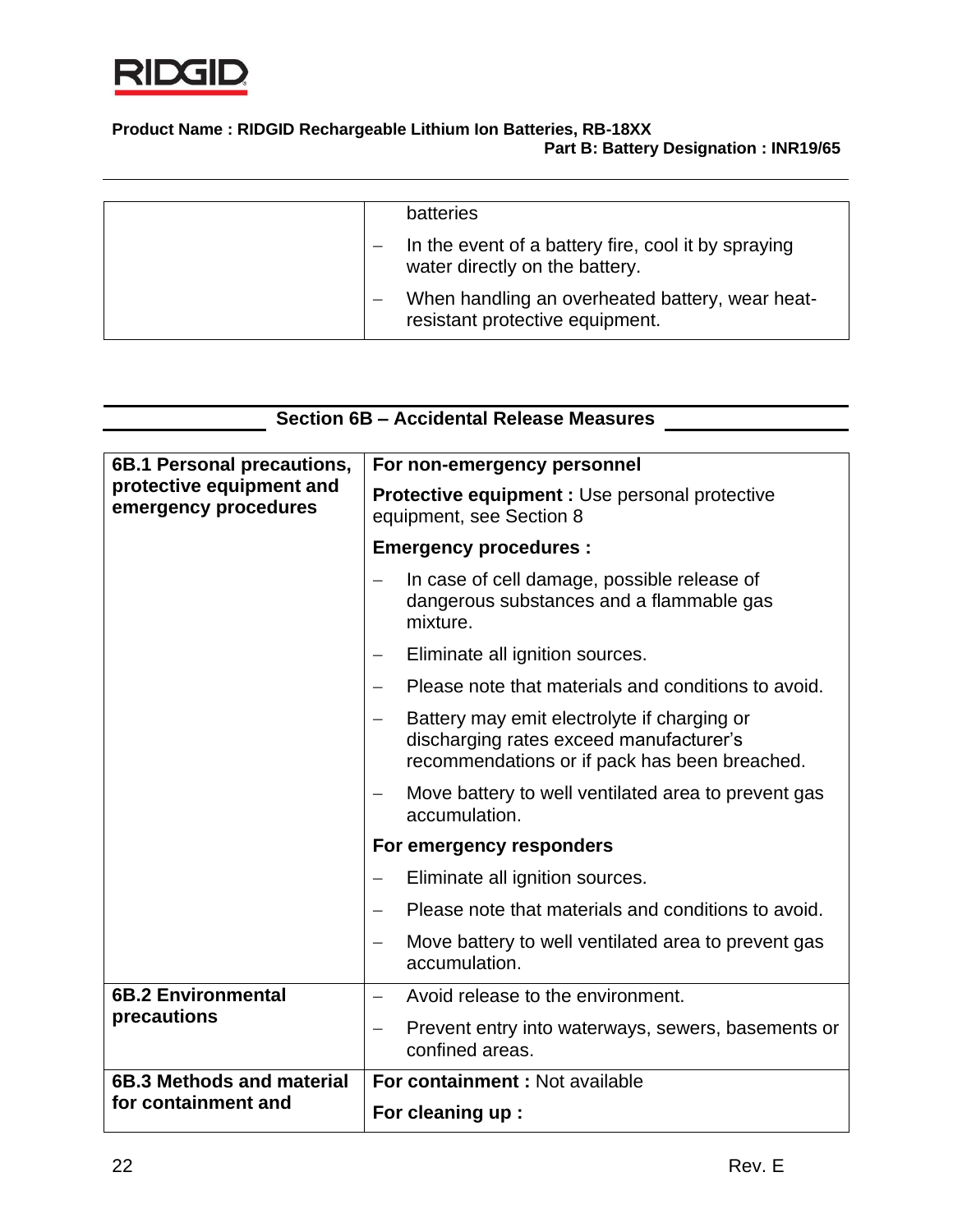

| cleaning up                         | Cover with Dry earth, DRY sand or other non-<br>$\qquad \qquad -$<br>combustible material and put on the plastic sheet to<br>minimize spreading or contact with rain. |
|-------------------------------------|-----------------------------------------------------------------------------------------------------------------------------------------------------------------------|
|                                     | Move battery to well ventilated area to prevent gas<br>accumulation.                                                                                                  |
|                                     | Dispose in accordance with applicable local, state<br>$\qquad \qquad -$<br>and federal regulations.                                                                   |
|                                     | <b>Other information: Not available</b>                                                                                                                               |
| 6B.4 Reference to other<br>sections | See also sections 8 and 13 of the Safety Data<br>$\qquad \qquad \longleftarrow$<br>Sheet.                                                                             |

| <b>Section 7B - Handling And Storage</b>                                       |                                                                                                     |  |
|--------------------------------------------------------------------------------|-----------------------------------------------------------------------------------------------------|--|
|                                                                                |                                                                                                     |  |
| <b>7B.1 Precautions for safe</b><br>handling                                   | In case of cell damage, possible release of<br>dangerous substances and a flammable gas<br>mixture. |  |
|                                                                                | The battery stores electrical energy and is capable<br>of rapid energy discharge.                   |  |
|                                                                                | Battery cell contents are under pressure.                                                           |  |
|                                                                                | Handle battery carefully to avoid puncturing case or<br>electrically shorting terminals.            |  |
| <b>7B.2 Conditions for safe</b><br>storage, including any<br>incompatibilities | <b>Technical measures and storage conditions: Not</b><br>available                                  |  |
|                                                                                | <b>Packaging materials: Not available</b>                                                           |  |
|                                                                                | Requirements for storage rooms and vessels :                                                        |  |
|                                                                                | Storage at room temperature (approx. 20°C) at<br>approx. 40% of the nominal capacity                |  |
|                                                                                | Keep in closed original container.                                                                  |  |
| 7B.3 Specific end use(s)                                                       | <b>Recommendations: Not available</b>                                                               |  |
|                                                                                | Industrial sector specific solutions : Not available                                                |  |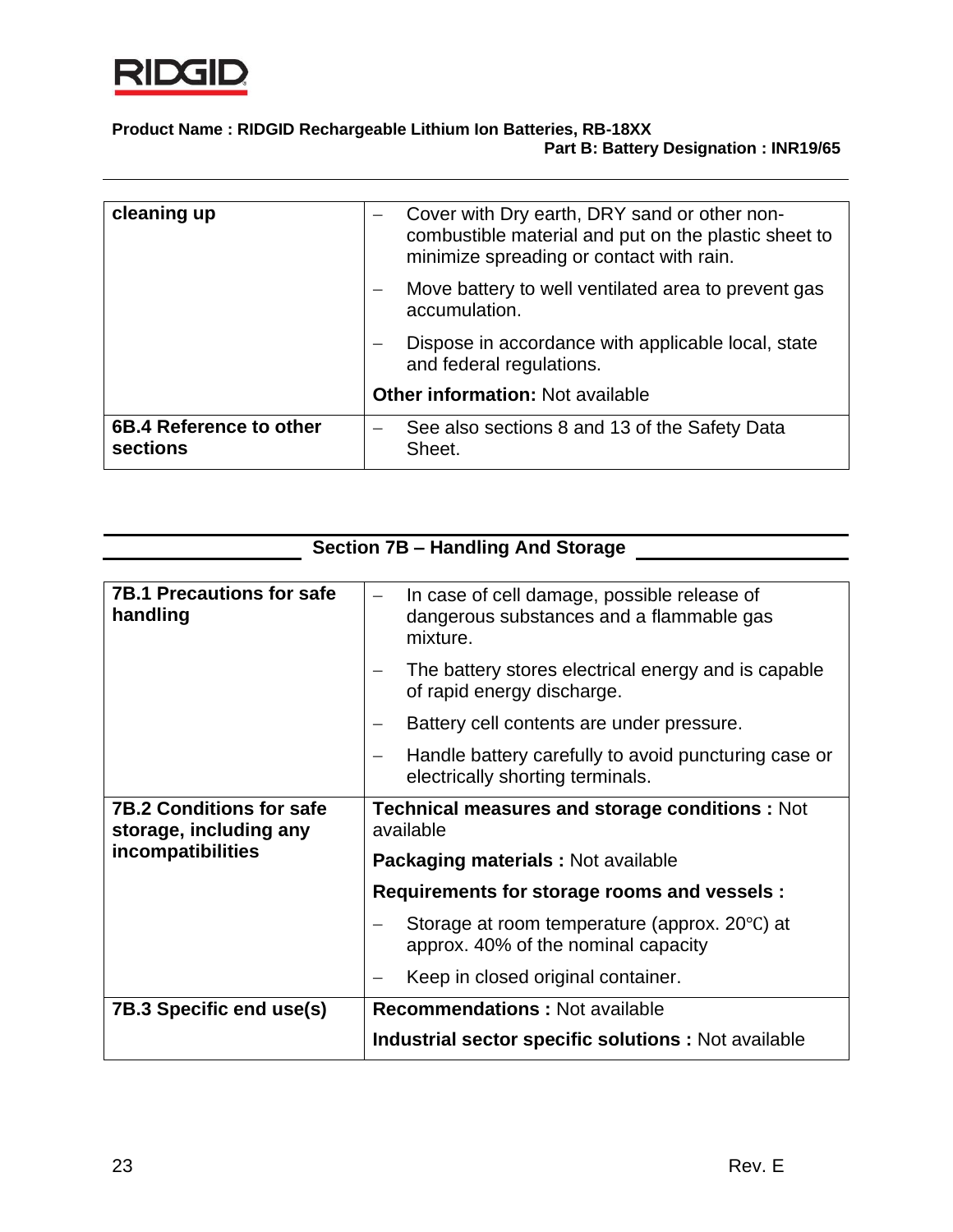

| <b>Section 8B - Exposure Controls / Personal Protection</b> |                                                                             |                                        |                                                                                                                                                  |                                                                                                                                                          |                  |
|-------------------------------------------------------------|-----------------------------------------------------------------------------|----------------------------------------|--------------------------------------------------------------------------------------------------------------------------------------------------|----------------------------------------------------------------------------------------------------------------------------------------------------------|------------------|
| <b>8B.1 Control parameters</b>                              |                                                                             |                                        |                                                                                                                                                  |                                                                                                                                                          |                  |
|                                                             | <b>Occupational Exposure limits</b>                                         |                                        |                                                                                                                                                  |                                                                                                                                                          |                  |
| <b>Name</b>                                                 | <b>ACGIH</b><br>regulation                                                  | <b>Biological</b><br>exposure<br>index | <b>OSHA</b><br>regulation                                                                                                                        | <b>NIOSH</b><br>regulation                                                                                                                               | EU<br>regulation |
| Graphite                                                    | $TWA =$<br>2mg/m3                                                           | Not available                          | Not applicable                                                                                                                                   | Not applicable                                                                                                                                           | Not applicable   |
| Lithium<br>nickelate                                        | Not applicable                                                              | Not available                          | $TWA = 1 mg/m3$<br>(Nickel, metal<br>and insoluble<br>compounds (as<br>Ni), Nickel,<br>soluble<br>compounds (as<br>Ni), CAS. no 7440-<br>$02-0)$ | $TWA = Ca 0.015$<br>mg/m3 (Nickel,<br>metal and<br>insoluble<br>compounds (as<br>Ni), Nickel,<br>soluble<br>compounds (as<br>Ni), CAS.no7440-<br>$02-0)$ | Not applicable   |
| Iron                                                        | Not applicable                                                              | Not available                          | Not available                                                                                                                                    | Not available                                                                                                                                            | Not available    |
| Lithium<br>manganese<br>oxide                               | $TWA = 10$<br>mg/m <sup>3</sup><br>(Magnesium<br>oxide CAS.no<br>1309-48-4) | Not available                          | $TWA = 15$<br>mg/m3<br>(Magnesium<br>oxide fume -<br><b>Total Particulate</b><br>CAS.no 1309-<br>$48-4)$                                         | $TWA = 10$<br>mg/m3<br>(Magnesium<br>oxide fume -<br><b>Total Particulate</b><br>CAS.no 1309-<br>$48-4)$                                                 | Not applicable   |
| cobalt lithium<br>dioxide                                   | Not applicable                                                              | Not applicable                         | Not applicable                                                                                                                                   | Not applicable                                                                                                                                           | Not applicable   |
| Cobalt, Co                                                  | $TWA = 0.02$<br>mg/m3                                                       | Not available                          | $TWA = 0.1$<br>mg/m <sup>3</sup>                                                                                                                 | $TWA = 0.05$<br>mg/m3                                                                                                                                    | Not applicable   |
| Copper                                                      | $TWA = 0.2$<br>mg/m <sup>3</sup>                                            | Not available                          | Not available                                                                                                                                    | Not available                                                                                                                                            | Not available    |
| Dimethyl<br>carbonate                                       | Not applicable                                                              | Not applicable                         | Not applicable                                                                                                                                   | Not applicable                                                                                                                                           | Not applicable   |
| Aluminium                                                   | $TWA = 1$<br>mg/m <sup>3</sup><br>(respirable<br>Particulate<br>matter)     | Not available                          | $TWA = 15$<br>mg/m <sup>3</sup><br>(Aluminum Metal<br>(as Al) Total<br>dust)<br>TWA = $5 \text{ mg/m}^3$                                         | $TWA = 1 mg/m3$<br>(Aluminum Metal<br>(as Al),<br>Respirable<br>fraction)                                                                                | Not applicable   |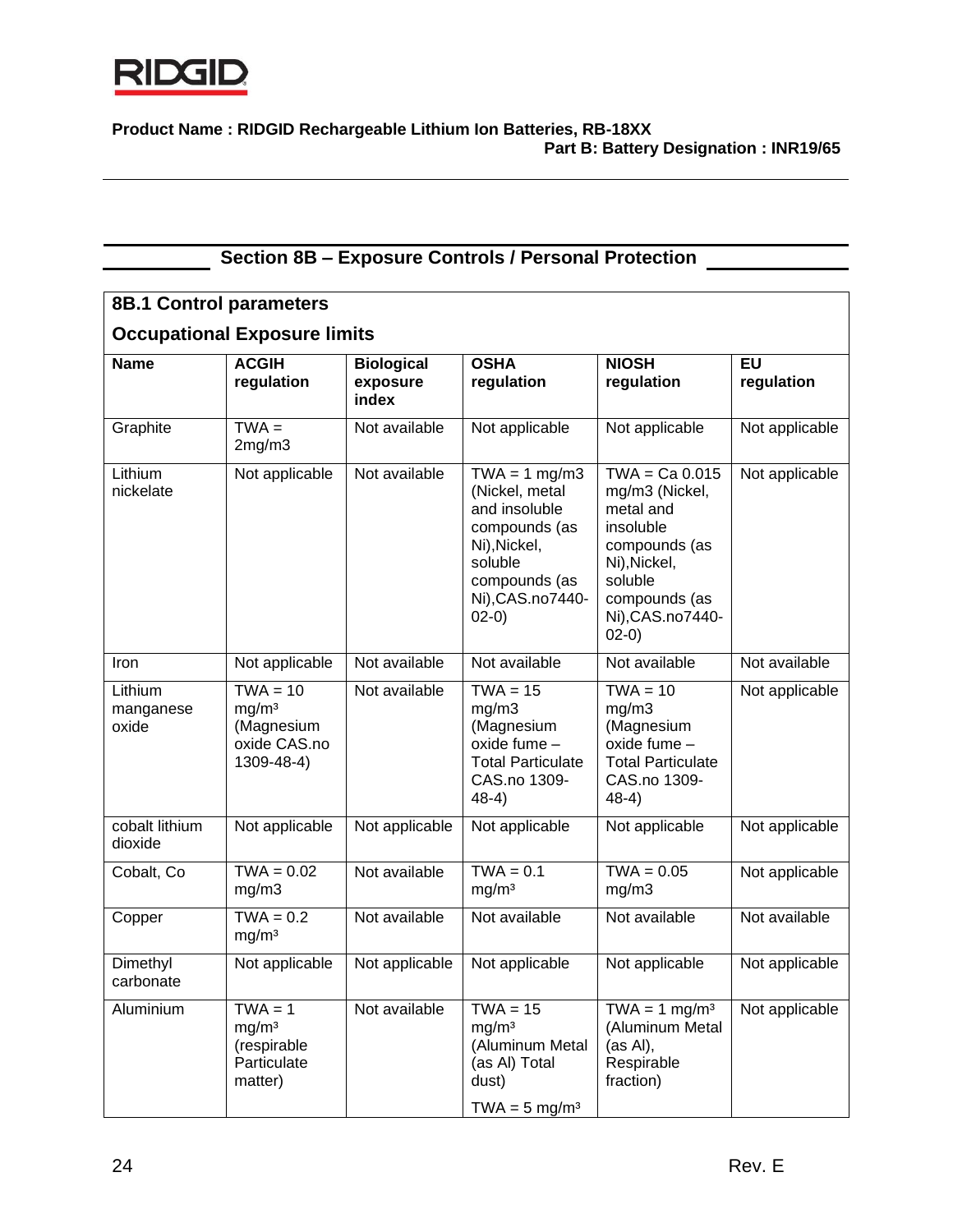

| Lithium<br>carbonate<br><b>8B.2 Exposure controls</b>      | Not applicable                                                            | Not available                   | Not applicable                                                                                           | Not applicable<br>8B.2.1 Appropriate engineering controls :                                                                                                   | Not applicable                                                                     |
|------------------------------------------------------------|---------------------------------------------------------------------------|---------------------------------|----------------------------------------------------------------------------------------------------------|---------------------------------------------------------------------------------------------------------------------------------------------------------------|------------------------------------------------------------------------------------|
|                                                            | mg/m <sup>3</sup><br>(inhalable<br>particulate<br>matter)                 |                                 | (metal and<br>insoluble<br>compounds (as<br>Ni))<br>$TWA = 1 mg/m3$<br>(soluble<br>compounds (as<br>Ni)) | mg/m3 (metal<br>and insoluble<br>compounds (as<br>Ni))<br>$Ca TWA = 0.015$<br>mg/m3 (soluble<br>compounds (as<br>Ni))                                         |                                                                                    |
| Carbon black<br><b>Nickel</b>                              | 3mg/m <sup>3</sup><br>(inhalable<br>particulate<br>matter)<br>$TWA = 1.5$ | Not available<br>Not available  | mg/m <sup>3</sup><br>$\overline{\text{TWA}} = 1 \text{ mg/m}^3$                                          | mg/m <sup>3</sup><br>$Ca TWA = 0.1$<br>mg PAHs/m3<br>[Carbon black in<br>presence of<br>polycyclic<br>aromatic<br>hydrocarbons<br>(PAHs)]<br>$Ca TWA = 0.015$ | Not applicable<br>Not applicable                                                   |
|                                                            | ppm<br>$TWA =$                                                            |                                 | $TWA = 1400$<br>mg/m <sup>3</sup><br>$TWA = 3.5$                                                         | $TWA = 3.5$                                                                                                                                                   | $mg/m3$ ,<br>TWA= 200<br>ppm,<br>$STEL = 1468$<br>$mg/m3$ ,<br>$STEL = 400$<br>ppm |
| Lithium<br>hexafluoropho<br>sphate $(1-)$<br>ethyl acetate | Not applicable<br>$TWA = 400$                                             | Not applicable<br>Not available | Not applicable<br>$TWA = 400$ ppm                                                                        | Not applicable<br>$TWA = 400$ ppm                                                                                                                             | Not applicable<br>$TWA = 734$                                                      |
| 1,3-Dioxolan-<br>2-one                                     | Not applicable                                                            | Not applicable                  | Not applicable                                                                                           | Not applicable                                                                                                                                                | Not applicable                                                                     |
| Polyethylene                                               | Not applicable                                                            | Not applicable                  | Not applicable                                                                                           | Not applicable                                                                                                                                                | Not applicable                                                                     |
|                                                            |                                                                           |                                 | (Aluminum Metal<br>(as Al)<br>Respirable<br>fraction)                                                    |                                                                                                                                                               |                                                                                    |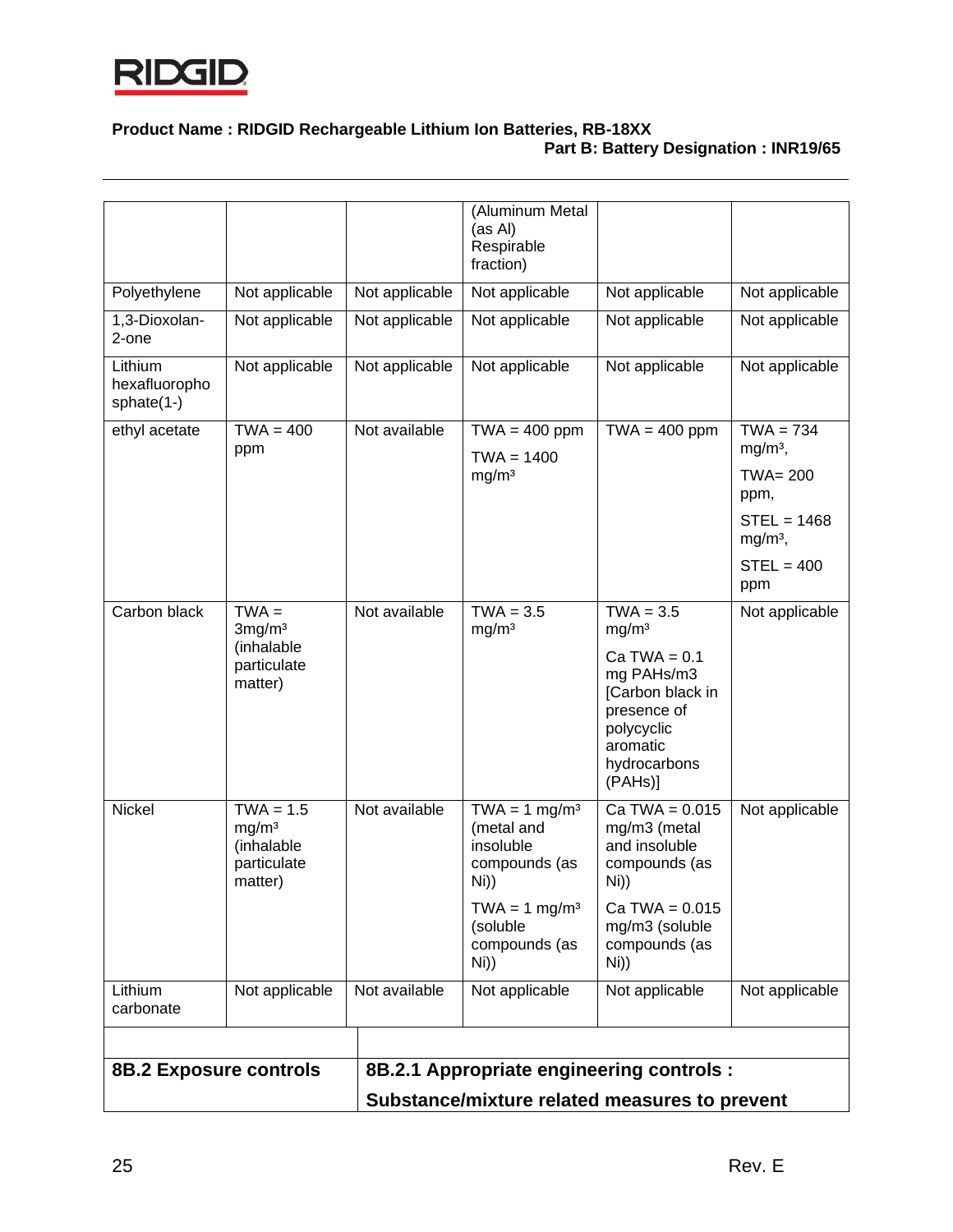

| exposure during identified uses:                                                                                                                                      |
|-----------------------------------------------------------------------------------------------------------------------------------------------------------------------|
| Avoid charging batteries in areas where hydrogen<br>gas accumulate.                                                                                                   |
| Use local exhaust ventilation to maintain<br>concentrations of hydrogen below the Lower<br>Explosive collect and transport flammable gases in<br>ventilation systems. |
| Ensure proper ventilation is present and electrolyte<br>$\qquad \qquad -$<br>mist and vapours.                                                                        |
| Structural measures to prevent exposure:                                                                                                                              |
| Avoid charging batteries in areas where hydrogen<br>gas accumulate.                                                                                                   |
| Use local exhaust ventilation to maintain<br>concentrations of hydrogen below the Lower<br>Explosive collect and transport flammable gases in<br>ventilation systems. |
| Ensure proper ventilation is present and electrolyte<br>$\qquad \qquad -$<br>mist and vapours.                                                                        |
| <b>Organisational measures to prevent exposure: Not</b><br>available                                                                                                  |
| Technical measures to prevent exposure:                                                                                                                               |
| Ensure proper ventilation is present and electrolyte<br>mist and vapours.                                                                                             |
| 8B.2.2 Individual protection measures, such as<br>personal protective equipment :                                                                                     |
| Eye and face protection                                                                                                                                               |
| Wear ANSI approved safety glasses with side shield<br>during normal use.                                                                                              |
| Wear NIOSH approved face shield with safety<br>glasses and H.V protection during intentional<br>disassembly.                                                          |
| <b>Skin protection</b>                                                                                                                                                |
| Hand protection                                                                                                                                                       |
| Wear nitrile butyl rubber, neoprene, or PVC glove                                                                                                                     |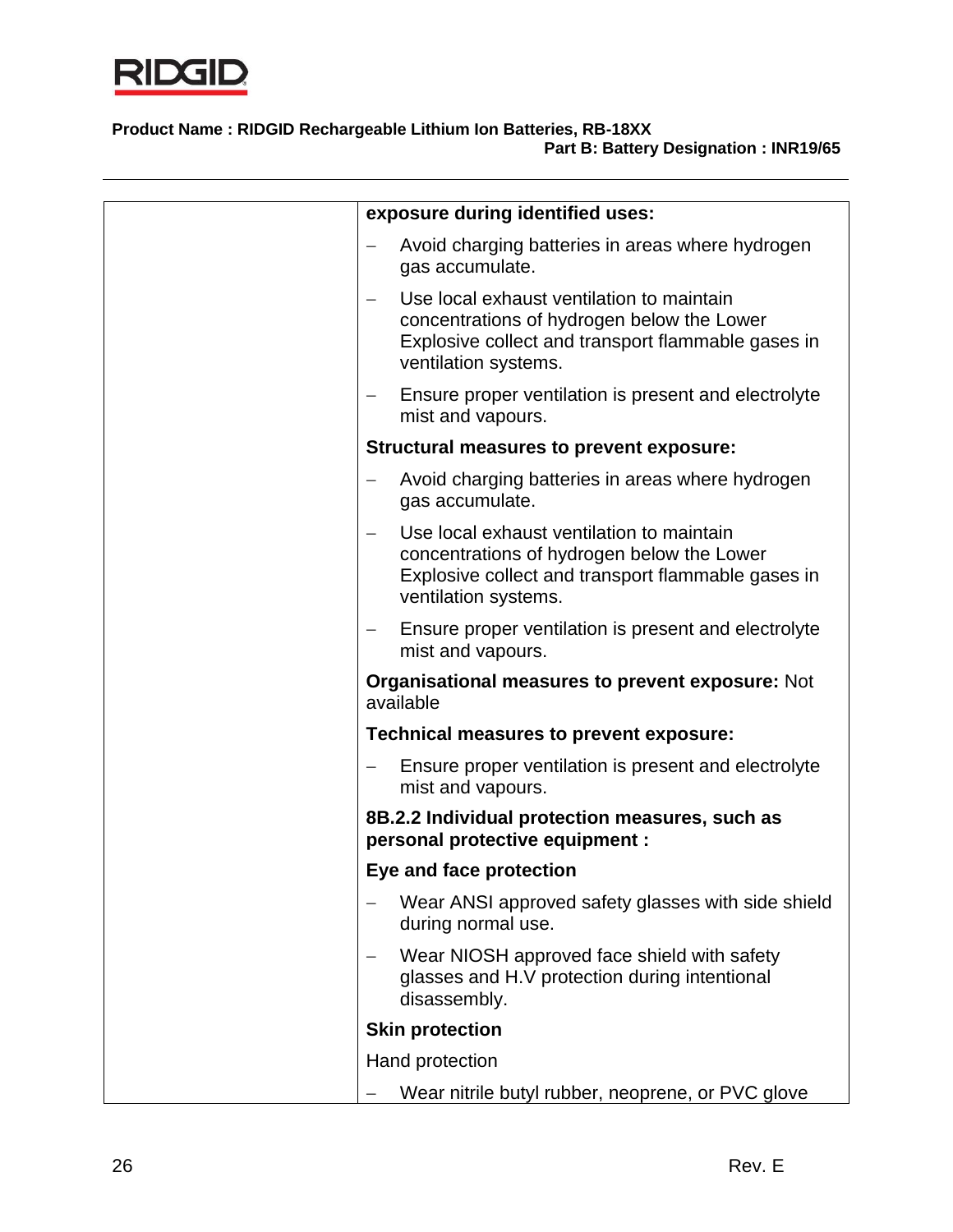

|                                                | during battery component disassembly.                                                                                                                                                                                                                                                                                    |  |  |
|------------------------------------------------|--------------------------------------------------------------------------------------------------------------------------------------------------------------------------------------------------------------------------------------------------------------------------------------------------------------------------|--|--|
|                                                | Discard contaminated work clothing after one work<br>day.                                                                                                                                                                                                                                                                |  |  |
|                                                | <b>Other skin protection</b>                                                                                                                                                                                                                                                                                             |  |  |
|                                                | Wear protective clothing during battery component<br>disassembly.                                                                                                                                                                                                                                                        |  |  |
|                                                | Discard contaminated work clothing after one work<br>day.                                                                                                                                                                                                                                                                |  |  |
|                                                | <b>Respiratory protection:</b>                                                                                                                                                                                                                                                                                           |  |  |
|                                                | None required during normal use.                                                                                                                                                                                                                                                                                         |  |  |
|                                                | Wear NIOSH or European Standard EN 149<br>approved full or half face piece (with goggles)<br>respiratory protective equipment when necessary.                                                                                                                                                                            |  |  |
|                                                | In lack of oxygen $($ < 19.5%), wear the supplied-air<br>respirator or self contained oxygen breathing<br>apparatus.                                                                                                                                                                                                     |  |  |
|                                                | In case exposed to particulate material, the<br>respiratory protective equipments as follow are<br>recommended; facepiece filtering respirator or air-<br>purifying respirator, high-efficiency particulate<br>air(HEPA) filter media or respirator equipped with<br>powered fan, filter media of use (dust, mist, fume) |  |  |
| <b>8B.3 Environmental</b><br>exposure controls | Substance/mixture related measures to prevent<br>exposure: Not available                                                                                                                                                                                                                                                 |  |  |
|                                                |                                                                                                                                                                                                                                                                                                                          |  |  |
|                                                | Instruction measures to prevent exposure: Not<br>available                                                                                                                                                                                                                                                               |  |  |
|                                                | Organisational measures to prevent exposure: Not<br>available                                                                                                                                                                                                                                                            |  |  |
|                                                | <b>Technical measures to prevent exposure: Not</b><br>available                                                                                                                                                                                                                                                          |  |  |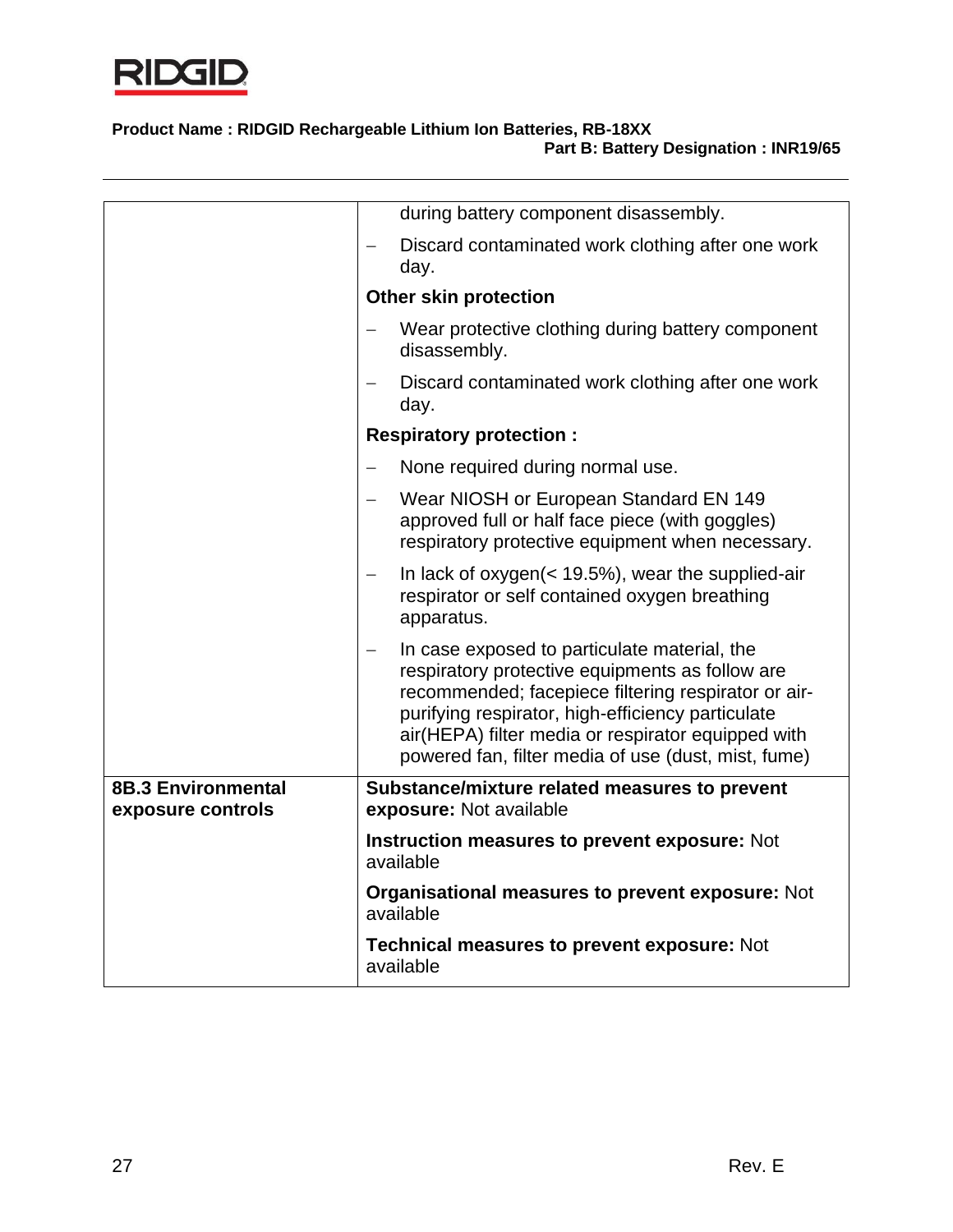

| <b>Section 9B - Physical And Chemical Properties</b>  |                                                                       |  |
|-------------------------------------------------------|-----------------------------------------------------------------------|--|
|                                                       |                                                                       |  |
| Information on basic physical and chemical properties |                                                                       |  |
| Appearance                                            | <b>Description: Solid</b>                                             |  |
|                                                       | <b>Color: Not available</b>                                           |  |
|                                                       | <b>Odor: Odorless</b>                                                 |  |
|                                                       | <b>Odor threshold: Not available</b>                                  |  |
|                                                       | pH : Not available                                                    |  |
|                                                       | <b>Melting point/freezing point: Not available</b>                    |  |
|                                                       | Initial boiling point and boiling range: Not available                |  |
|                                                       | Flash point : Not available                                           |  |
|                                                       | <b>Evaporation rate: Not available</b>                                |  |
|                                                       | Flammability (solid, gas) : Not available                             |  |
|                                                       | <b>Upper/lower flammability or explosive limits: Not</b><br>available |  |
|                                                       | Vapor pressure : Not available                                        |  |
|                                                       | <b>Solubility (ies): insoluble.</b>                                   |  |
|                                                       | Vapor density: Not available                                          |  |
|                                                       | Relative density : Not available                                      |  |
|                                                       | Partition coefficient: n-octanol/water: Not available                 |  |
|                                                       | Auto ignition temperature : Not available                             |  |
|                                                       | <b>Decomposition temperature: Not available</b>                       |  |
|                                                       | <b>Viscosity: Not available</b>                                       |  |
|                                                       | <b>Explosive properties : Not available</b>                           |  |
|                                                       | <b>Oxidizing properties : Not available</b>                           |  |
|                                                       | Molecular weight : Not available                                      |  |
|                                                       |                                                                       |  |
| 9B.2 Other information                                | Not available                                                         |  |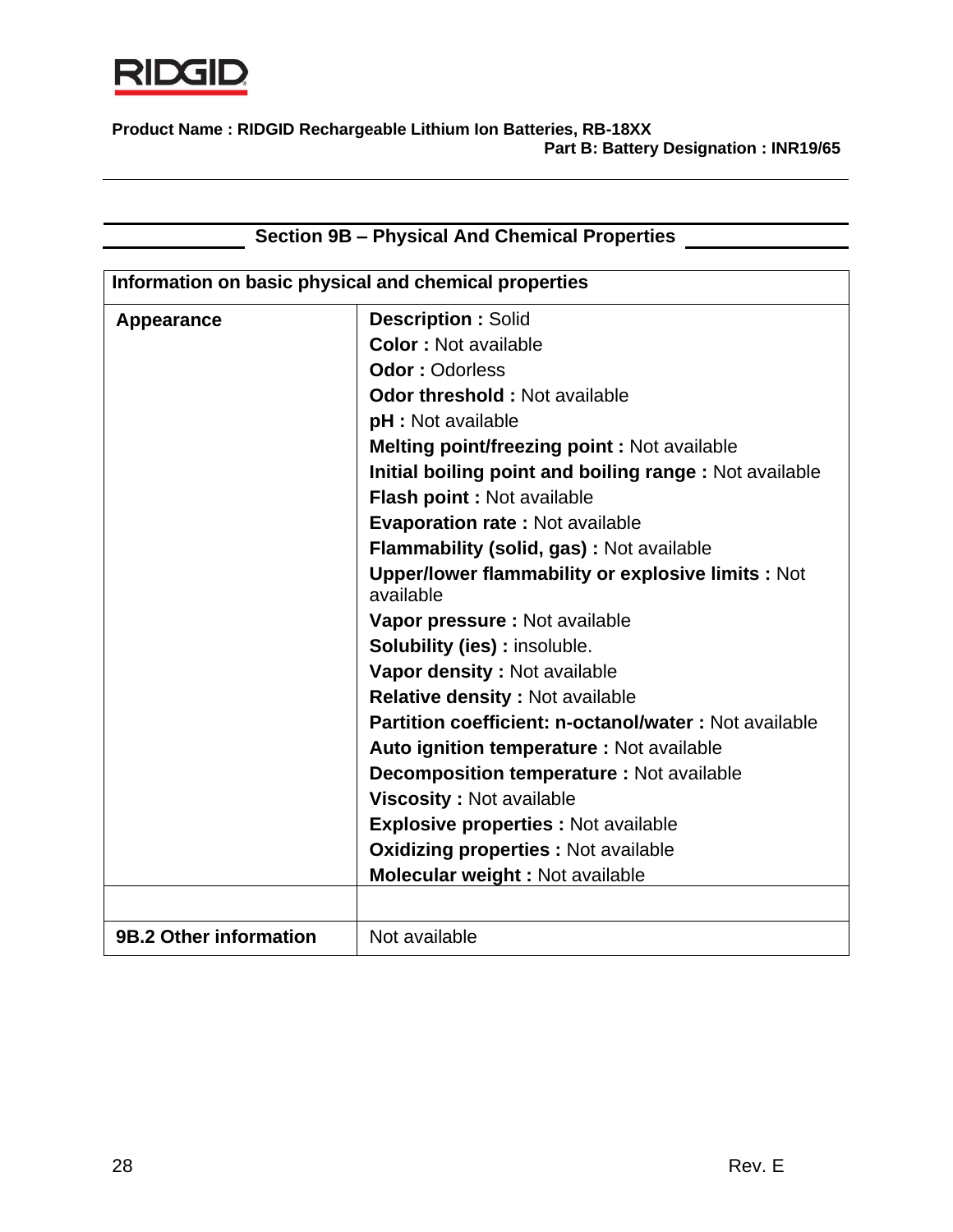

|                                  | <b>Section 10B - Stability And Reactivity</b>                                                                                                                                                                  |
|----------------------------------|----------------------------------------------------------------------------------------------------------------------------------------------------------------------------------------------------------------|
| <b>10B.1 Reactivity</b>          | Stable at ambient temperature.                                                                                                                                                                                 |
|                                  |                                                                                                                                                                                                                |
| <b>10B.2 Chemical stability</b>  | There is no hazard when the measures for handling<br>$\overline{\phantom{0}}$<br>and storage are followed.                                                                                                     |
|                                  | Stable under normal temperatures and pressures.                                                                                                                                                                |
| 10B.3 Possibility of             | Will not occur under normal conditions.<br>$\overline{\phantom{0}}$                                                                                                                                            |
| hazardous reactions              | In case of cell damage, possible release of<br>—<br>dangerous substances and a flammable gas mixture.                                                                                                          |
|                                  | Containers may explode when heated. - Fire may<br>produce irritating and/or toxic gases. - Some liquids<br>produce vapors that may cause dizziness or<br>suffocation. - Inhalation of material may be harmful. |
| <b>10B.4 Conditions to avoid</b> | Keep away from heat/sparks/open flames/hot<br>$\overline{\phantom{m}}$<br>surfaces. No smoking.                                                                                                                |
|                                  | Friction, heat, sparks or flames                                                                                                                                                                               |
|                                  | Dusts or shavings from borings, turnings, cuttings,<br>etc.                                                                                                                                                    |
|                                  | Do not exceed manufacturer's recommendation for<br>charging or use battery for an application for which it<br>was not specifically designed.                                                                   |
|                                  | Do not electrically short.                                                                                                                                                                                     |
| 10B.5 Incompatible               | Avoid contact with acids and oxidizers.<br>$\overline{\phantom{0}}$                                                                                                                                            |
| materials                        | Keep away from any possible contact with water,<br>—<br>because of violent reaction and possible flash fire.                                                                                                   |
|                                  | Handle under inert gas. Protect from moisture.                                                                                                                                                                 |
|                                  | Combustibles, reducing agents<br>$\qquad \qquad -$                                                                                                                                                             |
| <b>10B.6 Hazardous</b>           | None under normal conditions.<br>$\overline{\phantom{0}}$                                                                                                                                                      |
| decomposition products           | Corrosive and/or toxic fume                                                                                                                                                                                    |
|                                  | Material may produce irritating and highly toxic gases<br>$\overline{\phantom{0}}$<br>from decomposition by heat and combustion during<br>burning.                                                             |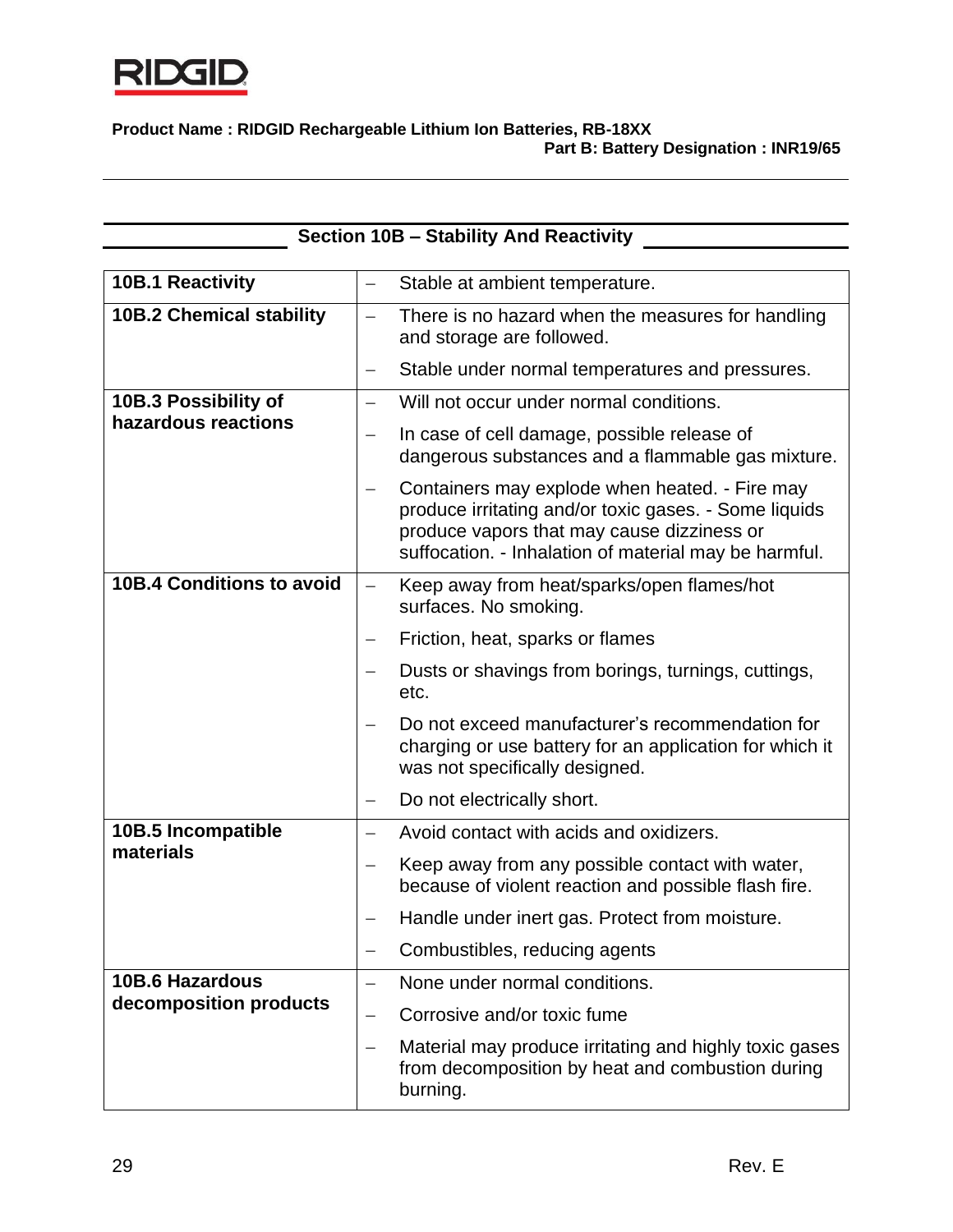

− Irritating and/or toxic gases

## **Section 11B – Toxicological Information**

This is a product that fulfills a certain function in solid state with specific shape without discharging any chemical substance in its use and has no obligation to write (M)SDS. Since this document contains the precautions for safe handling related to its materials or chemical substances consisting of this product, please note that these overall information is irrelevant to this product.

| 11B.1 Information on  | <b>Acute toxicity</b>                                                                                                                                                                                                                                                                                                                                                                                                                                                                                                                                                                                                                                                                                                                                                                                                                                                                                                                        |  |  |
|-----------------------|----------------------------------------------------------------------------------------------------------------------------------------------------------------------------------------------------------------------------------------------------------------------------------------------------------------------------------------------------------------------------------------------------------------------------------------------------------------------------------------------------------------------------------------------------------------------------------------------------------------------------------------------------------------------------------------------------------------------------------------------------------------------------------------------------------------------------------------------------------------------------------------------------------------------------------------------|--|--|
| toxicological effects | <b>Oral</b> : $ATEmix = 1770$ mg/kg bw                                                                                                                                                                                                                                                                                                                                                                                                                                                                                                                                                                                                                                                                                                                                                                                                                                                                                                       |  |  |
|                       | - Graphite : Rat $LD_{50}$ $>$ 2,000 mg/kg (female)(OECD<br>Guideline 401) - Fe : Rat $LD_{50} = 98,600$ mg/kg (Reduced<br>iron, OECD TG 401) - Copper: Rat $LD_{50}$ > 2,500 mg/kg<br>(Cupric oxide; read across) (OECD TG 423, GLP) -<br>Dimethyl carbonate: Rat $LD_{50} > 5,000$ mg/kg<br>(male/female) (OECD Guideline 401) - Aluminum : Rat<br>LD50 $>$ 15,900 mg/kg (OECD TG 401)(Fumed alumina;<br>read across) - Polyethylene : Rat $LD_{50}$ $>$ 2,000 mg/kg -<br>1,3-Dioxolan-2-one: Rat $LD_{50} = 10,400$ mg/kg (male)<br>(OECD Guideline 401) - Lithium hexafluorophosphate(1-)<br>: Rat $LD_{50} = 50 \sim 300$ mg/kg (Female)(OECD Guideline<br>423, GLP) - Ethyl acetate : Rat LD50 = 4,934 mg/kg -<br>Carbon black: Rat $LD_{50} > 8,000$ mg/kg (OECD TG 401)<br>- Nickel; Raney nickel: Rat $LD_{50} > 9,000$ mg/kg<br>(male/female) (OECD Guideline 401, GLP) - Lithium<br>carbonate; Lithane: Rat $LD_{50} = 525$ mg/kg |  |  |
|                       | Dermal:                                                                                                                                                                                                                                                                                                                                                                                                                                                                                                                                                                                                                                                                                                                                                                                                                                                                                                                                      |  |  |
|                       | - Copper: Rat $LD_{50}$ $>$ 2,000 mg/kg (OECD TG 402,<br>$GLP$ ) – Dimethyl carbonate: Rabbit $LD_{50}$ > 2,000 mg/kg<br>(male/female) - 1,3-Dioxolan-2- one : Rat $LD_{50} > 2,000$<br>mg/kg (male/female) (OECD Guideline 402) - Ethyl<br>$\alpha$ cetate : Rabbit LD <sub>50</sub> $>$ 20,000 mg/kg (male) - Lithium<br>carbonate; Lithane: Rabbit $LD_{50} > 3,000$ mg/kg<br>(male/female) (OECD Guideline 402)                                                                                                                                                                                                                                                                                                                                                                                                                                                                                                                          |  |  |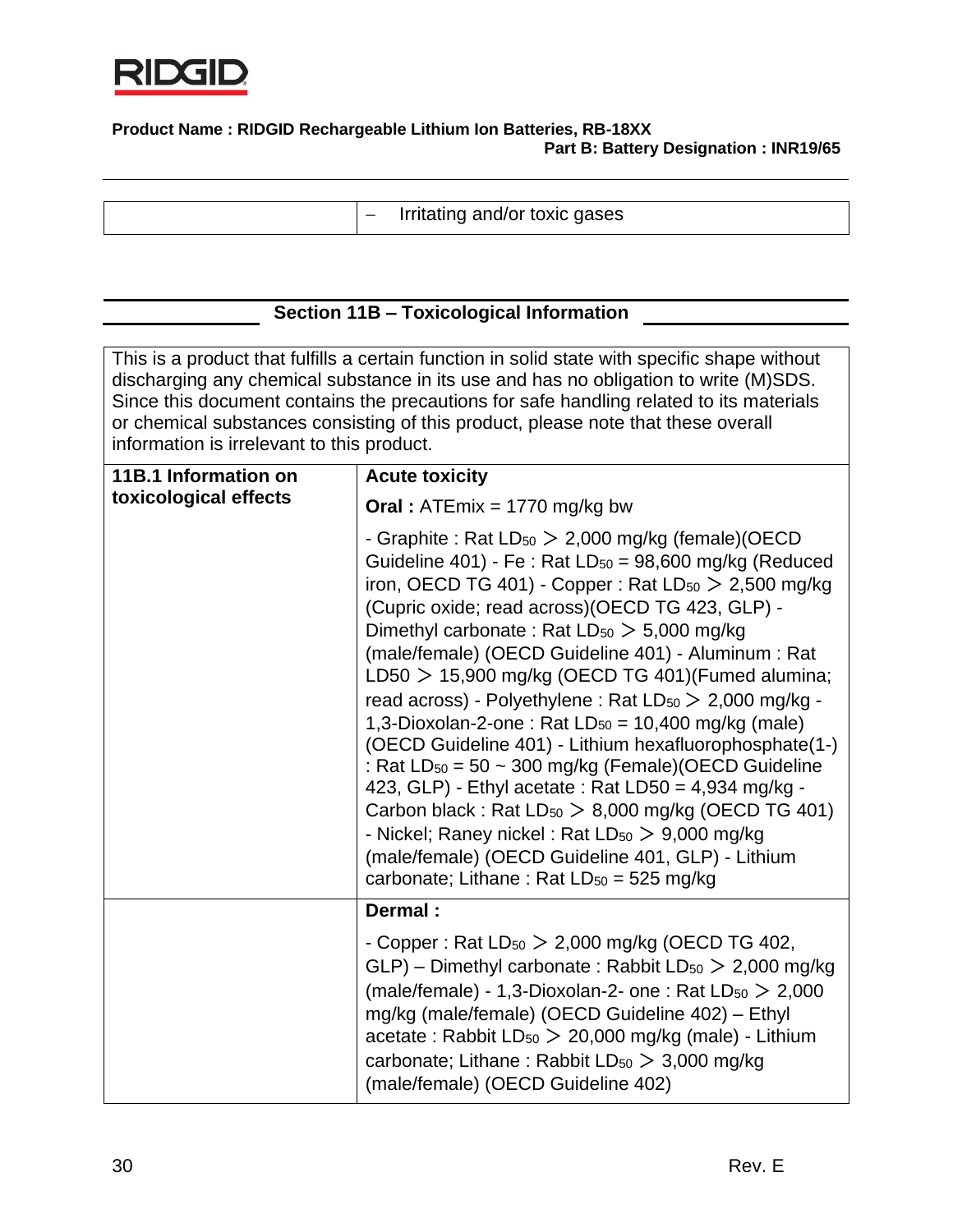

| Inhalation :                                                                                                                                                                                                                                                                                                                                                                                                                                                                                                                                                                                                                                                                                                                                                                                                                                                                                                                                                                                                                                                                                                                                                                                                                                                                                                                                  |
|-----------------------------------------------------------------------------------------------------------------------------------------------------------------------------------------------------------------------------------------------------------------------------------------------------------------------------------------------------------------------------------------------------------------------------------------------------------------------------------------------------------------------------------------------------------------------------------------------------------------------------------------------------------------------------------------------------------------------------------------------------------------------------------------------------------------------------------------------------------------------------------------------------------------------------------------------------------------------------------------------------------------------------------------------------------------------------------------------------------------------------------------------------------------------------------------------------------------------------------------------------------------------------------------------------------------------------------------------|
| - Graphite : Rat $LD_{50} > 2$ mg/L/4hr (male/female) (OECD<br>Guideline 403) - Fe : Rat $LC_{50}$ $>$ 100 mg/m <sup>3</sup> /6hr -<br>Dimethyl carbonate: Rat $LD_{50} > 5.36$ mg/L/4hr<br>(male/female) (OECD Guideline 403) - Aluminum : Rat<br>$LC_{50}$ > 0.888 mg/L/4hr (analytical) (OECD TG 403) -<br>1,3- Dioxolan-2-one: Rat $LC_0 = 730$ mg/m <sup>3</sup> /8hr - Ethyl<br>$\alpha$ cetate : Rat LCL $_0 > 6000$ ppm (male/female) - Carbon<br>black: Rat $LC_{50}$ $> 0.005$ mg/L/4hr - Lithium carbonate;<br>Lithane: Rat $LC_{50} > 2$ mg/L/4hr (male/female) (OECD<br>Guideline 403)                                                                                                                                                                                                                                                                                                                                                                                                                                                                                                                                                                                                                                                                                                                                           |
| <b>Skin corrosion/ irritation:</b>                                                                                                                                                                                                                                                                                                                                                                                                                                                                                                                                                                                                                                                                                                                                                                                                                                                                                                                                                                                                                                                                                                                                                                                                                                                                                                            |
| - Graphite: In the skin irritation test using rabbits, the test<br>material was not irritating. (OECD Guideline 404, GLP) -<br>Fe: In test on skin irritation with rabbits, skin irritations<br>were not observed. (Read across; Fe3O4) (OECD TG<br>404, GLP) - Copper : In test on skin irritation with rabbits,<br>skin irritations were not observed. (OECD TG 404, GLP)<br>- Dimethyl carbonate : In the skin irritation test using<br>rabbits, the test material was not irritating. (OECD<br>Guideline 404) - Aluminum : Aluminium oxide caused<br>slight erythema in 2/12 rabbits. The observed effects do<br>not lead to a classification. Aluminium oxide is, therefore,<br>not considered to be a primary skin irritant. (OECD TG<br>404) (Read across; aluminium oxide) - Polyethylene : No<br>irritation was observed at the other two treated sites and<br>no corrosive effects were noted during the study using<br>rabbits. The primary irritation index was calculated as 0.2<br>and polyethylene was classified as a mild irritant. - 1,3-<br>Dioxolan-2- one: In the skin irritation test using rabbits.<br>the test material was not classified. (OECD Guideline<br>404, $GLP$ ) – Lithium hexafluorophosphate(1-) : In the<br>skin irritation test using human, the test material was<br>corrosive. (EU Method B.40, GLP) |
| - Ethyl acetate: In the skin irritation test using rabbits, the<br>test material was slightly irritating. (OECD Guideline 404)<br>- Carbon black: In test on skin irritation with rabbits, skin<br>irritations were not observed. (OECD TG 404) - Nickel;<br>Raney nickel: Industrial nickel dust causes nickel<br>dermatitis. - Lithium carbonate; Lithane: In the skin                                                                                                                                                                                                                                                                                                                                                                                                                                                                                                                                                                                                                                                                                                                                                                                                                                                                                                                                                                      |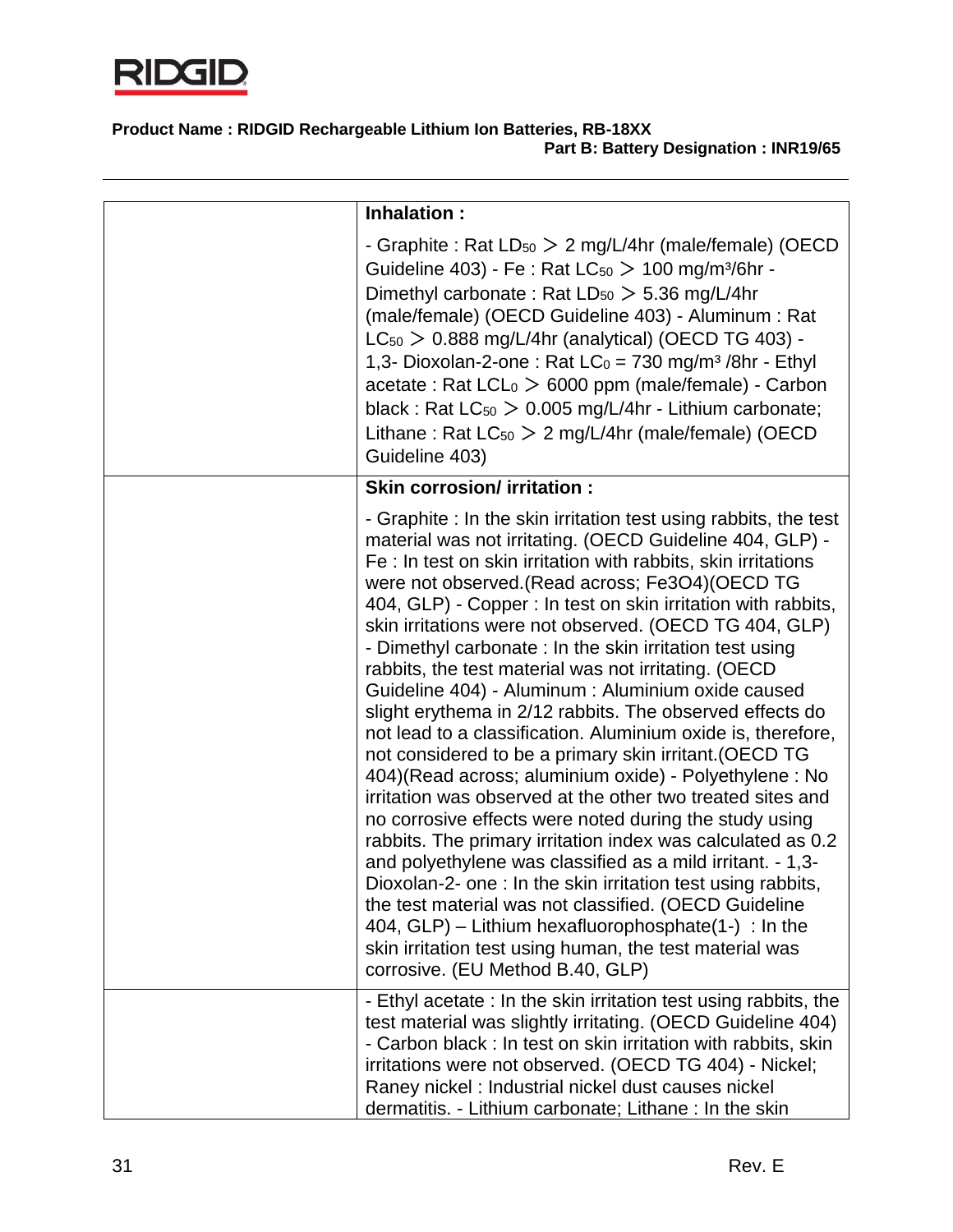

| irritation test using rabbits, the test material was not<br>irritating. (OECD Guideline 404, GLP)                                                                                                                                                                                                                                                                                                                                                                                                                                                                                                                                                                                                                                                                                                                                                                                                                                                                                                                                                                                                                                                                                                                                                                                                                                                                                                                                                                                                               |
|-----------------------------------------------------------------------------------------------------------------------------------------------------------------------------------------------------------------------------------------------------------------------------------------------------------------------------------------------------------------------------------------------------------------------------------------------------------------------------------------------------------------------------------------------------------------------------------------------------------------------------------------------------------------------------------------------------------------------------------------------------------------------------------------------------------------------------------------------------------------------------------------------------------------------------------------------------------------------------------------------------------------------------------------------------------------------------------------------------------------------------------------------------------------------------------------------------------------------------------------------------------------------------------------------------------------------------------------------------------------------------------------------------------------------------------------------------------------------------------------------------------------|
| Serious eye damage/ irritation :                                                                                                                                                                                                                                                                                                                                                                                                                                                                                                                                                                                                                                                                                                                                                                                                                                                                                                                                                                                                                                                                                                                                                                                                                                                                                                                                                                                                                                                                                |
| - Graphite : In the eye irritation test using rabbit, the test<br>material was not irritating. (OECD Guideline 405, GLP) -<br>Fe : In test on eyes irritation with rabbits, eyes irritations<br>were not observed.(Read across; Fe3O4)(OECD TG<br>405, GLP) - Copper : In test on skin irritation with rabbits,<br>skin irritations were not observed. (OECD TG 405, GLP)<br>- Dimethyl carbonate : In the eye irritation test using<br>rabbit, the test material was not irritating. (GLP) -<br>Aluminum: An eye irritation study of the aluminium oxide<br>was performed in rabbits. No eye irritation/corrosion<br>effects were observed. (Read across; aluminium oxide) -<br>Polyethylene: Mild irritants were observed in eye<br>irritation test with rabbits. (Score 11.7/110) - 1,3-<br>Dioxolan-2-one : In the eye irritation test using rabbit, the<br>test material was moderately irritating. (OECD Guideline<br>405, GLP) - Lithium hexafluorophosphate(1-) : In the eye<br>irritation test using fertilised brown leghorn chicken eggs,<br>the test material was severely irritating. (GLP) - Ethyl<br>acetate: In the eyes irritation test using rabbits, the test<br>material was not irritating. (OECD Guideline 405) -<br>Carbon black : In test on eyes irritation with rabbits, eyes<br>irritations were snot observed. (OECD TG 405) - Lithium<br>carbonate; Lithane: In the eye irritation test using rabbit,<br>the test material was moderately irritating. (OECD<br>Guideline 405, GLP) |
| <b>Respiratory sensitization:</b>                                                                                                                                                                                                                                                                                                                                                                                                                                                                                                                                                                                                                                                                                                                                                                                                                                                                                                                                                                                                                                                                                                                                                                                                                                                                                                                                                                                                                                                                               |
| - Aluminum: Al2O3 was the least inflammatory material<br>tested and led to only weak effects on the mouse lung.<br>(Read across; Aluminium oxide) - Carbon black : In<br>respiratory sensitization test with mice, it did not induce<br>respiratory sensitization.                                                                                                                                                                                                                                                                                                                                                                                                                                                                                                                                                                                                                                                                                                                                                                                                                                                                                                                                                                                                                                                                                                                                                                                                                                              |
| <b>Skin sensitization:</b>                                                                                                                                                                                                                                                                                                                                                                                                                                                                                                                                                                                                                                                                                                                                                                                                                                                                                                                                                                                                                                                                                                                                                                                                                                                                                                                                                                                                                                                                                      |
| - Graphite: In the skin sensitization test using mice, the<br>test material was not skin sensitization. (OECD Guideline<br>429, GLP) - Fe : In the test using guinea pigs, the test<br>substance was not considered to be a dermal sensitizer                                                                                                                                                                                                                                                                                                                                                                                                                                                                                                                                                                                                                                                                                                                                                                                                                                                                                                                                                                                                                                                                                                                                                                                                                                                                   |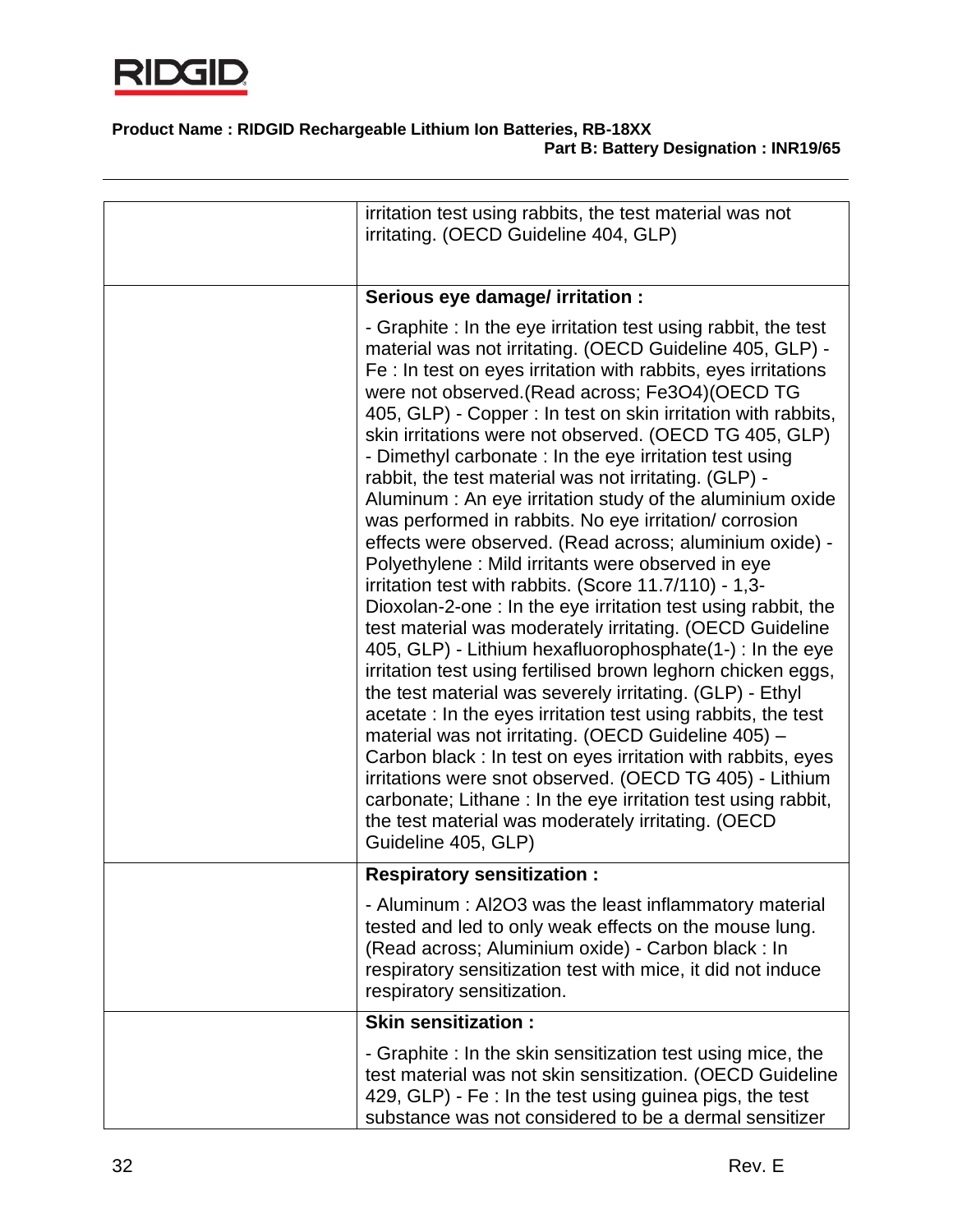

| in guinea pigs. (read across; FeO, Fe2O3) - Copper : In<br>maximization test on skin sensitization with guinea pig,<br>skin sensitization was not observed. (OECD TG 406,<br>$GLP$ ) – Dimethyl carbonate : In the skin sensitization test<br>using guinea pig, this material was not skin sensitizing.<br>(OECD Guideline 406, GLP) - Aluminum : In test with<br>guinea pigs, it can be concluded that aluminium oxide<br>has no sensitisation potential under the experimental<br>conditions. (Read across; Aluminium oxide) -<br>Polyethylene: No reactions were observed in skin<br>sensitization test with guinea pigs. - 1,3-Dioxolan-2-one :<br>In the skin sensitization test using guinea pig, this<br>material was not classified. (OECD Guideline 406, GLP)<br>$-$ Lithium hexafluorophosphate(1-) : In the skin<br>sensitization test using mice, the test material was not<br>skin sensitization. (OECD Guideline 429, GLP) - Ethyl<br>acetate: In the skin sensitization test using guinea pig,<br>this material was not skin sensitizing. (OECD Guideline<br>406) – Carbon black : In skin sensitization test with<br>guinea pig, it did not induce skin sensitization. (OECD<br>TG 406, GLP) |
|--------------------------------------------------------------------------------------------------------------------------------------------------------------------------------------------------------------------------------------------------------------------------------------------------------------------------------------------------------------------------------------------------------------------------------------------------------------------------------------------------------------------------------------------------------------------------------------------------------------------------------------------------------------------------------------------------------------------------------------------------------------------------------------------------------------------------------------------------------------------------------------------------------------------------------------------------------------------------------------------------------------------------------------------------------------------------------------------------------------------------------------------------------------------------------------------------------------|
| - Nickel; Raney nickel: Nickel hypersensitivity dermatitis<br>may be initiated by contact with nickel on the skin. -<br>Lithium carbonate; Lithane: In the skin sensitization test<br>using guinea pig, this material was not skin sensitizing.<br>(OECD Guideline 406, GLP)                                                                                                                                                                                                                                                                                                                                                                                                                                                                                                                                                                                                                                                                                                                                                                                                                                                                                                                                 |
| <b>Carcinogenicity:</b>                                                                                                                                                                                                                                                                                                                                                                                                                                                                                                                                                                                                                                                                                                                                                                                                                                                                                                                                                                                                                                                                                                                                                                                      |
| <b>IARC</b>                                                                                                                                                                                                                                                                                                                                                                                                                                                                                                                                                                                                                                                                                                                                                                                                                                                                                                                                                                                                                                                                                                                                                                                                  |
| - Nickel: Group 2B                                                                                                                                                                                                                                                                                                                                                                                                                                                                                                                                                                                                                                                                                                                                                                                                                                                                                                                                                                                                                                                                                                                                                                                           |
| - Cobalt and cobalt compounds: Group 2B                                                                                                                                                                                                                                                                                                                                                                                                                                                                                                                                                                                                                                                                                                                                                                                                                                                                                                                                                                                                                                                                                                                                                                      |
| - Polyethylene: Group 3                                                                                                                                                                                                                                                                                                                                                                                                                                                                                                                                                                                                                                                                                                                                                                                                                                                                                                                                                                                                                                                                                                                                                                                      |
| - Carbon black: Group 2B                                                                                                                                                                                                                                                                                                                                                                                                                                                                                                                                                                                                                                                                                                                                                                                                                                                                                                                                                                                                                                                                                                                                                                                     |
| <b>NTP</b>                                                                                                                                                                                                                                                                                                                                                                                                                                                                                                                                                                                                                                                                                                                                                                                                                                                                                                                                                                                                                                                                                                                                                                                                   |
| - Nickel: R                                                                                                                                                                                                                                                                                                                                                                                                                                                                                                                                                                                                                                                                                                                                                                                                                                                                                                                                                                                                                                                                                                                                                                                                  |
| - Iron : Present                                                                                                                                                                                                                                                                                                                                                                                                                                                                                                                                                                                                                                                                                                                                                                                                                                                                                                                                                                                                                                                                                                                                                                                             |
| <b>OSHA</b>                                                                                                                                                                                                                                                                                                                                                                                                                                                                                                                                                                                                                                                                                                                                                                                                                                                                                                                                                                                                                                                                                                                                                                                                  |
| - Nickel: Present                                                                                                                                                                                                                                                                                                                                                                                                                                                                                                                                                                                                                                                                                                                                                                                                                                                                                                                                                                                                                                                                                                                                                                                            |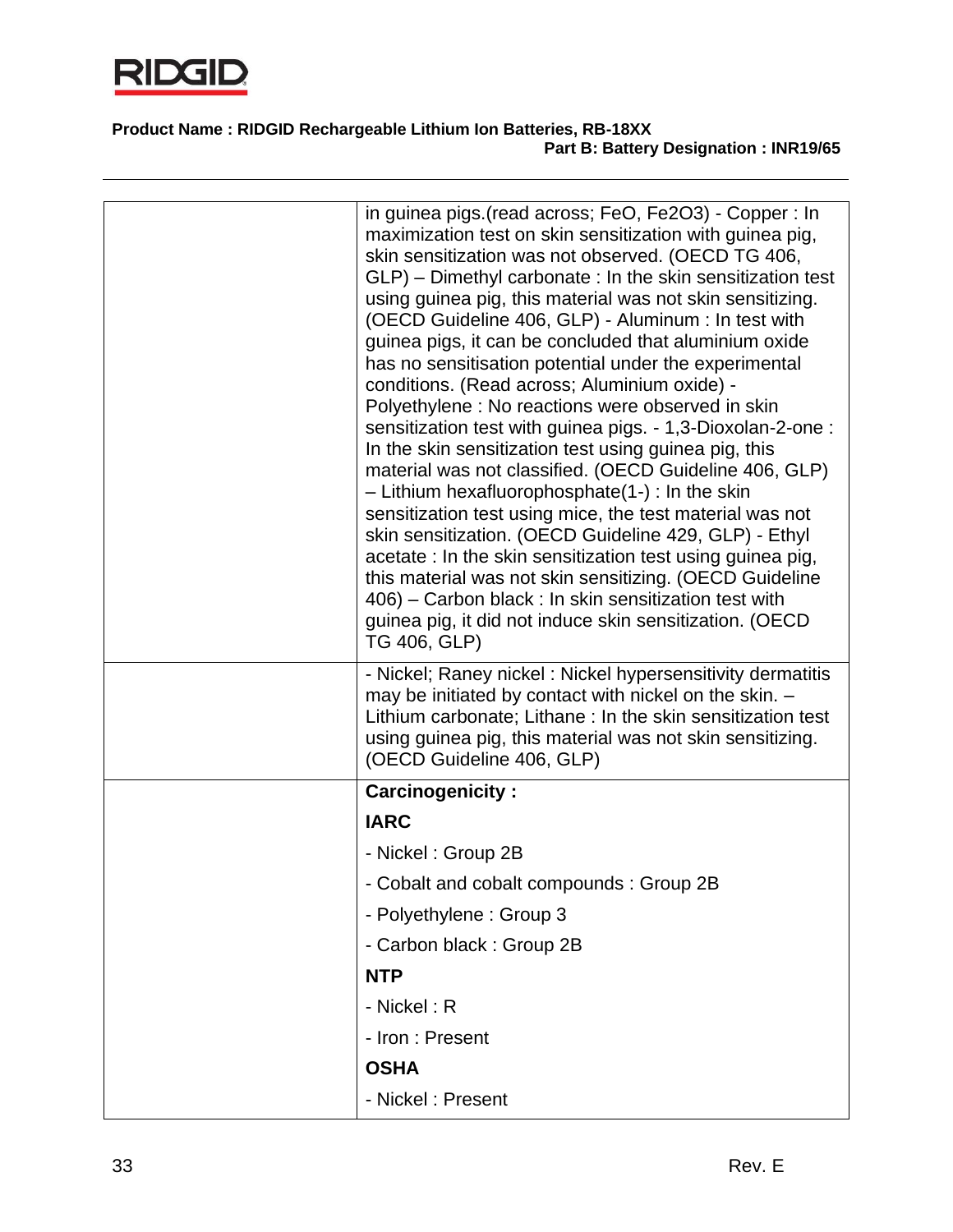

| <b>ACGIH</b>                                                                                                                                                                                                                                                                                                                                                                                                                                                                                                                                                                                                                                                                                                                                                                                                                                                                                                                                                                                                                       |
|------------------------------------------------------------------------------------------------------------------------------------------------------------------------------------------------------------------------------------------------------------------------------------------------------------------------------------------------------------------------------------------------------------------------------------------------------------------------------------------------------------------------------------------------------------------------------------------------------------------------------------------------------------------------------------------------------------------------------------------------------------------------------------------------------------------------------------------------------------------------------------------------------------------------------------------------------------------------------------------------------------------------------------|
| - Nickel: A5                                                                                                                                                                                                                                                                                                                                                                                                                                                                                                                                                                                                                                                                                                                                                                                                                                                                                                                                                                                                                       |
| - Cobalt and cobalt compounds : A3                                                                                                                                                                                                                                                                                                                                                                                                                                                                                                                                                                                                                                                                                                                                                                                                                                                                                                                                                                                                 |
| - Aluminum: A4                                                                                                                                                                                                                                                                                                                                                                                                                                                                                                                                                                                                                                                                                                                                                                                                                                                                                                                                                                                                                     |
| - Carbon black: A3                                                                                                                                                                                                                                                                                                                                                                                                                                                                                                                                                                                                                                                                                                                                                                                                                                                                                                                                                                                                                 |
| <b>KOREA-ISHL</b>                                                                                                                                                                                                                                                                                                                                                                                                                                                                                                                                                                                                                                                                                                                                                                                                                                                                                                                                                                                                                  |
| - Cobalt and inorganic compounds : 2                                                                                                                                                                                                                                                                                                                                                                                                                                                                                                                                                                                                                                                                                                                                                                                                                                                                                                                                                                                               |
| - Carbon black: 2 - Nickel: 1A                                                                                                                                                                                                                                                                                                                                                                                                                                                                                                                                                                                                                                                                                                                                                                                                                                                                                                                                                                                                     |
| EU                                                                                                                                                                                                                                                                                                                                                                                                                                                                                                                                                                                                                                                                                                                                                                                                                                                                                                                                                                                                                                 |
| - Lithium nickelate: Carc.1A                                                                                                                                                                                                                                                                                                                                                                                                                                                                                                                                                                                                                                                                                                                                                                                                                                                                                                                                                                                                       |
| - Nickel: Carc.2                                                                                                                                                                                                                                                                                                                                                                                                                                                                                                                                                                                                                                                                                                                                                                                                                                                                                                                                                                                                                   |
| - Copper: EPA IRIS: D In carcinogenicity study with rat,<br>tumor was not observed.                                                                                                                                                                                                                                                                                                                                                                                                                                                                                                                                                                                                                                                                                                                                                                                                                                                                                                                                                |
| - Polyethylene: Fifty rats were implanted with<br>polyethylene. In the polyethylene group, 23 developed                                                                                                                                                                                                                                                                                                                                                                                                                                                                                                                                                                                                                                                                                                                                                                                                                                                                                                                            |
| tumors (two of these were unrelated to the implants).                                                                                                                                                                                                                                                                                                                                                                                                                                                                                                                                                                                                                                                                                                                                                                                                                                                                                                                                                                              |
| <b>Mutagenicity:</b>                                                                                                                                                                                                                                                                                                                                                                                                                                                                                                                                                                                                                                                                                                                                                                                                                                                                                                                                                                                                               |
| - Graphite: Negative reactions were observed in vitro<br>(Bacterial Reverse Mutation Assay (OECD Guideline 471,<br>GLP)). - Fe : In mammalian cell gene mutation assay<br>electrolytic iron, positive carbonyl iron exhibited a<br>cytotoxic and mutagenic response (OECD TG 476) -<br>Copper: Negative reactions were observed in both in<br>vitro(Ames test) and in vivo(DNA damage and/or repair;<br>unscheduled DNA synthesis, micronucleus assay). (GLP)<br>- Dimethyl carbonate: Negative reactions were observed<br>in both in vitro (Mammalian Chromosome Aberration Test<br>(OECD Guideline 473, GLP)) and in vivo (Mammalian<br>Spermatogonial Chromosome Aberration Test (OECD<br>Guideline 483)) - Aluminum : Negative reactions were<br>observed in vitro (mammalian cell gene mutation assay<br>with mouse lymphoma L5178Y cells (OECD TG 476,<br>GLP)) and in vivo (micronucleus assay with rats (OECD<br>TG 474, GLP)). (Aluminium hydroxide, aluminium<br>chloride, aluminum oxide; read across) - Polyethylene : |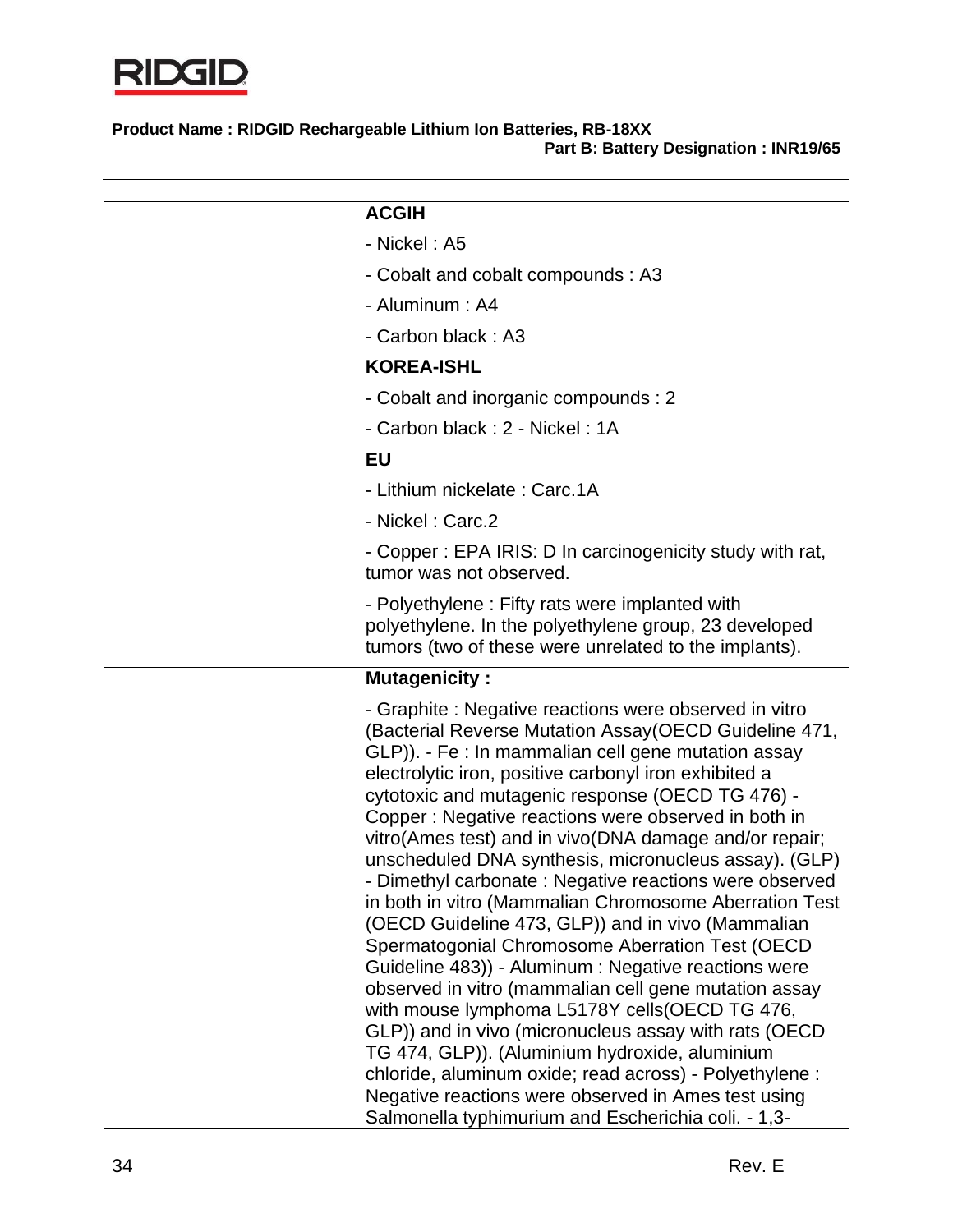

| Dioxolan-2-one: Negative reactions were observed in<br>vitro (mammalian cell gene mutation assay (OECD)<br>Guideline 476, GLP)). - Lithium hexafluorophosphate(1-)<br>: Negative reactions were observed in both in vivo<br>(Mammalian Erythrocyte Micronucleus test(OECD<br>Guideline 474)) and in vitro (Bacterial Reverse Mutation<br>Assay(OECD Guideline 471, GLP)). - Ethyl acetate :<br>Negative reactions were observed in both in<br>vitro (Bacterial Reverse Mutation Assay (OECD Guideline<br>471)) and in vivo (Mammalian Erythrocyte Micronucleus<br>Test(OECD Guideline 474)). - Carbon black : Negative<br>reactions were observed in both in vitro (Bacterial gene<br>mutation test(OECD TG 471, GLP), Chromosomal<br>aberrations test(OECD TG 476)) and in vivo(DNA<br>damage and/or repair test). - Lithium carbonate; Lithane :<br>Negative reactions were observed in vitro (Bacterial<br>Reverse Mutation Assay (OECD Guideline 471, GLP)). |
|------------------------------------------------------------------------------------------------------------------------------------------------------------------------------------------------------------------------------------------------------------------------------------------------------------------------------------------------------------------------------------------------------------------------------------------------------------------------------------------------------------------------------------------------------------------------------------------------------------------------------------------------------------------------------------------------------------------------------------------------------------------------------------------------------------------------------------------------------------------------------------------------------------------------------------------------------------------|
| <b>Reproductive toxicity:</b>                                                                                                                                                                                                                                                                                                                                                                                                                                                                                                                                                                                                                                                                                                                                                                                                                                                                                                                                    |
| - Copper : In reproductive toxicity with rats, there were no<br>effects considered (up to 1500 ppm). (OECD TG 416,<br>GLP) - Aluminum : No reproduction, breeding and early<br>post-natal developmental toxicity was observed in rats at<br>1000 mg/kg bw for males and females. (OECD TG 422,<br>GLP)(Aluminium chloride; read across) - Lithium<br>hexafluorophosphate(1-) : In the two-generation<br>reproductive toxicity with rats, no effects observed on<br>reproductive toxicity. (male/female)(OECD Guideline<br>416, GLP) (OECD Guideline 414) (Information on major<br>hydrolysis product of the registered substance (released<br>rapidly on contact with water/moisture)) - Carbon black :<br>No adverse effects on the reproductive function are<br>expected. (OECD TG 414)                                                                                                                                                                        |
| Specific target organ toxicity (single exposure) :                                                                                                                                                                                                                                                                                                                                                                                                                                                                                                                                                                                                                                                                                                                                                                                                                                                                                                               |
| - Fe : If inhaled, iron is a local irritant to the lung and<br>gastrointestinal tract. - Copper : All animals showed<br>expected gains in bodyweight over the study period and<br>there were no abnormalities noted at necropsy. (OECD<br>TG 423, GLP) - Aluminum : In test using rats, Clinical<br>signs of depression, laboured respiration, piloerection<br>and hunched appearance was noted at the highest dose<br>15900 mg/kg. Macroscopic examination at the end of the                                                                                                                                                                                                                                                                                                                                                                                                                                                                                    |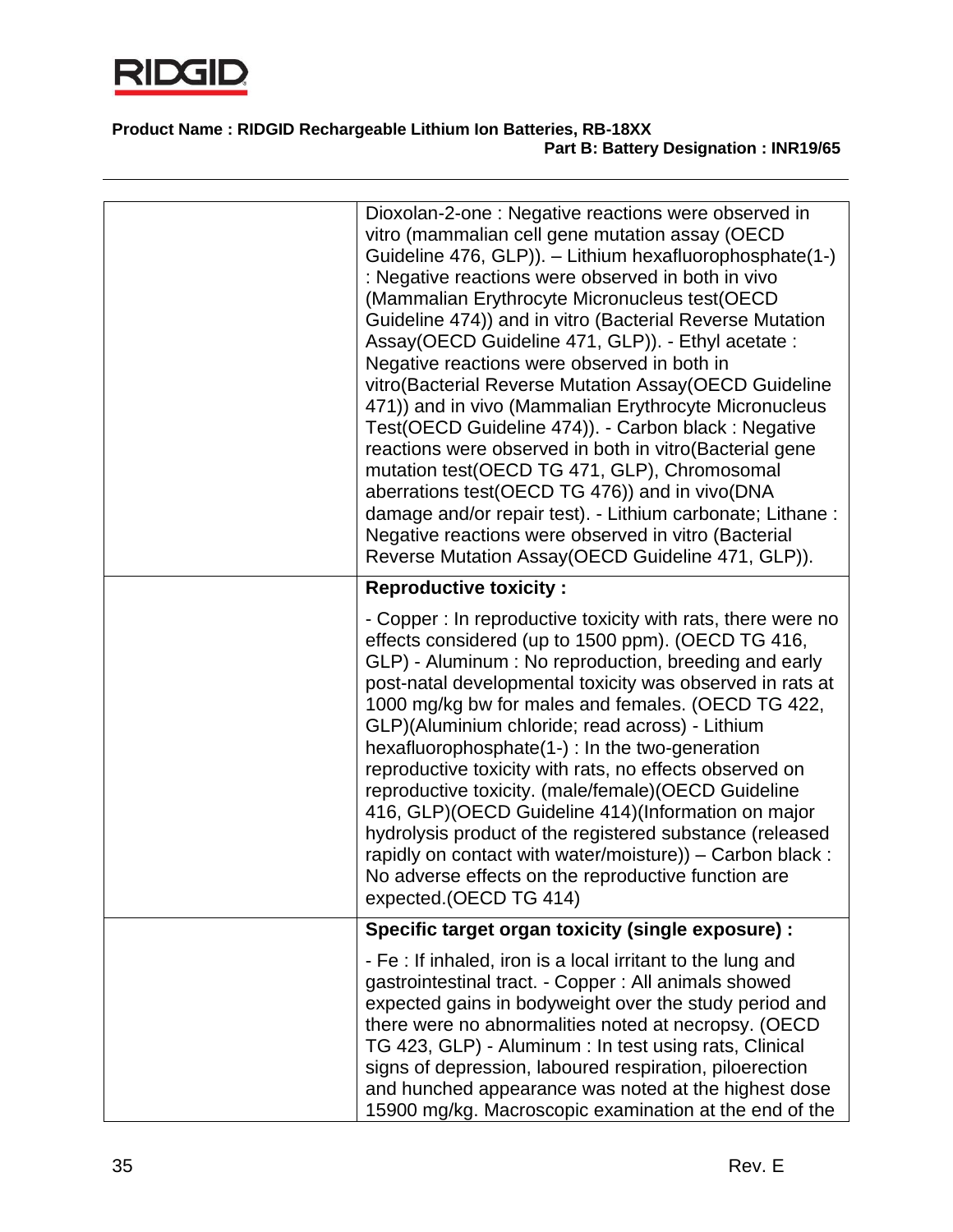

| observation period did not reveal any aluminium-related                                                                                                                                                                                                                                                                                                                                                                                                                                                                                                                                                                                                                                                                                                                                                                                                                                                                                                        |
|----------------------------------------------------------------------------------------------------------------------------------------------------------------------------------------------------------------------------------------------------------------------------------------------------------------------------------------------------------------------------------------------------------------------------------------------------------------------------------------------------------------------------------------------------------------------------------------------------------------------------------------------------------------------------------------------------------------------------------------------------------------------------------------------------------------------------------------------------------------------------------------------------------------------------------------------------------------|
| changes of the internal organs of the aluminium treated<br>animals compared to the control group. (OECD TG<br>401) (Fumed alumina; read across) - Polyethylene: No<br>test substance related toxic effects were observed in an<br>acute oral toxicity study with rats. - Lithium<br>hexafluorophosphate(1-): Clinical signs observed during<br>the study period were lethargy, hunched posture,<br>uncoordinated movements, piloerection at 300 mg/kg,<br>hunched posture, piloerection at 50 mg/kg. The surviving<br>animals had recovered from the symptoms by Day<br>3. (OECD Guideline 423, GLP) - Carbon black: No effect<br>on endothelins or blood pressure was observed after<br>exposure to carbon black. There were also no effects on<br>body temperature and activity of the animals. - Nickel;<br>Raney nickel: In the acute oral toxicity using rat, there<br>were no effects on clinical signs, systemic toxicity.(OECD<br>Guideline 401, GLP)  |
| Specific target organ toxicity (repeat exposure) :                                                                                                                                                                                                                                                                                                                                                                                                                                                                                                                                                                                                                                                                                                                                                                                                                                                                                                             |
| - Fe : Rats were exposed to metallic iron as carbonyl iron<br>via their feed $(2.5\%)$ for 2, 4, 6, or 9 weeks. This resulted<br>in a strong increase of non-heme iron in the liver and<br>clear lipid peroxidation in the liver and the mucosa of the<br>duodenum. No evidence for DNA breakage were found.<br>What follows is the original abstract of the publication.<br>(carbonyl iron) - Copper : In test with rats for 92 days,<br>there were no mortalities or signs of clinical toxicity<br>observed in any of the test species during the duration of<br>the study. Opthalmoscopic examinations revealed no<br>abnormalities at any dose level tested. At gross<br>pathology, significant decreases in heart and kidney<br>weight were noted in the high dose males in the thymus<br>and kidneys of high dose females. (GLP) - Aluminum :<br>On occasion workers chronically exposed to aluminum-<br>containing dusts or fumes have developed severe |
| pulmonary reactions including fibrosis, emphysema and<br>pneumothorax. - Polyethylene : No significant adverse<br>effects were observed in subchronic (90-day) oral toxicity<br>study with rats and dogs. - Lithium                                                                                                                                                                                                                                                                                                                                                                                                                                                                                                                                                                                                                                                                                                                                            |
| hexafluorophosphate(1-): According to expert review of<br>fluoride intake and effects on human health, fluoride<br>intake in drinking water at levels close to or above 4 mg/l                                                                                                                                                                                                                                                                                                                                                                                                                                                                                                                                                                                                                                                                                                                                                                                 |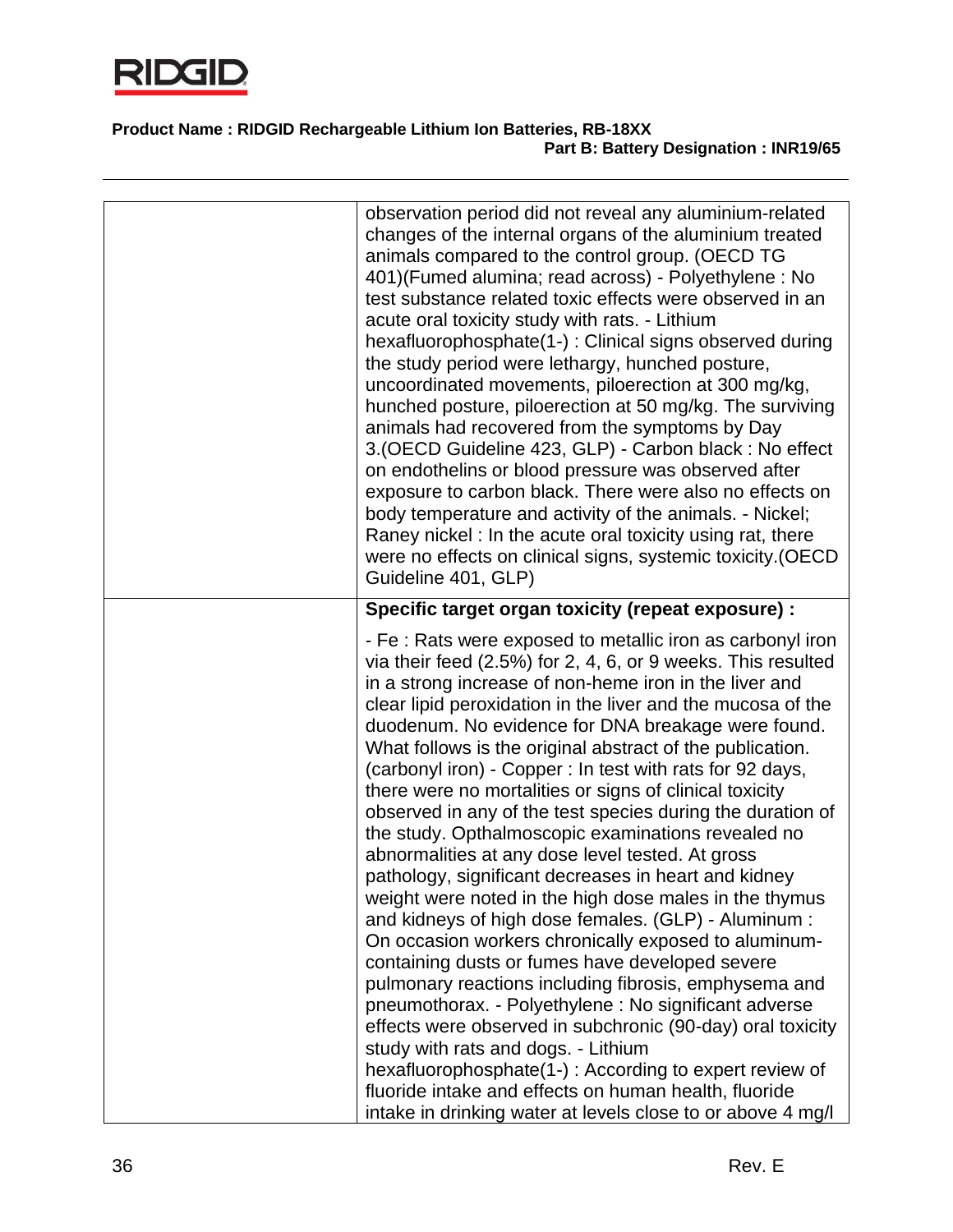

|                           | is associated with dental fluorosis and perhaps also bone<br>fluorosis and/or weakening.; Damage to dental enamel<br>recorded: especially notable in young animals, which<br>also showed atrophy of respiratory organs/tissues with<br>local oedema of bronchial mucosa. Older animals<br>showed peribronchial hyperplasia. Animals around 1 year<br>in age showed cavity formation in their<br>bones.(Information on major hydrolysis product of the<br>registered substance (released rapidly on contact with<br>water/moisture))(OECD Guideline 412) |
|---------------------------|---------------------------------------------------------------------------------------------------------------------------------------------------------------------------------------------------------------------------------------------------------------------------------------------------------------------------------------------------------------------------------------------------------------------------------------------------------------------------------------------------------------------------------------------------------|
|                           | - Carbon black: Mice were continuously fed various<br>types of carbon black in massive quantities (10% in diet)<br>for 12 to 18 months. This led to no detectable changes<br>from the normal in the organs and tissues of the mice<br>fed. - Nickel; Raney nickel : In nickel plating industry,<br>exposure to nickel containing vapors has been reported<br>to be associated with asthma.                                                                                                                                                              |
| <b>Aspiration Hazard:</b> | Not available                                                                                                                                                                                                                                                                                                                                                                                                                                                                                                                                           |

# **Section 12B – Ecological Information**

This is a product that fulfills a certain function in solid state with specific shape without discharging any chemical substance in its use and has no obligation to write (M)SDS. Since this document contains the precautions for safe handling related to its materials or chemical substances consisting of this product, please note that these overall information is irrelevant to this product.

| <b>12B.1 Ecological toxicity</b> | - Acute toxicity : ATEmix = $0.14$ mg/ $\ell$                       |
|----------------------------------|---------------------------------------------------------------------|
| <b>Fish</b>                      | - Graphite : 96hr-LC <sub>50</sub> (Brachydanio rerio) > 100 mg/L - |
|                                  | Fe: $96hr$ -LC <sub>50</sub> > 10000 mg/L (OECD TG 203, GLP) -      |
|                                  | cobalt lithium dioxide : 96hr- $LC_{50} = 54.1$ mg/L (Read          |
|                                  | across; cobalt (II) chloride hexahydrate), 34d-NOEC                 |
|                                  | (Pimephales promelas) = $0.21$ mg/L - Aluminum : 96hr-              |
|                                  | $LC_{50}$ > 218.64 mg/L (GLP)(Read across; aluminium                |
|                                  | chloride hexahydrate), 28d-NOEC (Pimephales                         |
|                                  | promelas) = $4.7$ mg/L (Read across; aluminium sulphate)            |
|                                  | - 1,3-Dioxolan-2-one: $96hr$ -LC $_{50}$ > 100 mg/L (OECD           |
|                                  | Guideline 203, GLP) - Lithium hexafluorophosphate(1-):              |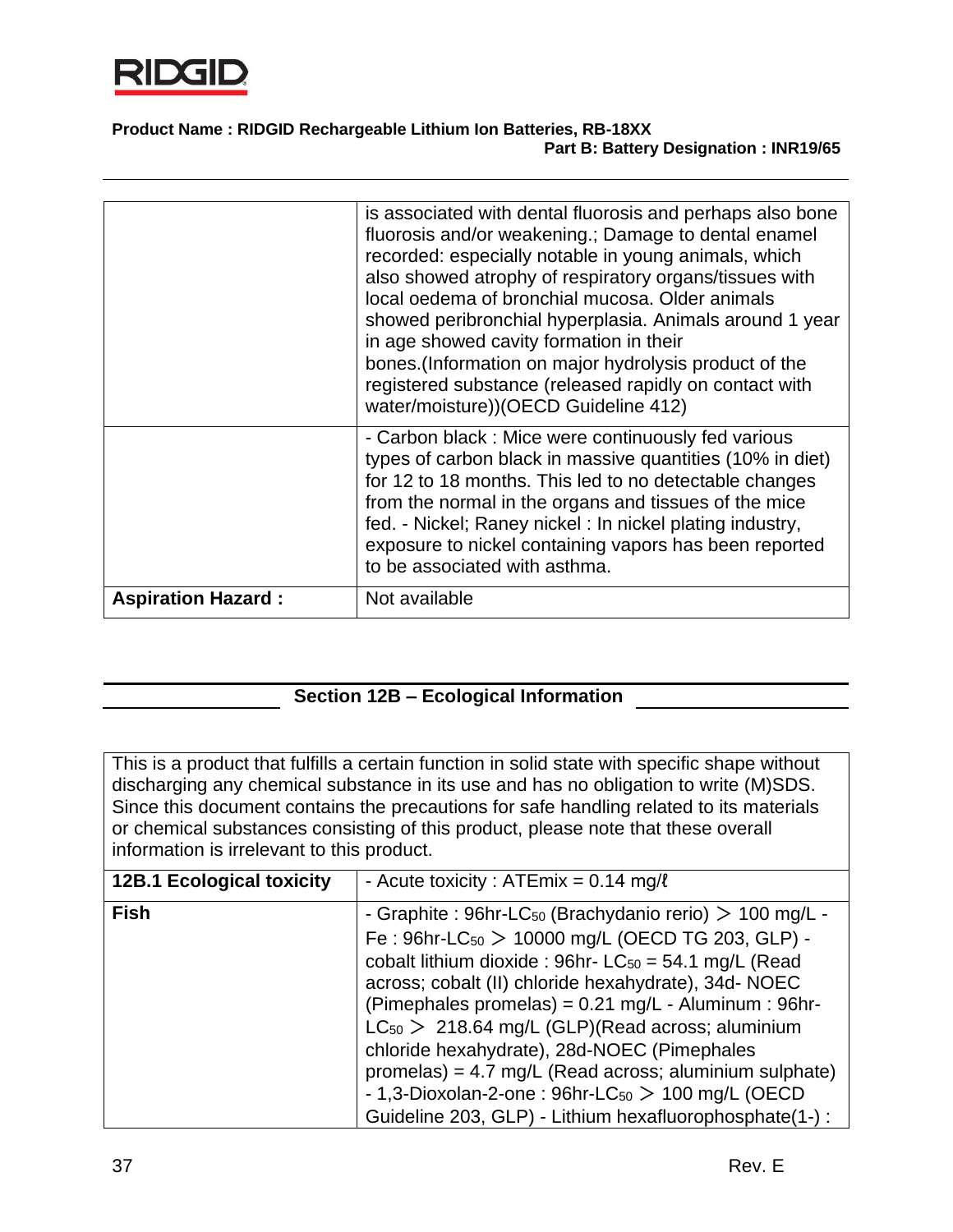

|                   | 96hr- LC <sub>50</sub> = 51 ~ 193 mg/L Information on major<br>hydrolysis product of the registered substance (released<br>rapidly on contact with water/moisture); $21d$ -NOEC = 4<br>mg F-/L - Ethyl acetate : $96hr$ -LC <sub>50</sub> = 230 mg/L – Carbon<br>black: $96hr$ -LC <sub>0</sub> = 1000 mg/L (OECD TG 203, GLP) -<br>Lithium carbonate; Lithane: $96hr$ -LC $_{50}$ = 30.3 mg/L<br>(OECD Guideline 203, GLP), 34d-NOEC (Danio rerio) =<br>15.28 mg/L (Read across; lithium hydroxide<br>monohydrate)(OECD Guideline 210, GLP)                                                                                                                                                                                                                                                                                                                                                                                                                                                                                                                                                                                                                                                                      |
|-------------------|-------------------------------------------------------------------------------------------------------------------------------------------------------------------------------------------------------------------------------------------------------------------------------------------------------------------------------------------------------------------------------------------------------------------------------------------------------------------------------------------------------------------------------------------------------------------------------------------------------------------------------------------------------------------------------------------------------------------------------------------------------------------------------------------------------------------------------------------------------------------------------------------------------------------------------------------------------------------------------------------------------------------------------------------------------------------------------------------------------------------------------------------------------------------------------------------------------------------|
| <b>Crustacean</b> | - Graphite : 48hr-EC <sub>50</sub> (Daphnia magna) $> 100$ mg/L -<br>Fe: 48hr-EC <sub>50</sub> > 100 mg/L (OECD TG 202, GLP) -<br>cobalt lithium dioxide: $48hr-EC_{50} = 2.618 mg/L$<br>(GLP)(Read across; cobalt (II) chloride hexahydrate),<br>42d- NOEC (Neanthes arenaceodentata) = 0.713 mg/L<br>(ASTM Method E1562, GLP) - Aluminum : 48hr-LC <sub>50</sub> =<br>0.071 mg/L (Read across; CAS 13473-90-0), 8d-NOEC<br>(Ceriodaphnia dubia) = 4.9 mg/L (Read across; CAS<br>7784-13-6) - 1,3-Dioxolan-2-one : 48hr-EC <sub>50</sub> $>$ 100 mg/L<br>(OECD Guideline 202, GLP) - Lithium<br>hexafluorophosphate(1-): $48hr\text{-}LC_{50} > 100 \text{ mg/L}$<br>(OECD Guideline 202, GLP);21d-NOEC(Daphnia<br>magna) = 10 mg/L (Information on major hydrolysis<br>product of the registered substance (released rapidly on<br>contact with water/moisture)) (OECD guideline 202, GLP)<br>- Ethyl acetate : $24hr$ -EC <sub>50</sub> = $2500$ mg/L – Carbon black :<br>24hr-EC <sub>50</sub> > 5600 mg/L (OECD TG 202, GLP) - Lithium<br>carbonate; Lithane: $48hr-EC_{50} = 33.2$ mg/L (OECD<br>Guideline 202, GLP), 21d-NOEC (Daphnia magna) = 9<br>mg/L (Read across; lithium) (OECD Guideline 211, GLP) |
| <b>Algae</b>      | - Graphite : $72$ hr-EC <sub>50</sub> (Selenastrum capricornutum) $>$<br>100 mg/L - cobalt lithium dioxide : 96hr-EC <sub>50</sub> = 71.314<br>mg/L (Read across; cobalt (II) chloride hexahydrate),<br>96hr-NOEC (Dunaliella tertiolecta) = 4.672 mg/L -<br>Aluminum: $72hr$ -EC <sub>50</sub> = 0.0169 mg/L (OECD TG 201),<br>(Read across; CAS 13473-90-0) - 1,3-Dioxolan-2-one :<br>72hr-EC $_{50}$ > 100 mg/L (OECD Guideline 201, GLP),<br>72hr-NOEC(Selenastrum capricornutum) =<br>100mg/L(OECD Guideline 201, GLP) - Lithium<br>hexafluorophosphate(1-): $96hr-EC_{50} > 100$ mg/L; $96h-$<br>NOEC = 22 mg/L (OECD Guideline 201, GLP) - Carbon<br>black: $72hr$ -EC <sub>50</sub> > 10000 mg/L, $72hr$ -NOEC >                                                                                                                                                                                                                                                                                                                                                                                                                                                                                          |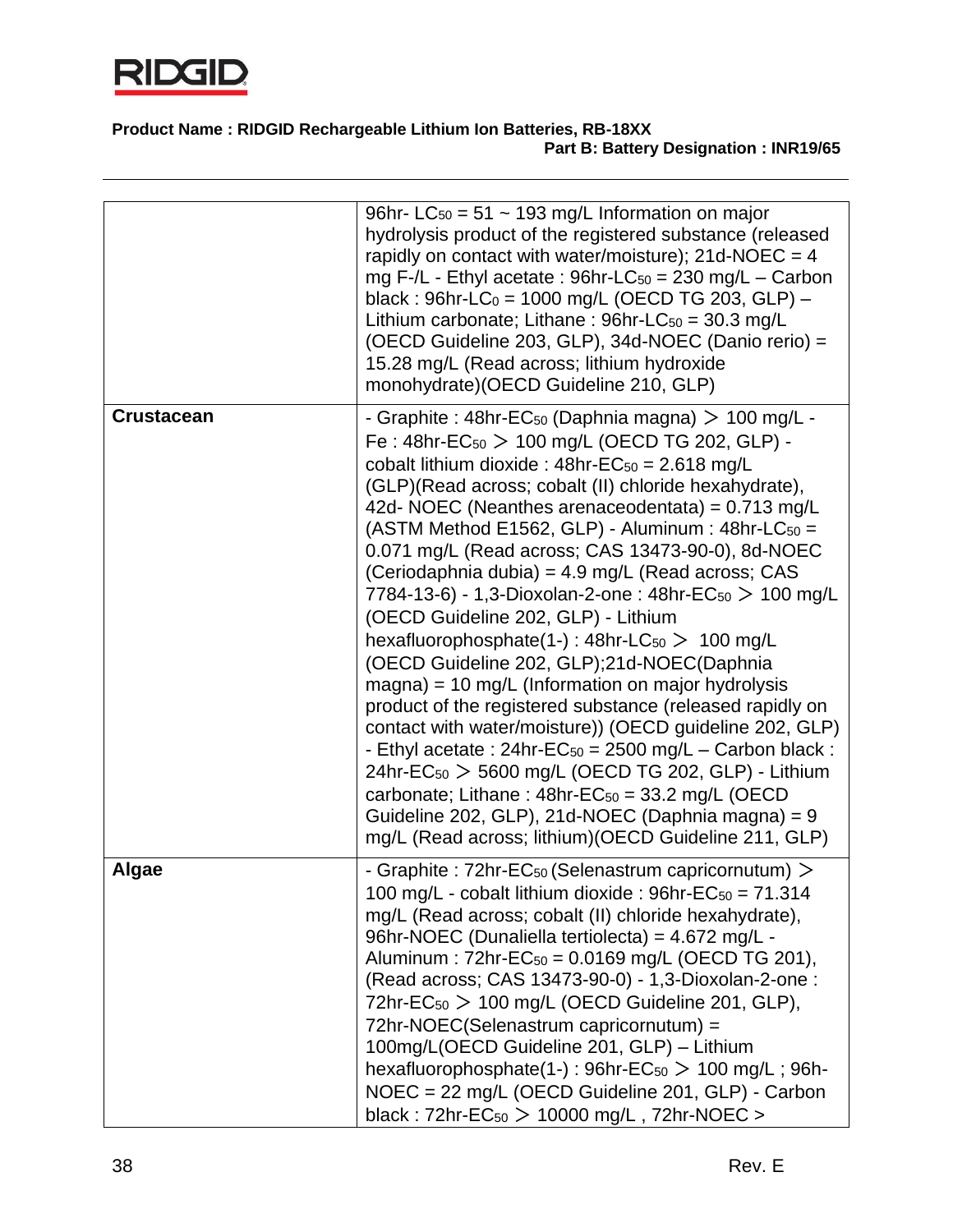

|                       | 10,000mg/l (OECD TG 201, GLP) - Lithium carbonate;<br>Lithane: $72hr$ -EC <sub>50</sub> > 400 mg/L                                                                                                                                                                                                                                                                                                                                                                                                                                                                                                                                                                                                                                                                                                                                                                                                                                                                                                                                             |
|-----------------------|------------------------------------------------------------------------------------------------------------------------------------------------------------------------------------------------------------------------------------------------------------------------------------------------------------------------------------------------------------------------------------------------------------------------------------------------------------------------------------------------------------------------------------------------------------------------------------------------------------------------------------------------------------------------------------------------------------------------------------------------------------------------------------------------------------------------------------------------------------------------------------------------------------------------------------------------------------------------------------------------------------------------------------------------|
| 12B.2 Persistence and | <b>Persistence</b>                                                                                                                                                                                                                                                                                                                                                                                                                                                                                                                                                                                                                                                                                                                                                                                                                                                                                                                                                                                                                             |
| degradability         | - Graphite: Low persistency (log Kow is less than 4<br>estimated.) (Log Kow = $0.78$ ) - Aluminum : Low<br>persistency (log Kow is less than 4 estimated.) (Log Kow<br>$= 0.33$ ) (estimated) - 1,3-Dioxolan-2-one : Low<br>persistency (log Kow is less than 4 estimated.) (Log Kow<br>$= 0.11$ ) (20 °C, pH> 5.33 - < 5.79)(EU Method A.8, GLP)<br>- Lithium hexafluorophosphate(1-) : Low persistency (log<br>Kow is less than 4 estimated.) (Log Kow = $0.354$ ) (20 °C,<br>pH > 6.5 - < 7.5)( OECD Guideline 107, GLP) - Ethyl<br>acetate: Low persistency (log Know is less than 4<br>estimated.) (Log Kow = $0.68$ )                                                                                                                                                                                                                                                                                                                                                                                                                    |
|                       | <b>Degradability: Not available</b>                                                                                                                                                                                                                                                                                                                                                                                                                                                                                                                                                                                                                                                                                                                                                                                                                                                                                                                                                                                                            |
|                       | <b>C. Bioaccumulative potential</b>                                                                                                                                                                                                                                                                                                                                                                                                                                                                                                                                                                                                                                                                                                                                                                                                                                                                                                                                                                                                            |
|                       | <b>Bioaccumulation</b>                                                                                                                                                                                                                                                                                                                                                                                                                                                                                                                                                                                                                                                                                                                                                                                                                                                                                                                                                                                                                         |
|                       | - Graphite: Bioaccumulation is expected to be low<br>according to the BCF $<$ 500 (BCF = 2.433) - cobalt<br>lithium dioxide: Bioaccumulation is expected to be low<br>according to the BCF $<$ 500 (BCF = 23) (Read across;<br>57CoCl) - Copper : Bioaccumulation is expected to be<br>low according to the BCF $<$ 500 (BCF = 0.02 $\sim$ 20) -<br>Dimethyl carbonate: Bioaccumulation is expected to be<br>low according to the BCF $<$ 500 (BCF = 3.2) - Aluminum :<br>Bioaccumulation is expected to be low according to the<br>$BCF < 500$ (BCF = 3.162) (estimated) - 1,3-Dioxolan-2-<br>one: Bioaccumulation is expected to be low according to<br>the BCF $<$ 500 (BCF = 3.162) (estimated) - Lithium<br>hexafluorophosphate(1-) : Bioaccumulation is expected<br>to be low according to the BCF $<$ 500 (BCF $<$ 31) -<br>Ethyl acetate: Bioaccumulation is expected to be low<br>according to the BCF $<$ 500 (BCF = 30) - Nickel; Raney<br>nickel: Bioaccumulation is expected to be low according<br>to the BCF $<$ 500 (BCF = 70) |
|                       | <b>Biodegradation</b>                                                                                                                                                                                                                                                                                                                                                                                                                                                                                                                                                                                                                                                                                                                                                                                                                                                                                                                                                                                                                          |
|                       | - Dimethyl carbonate: As well-biodegraded, it is<br>expected to have low accumulation potential in living<br>organisms (= 86% biodegradation was observed after 28                                                                                                                                                                                                                                                                                                                                                                                                                                                                                                                                                                                                                                                                                                                                                                                                                                                                             |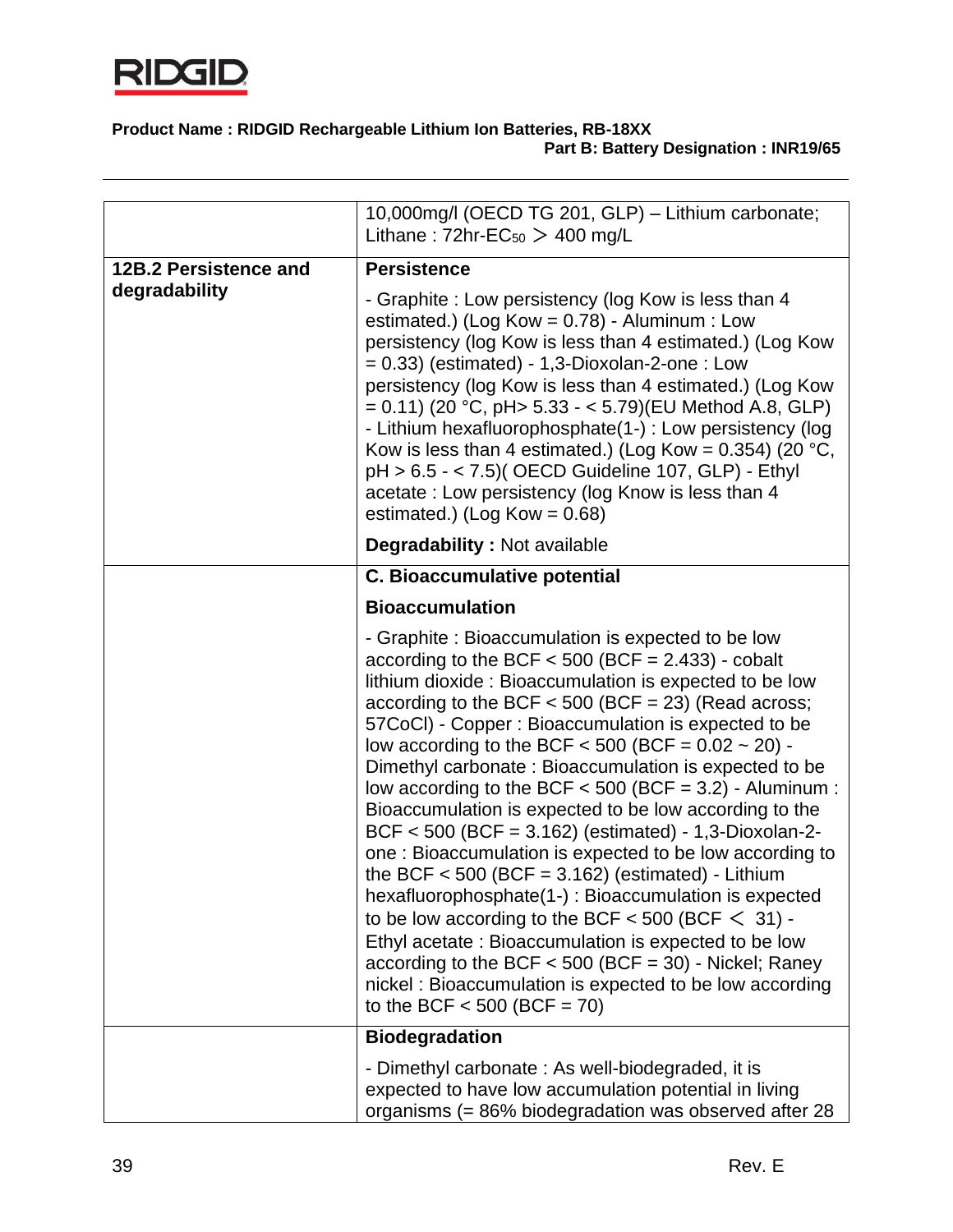

|                                               | days) (OECD Guideline 301 C, GLP) - Polyethylene: As<br>not well-biodegraded, it is expected to have high<br>accumulation potential in living organisms $(= 0\%$<br>biodegradation was observed after 28 days) - 1,3-<br>Dioxolan-2-one: As well-biodegraded, it is expected to<br>have low accumulation potential in living organisms (70%<br>~80% biodegradation was observed after 10 days)<br>(OECD Guideline 301 A, GLP) - Lithium<br>hexafluorophosphate(1-): As well-biodegraded, it is<br>expected to have low accumulation potential in living<br>organisms (= 86% biodegradation was observed after 28<br>days) (OECD Guideline 301 C, GLP) - Ethyl acetate : As<br>well-biodegraded, it is expected to have low<br>accumulation potential in living organisms (= 62%<br>biodegradation was observed after 10 days) - Carbon<br>black: carbon black is an inorganic substance and will<br>not biodegraded by microorganisms |
|-----------------------------------------------|---------------------------------------------------------------------------------------------------------------------------------------------------------------------------------------------------------------------------------------------------------------------------------------------------------------------------------------------------------------------------------------------------------------------------------------------------------------------------------------------------------------------------------------------------------------------------------------------------------------------------------------------------------------------------------------------------------------------------------------------------------------------------------------------------------------------------------------------------------------------------------------------------------------------------------------|
| 12B.4 Mobility in soil                        | - 1,3-Dioxolan-2-one : Low potency of mobility to soil.<br>$(Koc = 3.219)$ (estimated) - Ethyl acetate : Low potency<br>of mobility to soil. (Koc = $6$ ) - Nickel; Raney nickel : Low<br>potency of mobility to soil. (Koc = $2.86$ )                                                                                                                                                                                                                                                                                                                                                                                                                                                                                                                                                                                                                                                                                                |
| 12B.5 Results of PBT and<br>vPvB assessment : | Not available                                                                                                                                                                                                                                                                                                                                                                                                                                                                                                                                                                                                                                                                                                                                                                                                                                                                                                                         |
| 12B.6 Other adverse<br>effects:               | Not available                                                                                                                                                                                                                                                                                                                                                                                                                                                                                                                                                                                                                                                                                                                                                                                                                                                                                                                         |
|                                               |                                                                                                                                                                                                                                                                                                                                                                                                                                                                                                                                                                                                                                                                                                                                                                                                                                                                                                                                       |

# **Section 13B – Disposal Consideration**

| Waste treatment methods                                       |                                                                                                             |
|---------------------------------------------------------------|-------------------------------------------------------------------------------------------------------------|
| <b>Product/Packaging</b><br>disposal                          | Consider the required attentions in accordance with<br>waste treatment management regulation.               |
| Waste codes / Waste<br>designation according to<br>LoW (2015) | 16-06-05                                                                                                    |
| Waste treatment relevant<br>information                       | Waste must be disposed of in accordance with federal,<br>state and local environmental control regulations. |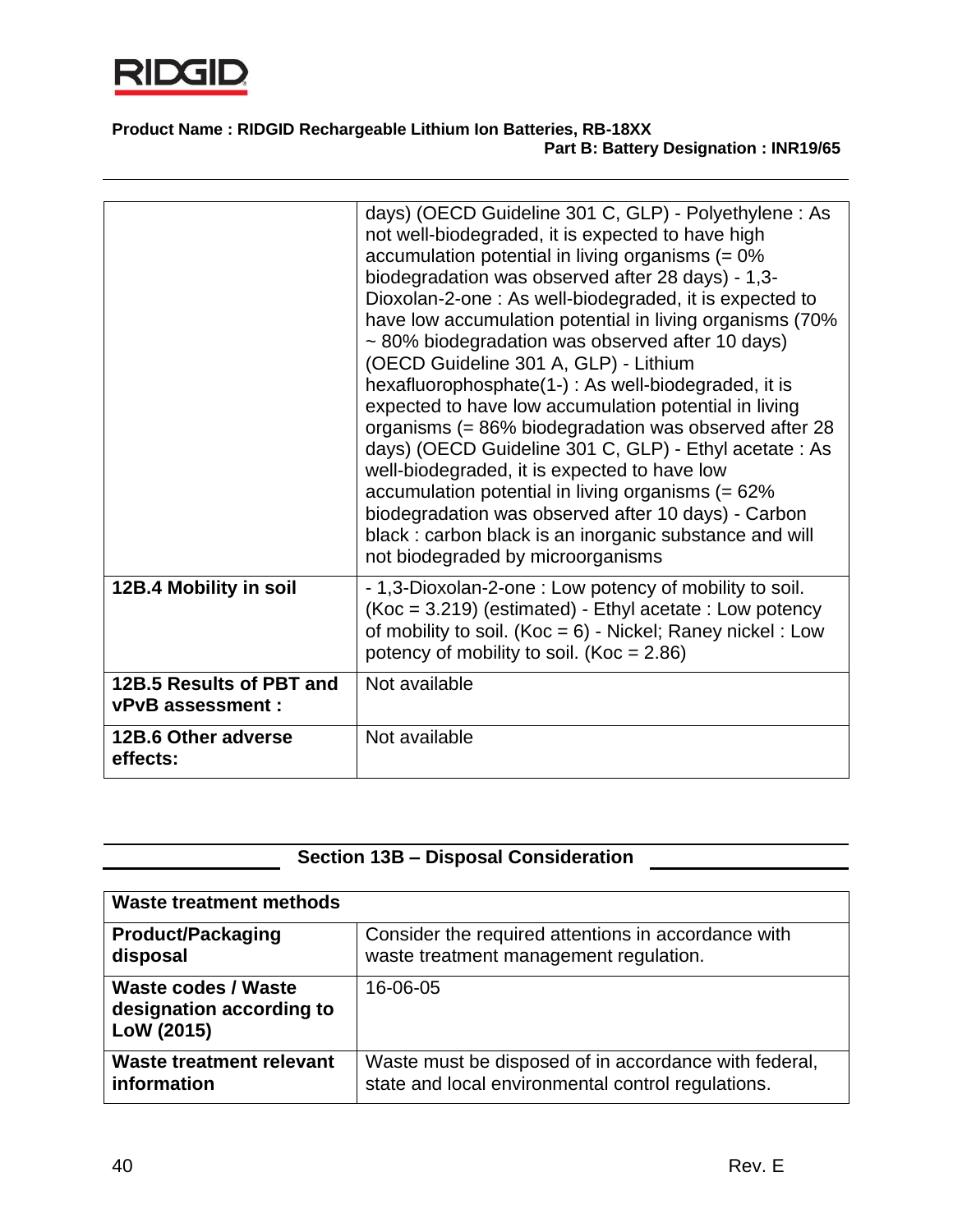

| Sewage disposal relevant<br>information | Not available |
|-----------------------------------------|---------------|
| Other disposal<br>recommendations       | Not available |

### **Section 14B – Transportation Information**

Only Lithium battery during transport:

The product has passed the test items of UN Model Regulations, Manual of test and Criteria Section 38.3 and UN Model Regulations, SP188,1.2m drop test. The total net weight of the Lithium batteries is less than 10 kg.

| IATA DGR (61thEdition):                                                                                                                                                     | Proper Shipping Name: Lithium Ion batteries                                                                                                                                                                                                                                                              |
|-----------------------------------------------------------------------------------------------------------------------------------------------------------------------------|----------------------------------------------------------------------------------------------------------------------------------------------------------------------------------------------------------------------------------------------------------------------------------------------------------|
|                                                                                                                                                                             | UN Number: UN3480                                                                                                                                                                                                                                                                                        |
|                                                                                                                                                                             | Hazard Class:9                                                                                                                                                                                                                                                                                           |
|                                                                                                                                                                             | The product shall meet the General Requirements and<br>Section IB of Packaging Instruction 965.                                                                                                                                                                                                          |
|                                                                                                                                                                             | According to 3.9.2.6.1(g) of IATA DGR(61thEdition),<br>manufacturers and subsequent distributors of cells or<br>batteries manufactured after 30 June 2003 shall make<br>available the test summary as specified in the Manual of<br>Tests and Criteria, Part III, sub-section 38.3, paragraph<br>38.3.5. |
| IMO IMDG Code: (2020)<br>Edition)                                                                                                                                           | The product is not restricted to the other provisions of<br>IMO IMDG Code according to special provision 188.                                                                                                                                                                                            |
|                                                                                                                                                                             | According to 2.9.4.7 of IMDG Code(2020 Edition),<br>manufacturers and subsequent distributors of cells or<br>batteries manufactured after 30 June 2003 shall make<br>available the test summary as specified in the Manual of<br>Tests and Criteria, Part III, sub-section 38.3, paragraph<br>38.3.5.    |
| Lithium battery contained in the equipment during transport:                                                                                                                |                                                                                                                                                                                                                                                                                                          |
| The product has passed the test items of UN Model Regulations, Manual of test and<br>Criteria Section 38.3. The total net weight of the lithium batteries is less than 5kg. |                                                                                                                                                                                                                                                                                                          |
| IATA DGR (61thEdition):                                                                                                                                                     | The product shall meet the General Requirements and                                                                                                                                                                                                                                                      |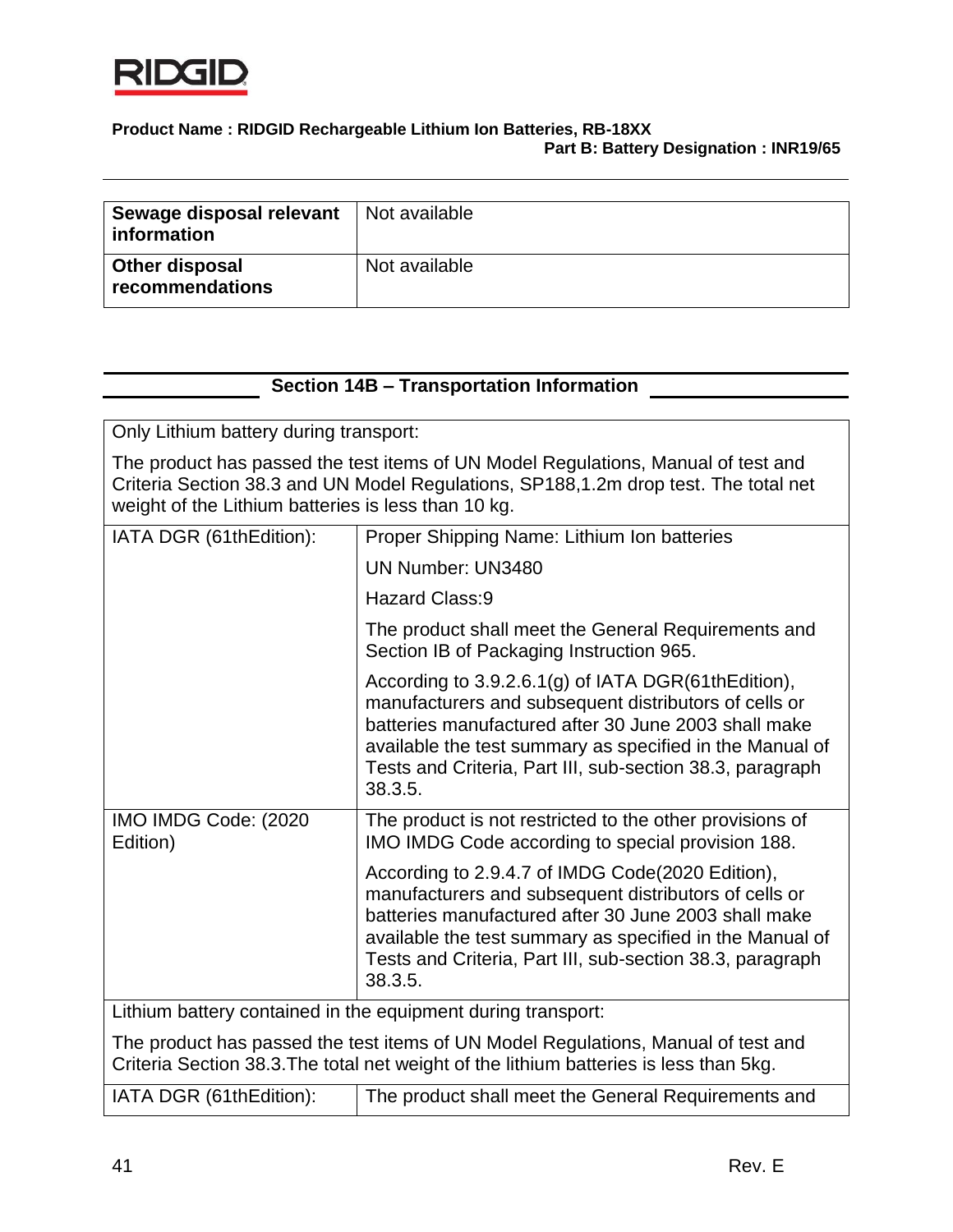

|                                   | Section II of Packaging Instruction 967.                                                                                                                                                                                                                                                                 |
|-----------------------------------|----------------------------------------------------------------------------------------------------------------------------------------------------------------------------------------------------------------------------------------------------------------------------------------------------------|
|                                   | According to 3.9.2.6.1(g) of IATA DGR(61thEdition),<br>manufacturers and subsequent distributors of cells or<br>batteries manufactured after 30 June 2003 shall make<br>available the test summary as specified in the Manual of<br>Tests and Criteria, Part III, sub-section 38.3, paragraph<br>38.3.5. |
| IMO IMDG Code: (2020)<br>Edition) | The product is not restricted to the other provisions of<br>IMO IMDG Code according to special provision 188.                                                                                                                                                                                            |
|                                   | According to 2.9.4.7 of IMDG Code(2020 Edition),<br>manufacturers and subsequent distributors of cells or<br>batteries manufactured after 30 June 2003 shall make<br>available the test summary as specified in the Manual of<br>Tests and Criteria, Part III, sub-section 38.3, paragraph<br>38.3.5.    |

# **Section 15B – Regulatory Information**

| Safety, health and environmental regulation/legislation specific for the substance or<br>mixture |                                                                                                                            |
|--------------------------------------------------------------------------------------------------|----------------------------------------------------------------------------------------------------------------------------|
| <b>EU</b> regulations                                                                            | Authorisations and/or restrictions on use:                                                                                 |
|                                                                                                  | <b>Authorisations: Not regulated</b>                                                                                       |
|                                                                                                  | <b>Restrictions on use:</b>                                                                                                |
|                                                                                                  | Nickel: Regulated                                                                                                          |
|                                                                                                  | <b>Other EU regulations:</b>                                                                                               |
|                                                                                                  | <b>EU SVHC list</b>                                                                                                        |
| <b>Regulatory information EU</b>                                                                 | Labelling                                                                                                                  |
|                                                                                                  | Hazardous components which must be listed on the<br>label                                                                  |
|                                                                                                  | As an article the product does not need to be labelled in<br>accordance with EC directives or respective national<br>laws. |
|                                                                                                  | <b>EU</b> regulatory information                                                                                           |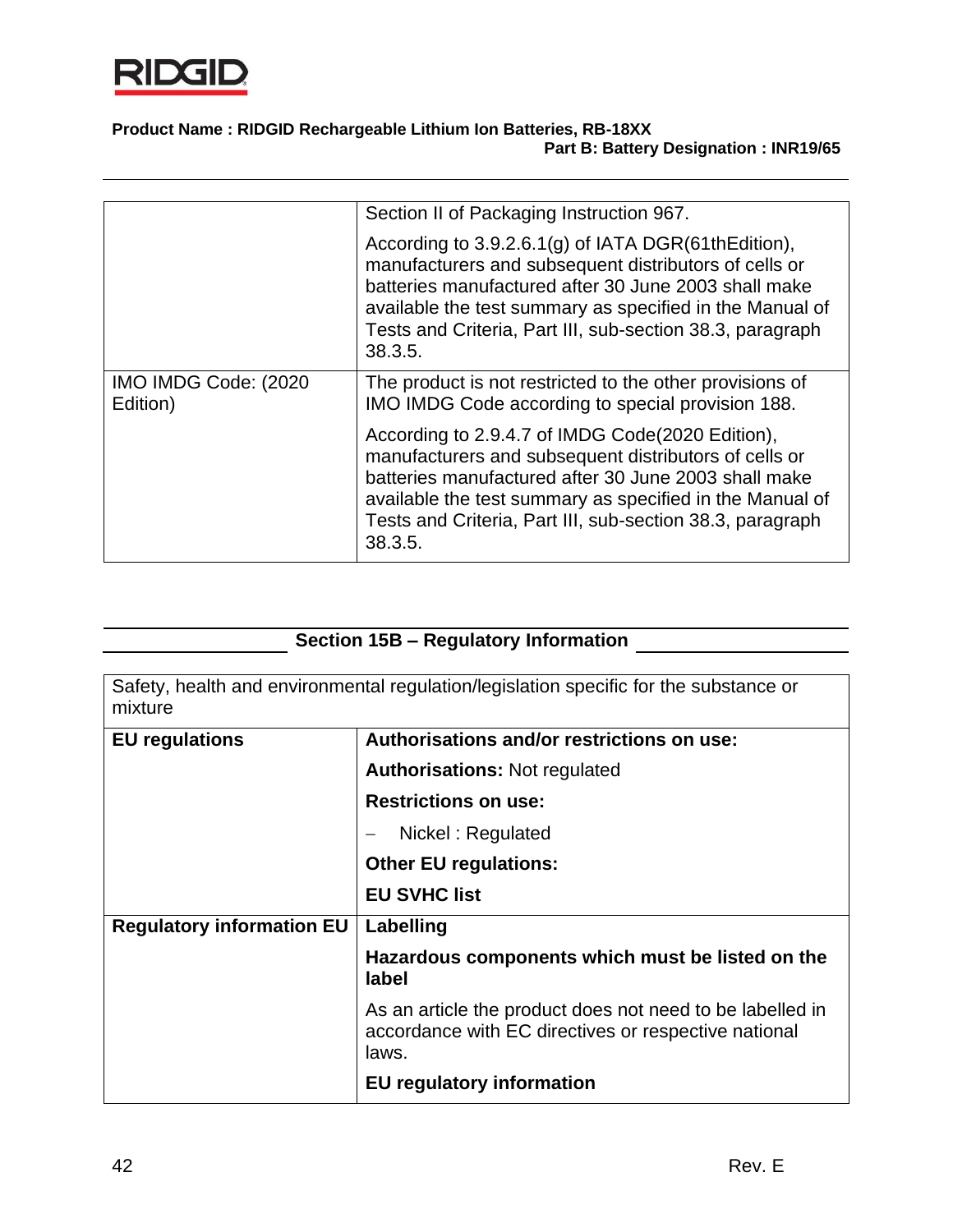

|                                                 | 1999/13/EC (VOC): 0%                                                                                 |
|-------------------------------------------------|------------------------------------------------------------------------------------------------------|
| <b>Foreign Regulatory</b><br><b>Information</b> | <b>External information:</b>                                                                         |
|                                                 | U.S.A management information (OSHA Regulation) :<br>Not regulated                                    |
|                                                 | <b>U.S.A management information (CERCLA</b><br><b>Regulation):</b>                                   |
|                                                 | Copper: 5,000 lb                                                                                     |
|                                                 | ethyl acetate: 5,000 lb                                                                              |
|                                                 | Nickel: 100 lb                                                                                       |
|                                                 | <b>U.S.A management information (EPCRA 302</b><br><b>Regulation): Not regulated</b>                  |
|                                                 | <b>U.S.A management information (EPCRA 304</b><br><b>Regulation): Not regulated</b>                  |
|                                                 | <b>U.S.A management information (EPCRA 313</b><br><b>Regulation):</b>                                |
|                                                 | Copper: Regulated                                                                                    |
|                                                 | Aluminium: Regulated                                                                                 |
|                                                 | Nickel: Regulated                                                                                    |
|                                                 | lithium carbonate: Regulated<br>$\qquad \qquad -$                                                    |
|                                                 | Cobalt, Co: Regulated                                                                                |
|                                                 | <b>Substance of Roterdame Protocol: Not regulated</b>                                                |
|                                                 | <b>Substance of Stockholme Protocol:</b>                                                             |
|                                                 | lithium hexafluorophosphate(1-): Regulated                                                           |
|                                                 | <b>Substance of Montreal Protocol: Not regulated</b>                                                 |
| <b>15B.2 Chemical safety</b><br>assessment:     | - No chemical safety assessment has been carried<br>$\overline{\phantom{0}}$<br>out for this product |
|                                                 | by the supplier.                                                                                     |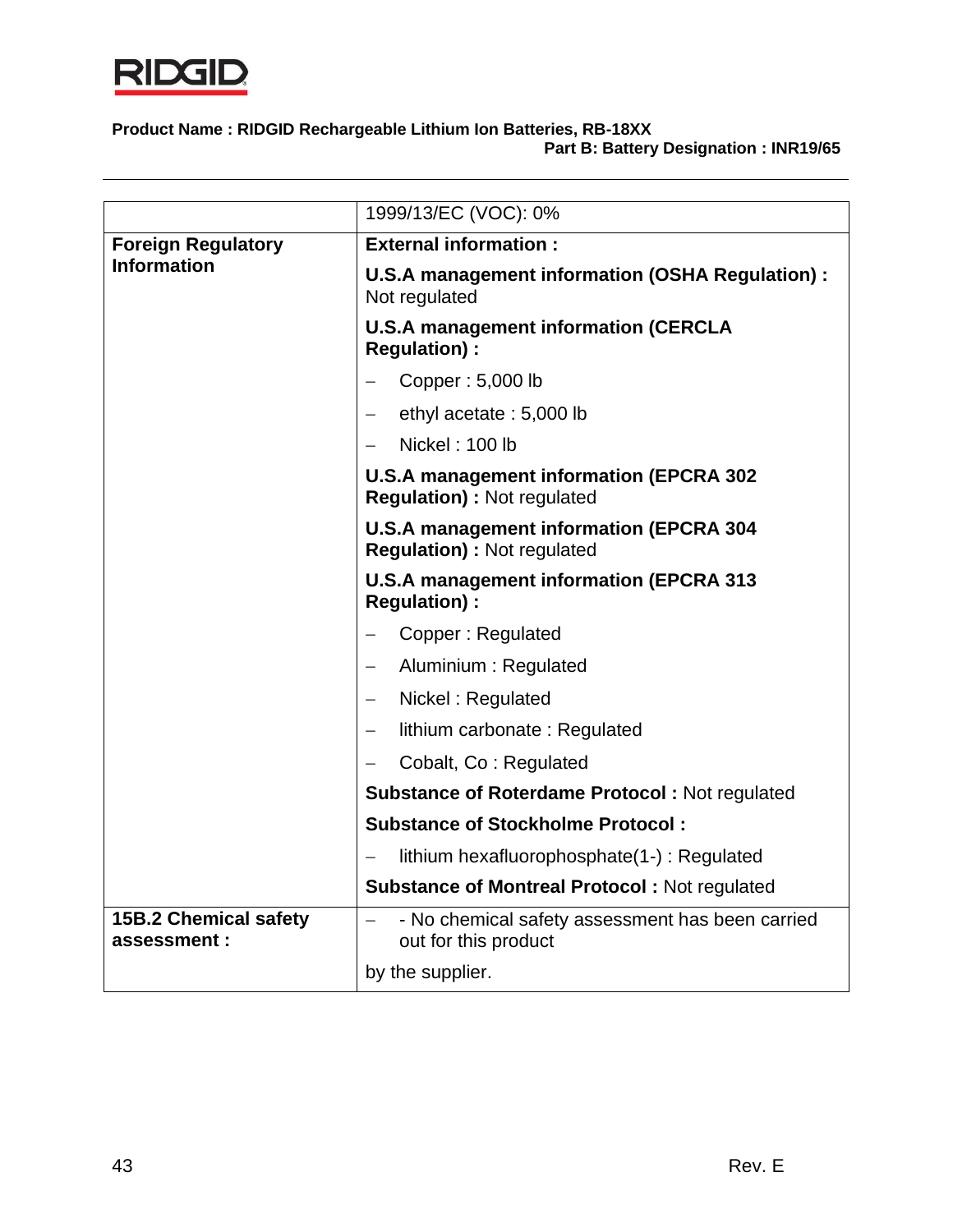

**Section 16 – Other Information**

Prepared by: . . . . . . . . . . . . Ridge Tool Company Operating Standard. . . . . . . 6-424, Rev. E Engineering Change. . . . . . **ECN000737** Issue Date: . . . . . . . . . . . . .October 13, 2021 Last Revision Date: . . . . . . May 5, 2021

RIDGE TOOL BELIEVES THE STATEMENTS, TECHNICAL INFORMATION AND RECOM-MENDATIONS CONTAINED HEREIN ARE RELIABLE BUT THEY ARE GIVEN WITHOUT WARRANTY OR GUARANTEE OF ANY KIND, EXPRESSED OR IMPLIED, AND WE ASSUME NO RESPONSIBILITY FOR ANY LOSS, DAMAGE OR EXPENSE, DIRECT OR CONSEQUENTIAL, ARISING OUT OF THEIR USE.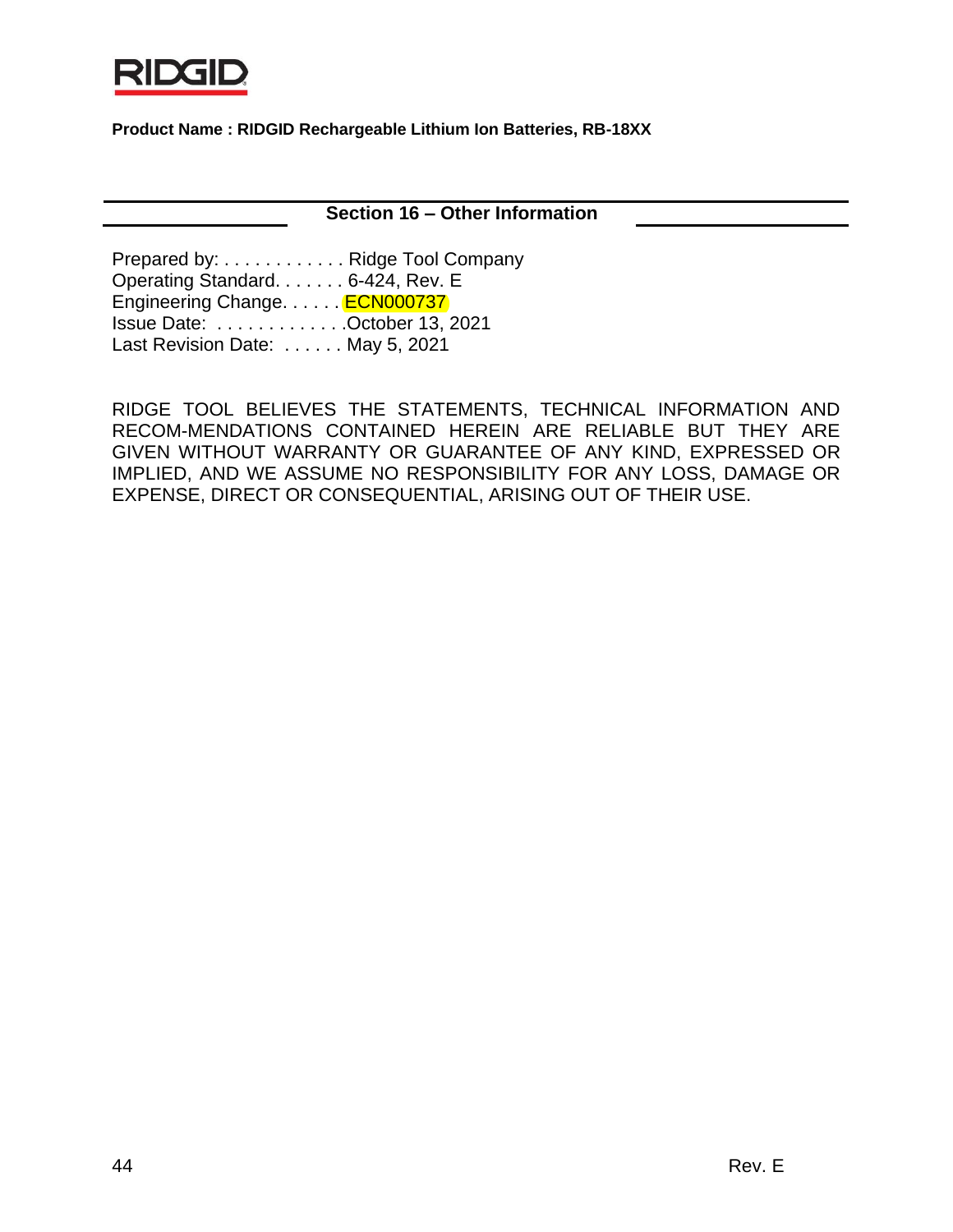

| Product safety data sheet for prepared in accordance with Regulation (EU)<br>2015/830 (REACH), Annex II, and OSHA 29 CFR 1910.1200 |                                                                                                                    |
|------------------------------------------------------------------------------------------------------------------------------------|--------------------------------------------------------------------------------------------------------------------|
| <b>Abbreviations and</b><br>acronyms                                                                                               | <b>ACGIH = American Conference of Government Industrial</b><br><b>Hygienists</b>                                   |
|                                                                                                                                    | CLP = Classification Labelling Packaging Regulation;<br>Regulation (EC) No 1272/2008                               |
|                                                                                                                                    | <b>CAS No. = Chemical Abstracts Service number</b>                                                                 |
|                                                                                                                                    | <b>DMEL</b> = Derived Minimal Effect Levels                                                                        |
|                                                                                                                                    | <b>DNEL</b> = Derived No Effect Level                                                                              |
|                                                                                                                                    | <b>EC Number = EINECS and ELINCS Number (see also)</b><br>EINECS and ELINCS)                                       |
|                                                                                                                                    | $EU = European Union$                                                                                              |
|                                                                                                                                    | <b>IARC</b> = International Agency for Research on Cancer                                                          |
|                                                                                                                                    | <b>ISHL</b> = Industrial Safety & Health Law                                                                       |
|                                                                                                                                    | <b>NIOSH</b> = National Institute for Occupational Safety &<br>Health                                              |
|                                                                                                                                    | <b>NTP</b> = National Toxicology Program                                                                           |
|                                                                                                                                    | <b>OSHA</b> = European Agency for Safety and Health at work                                                        |
|                                                                                                                                    | <b>PBT</b> = Persistent, Bioaccumulative and Toxic substance                                                       |
|                                                                                                                                    | $PNEC(s)$ = Predicted No Effect Concentration(s)                                                                   |
|                                                                                                                                    | <b>REACH</b> = Registration, Evaluation, Authorisation and<br>Restriction of Chemicals Regulation (EC) No 453/2010 |
|                                                                                                                                    | <b>STP = Sewage Treatment Plant</b>                                                                                |
|                                                                                                                                    | <b>SVHC</b> = Substances of Very High Concern                                                                      |
|                                                                                                                                    | vPvB = Very Persistent and Very Bioaccumulative                                                                    |
|                                                                                                                                    | <b>UN</b> = United Nations                                                                                         |
|                                                                                                                                    | <b>MARPOL</b> = International Convention for the Prevention<br>of Pollution from Ships (IMO)                       |
|                                                                                                                                    | <b>IBC</b> = Intermediate Bulk Container                                                                           |
|                                                                                                                                    | <b>CERCLA</b> = Comprehensive Environmental Response,<br>Compensation & Liability Act (US)                         |
|                                                                                                                                    | <b>EPCRA</b> = Emergency Planning and Community Right-to-                                                          |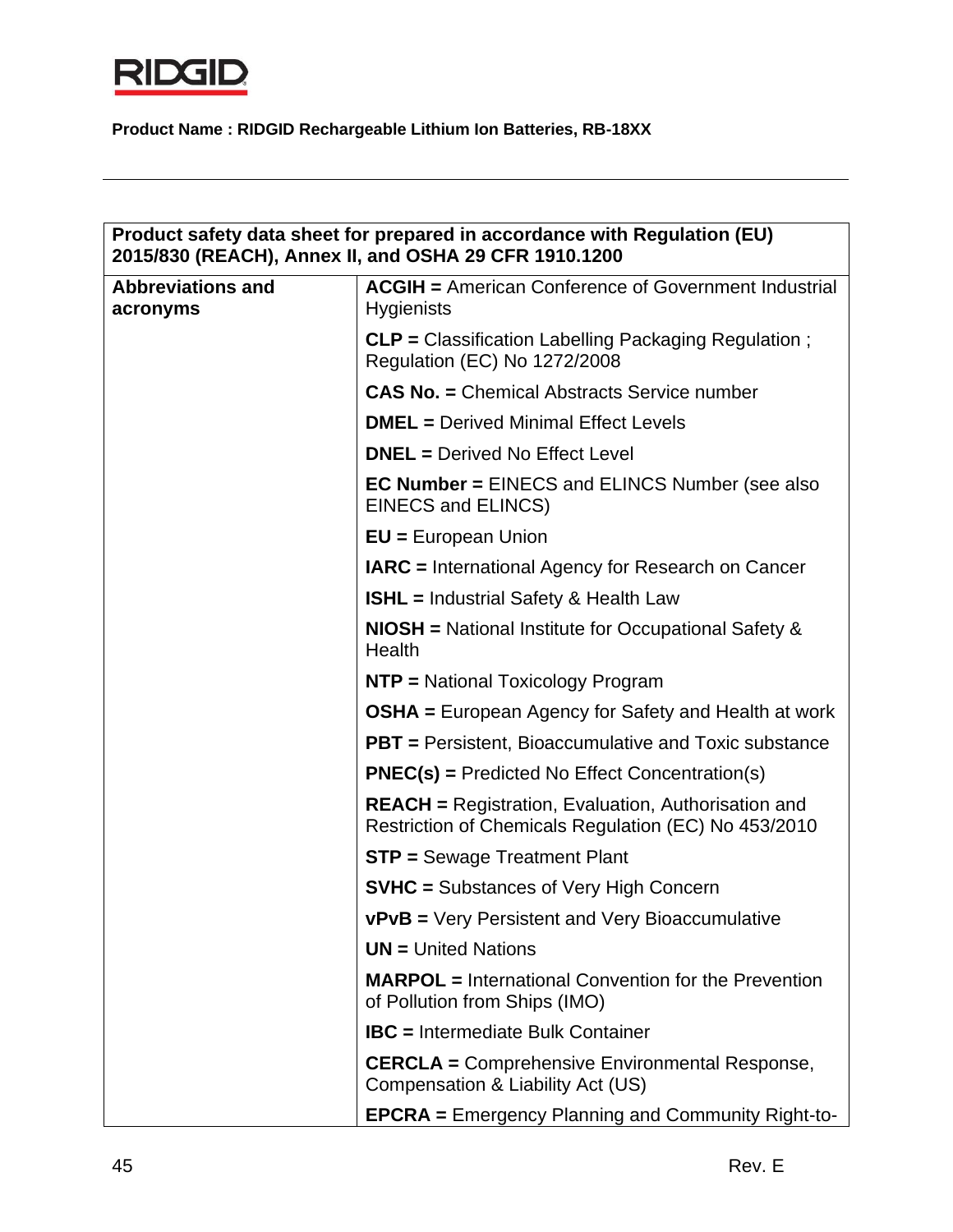

|                                                   | Know Act (US)                                                                                                              |
|---------------------------------------------------|----------------------------------------------------------------------------------------------------------------------------|
|                                                   | <b>EINECS</b> = European Inventory of Existing Commercial<br>chemical Substances                                           |
|                                                   | <b>ELINCS</b> = European List of Notified Chemical<br><b>Substances</b>                                                    |
| Key literature reference<br>and sources for data: | U.S. National library of Medicine (NLM) Hazardous<br><b>Substances Data Bank (HSDB)</b>                                    |
|                                                   | LookChem; http://www.lookchem.com/                                                                                         |
|                                                   | IUCLID: http://ecb.jrc.ec.europa.eu/IUCLID-<br>DataSheets/7631905.pdf                                                      |
|                                                   | <b>CHRIP(Chemical Risk Information Platform)</b>                                                                           |
|                                                   | EPISUITE v4.11;<br>http://www.epa.gov/opt/exposure/pubs/episuitedl.html                                                    |
|                                                   | The Chemical Database - The Department of Chemistry<br>at the University of Akron;<br>http://ull.chemistry.uakron.edu/erd/ |
|                                                   | ECOTOX: http://cfpub.epa.gov/ecotox/                                                                                       |
|                                                   | International Chemical Safety Cards (ICSC):<br>http://www.nihs.go.jp/ICSC/                                                 |
|                                                   | <b>National Chemical Information System</b><br>(http://ncis.nier.go.kr)                                                    |
|                                                   | Korea Dangerous Material Inventory Management<br>System (http://hazmat.nema.go.kr)                                         |
|                                                   | REACH information on registered substances;                                                                                |
|                                                   | https://echa.europa.eu/information-on-<br>chemicals/registered-substances                                                  |
|                                                   | EU CLP; https://echa.europa.eu/information-on-<br>chemicals/cl-inventorydatabase                                           |
|                                                   | <b>NIOSH Pocket Guide;</b><br>http://www.cdc.gov/niosh/npg/npgdcas.html                                                    |
|                                                   | IARC Monographs on the Evaluation of Carcinogenic<br>Risks to Humans; http://monographs.iarc.fr                            |
|                                                   | National Toxicology Program;<br>http://ntp.niehs.nih.gov/results/dbsearch/                                                 |
|                                                   | TOMES-LOLI®;                                                                                                               |